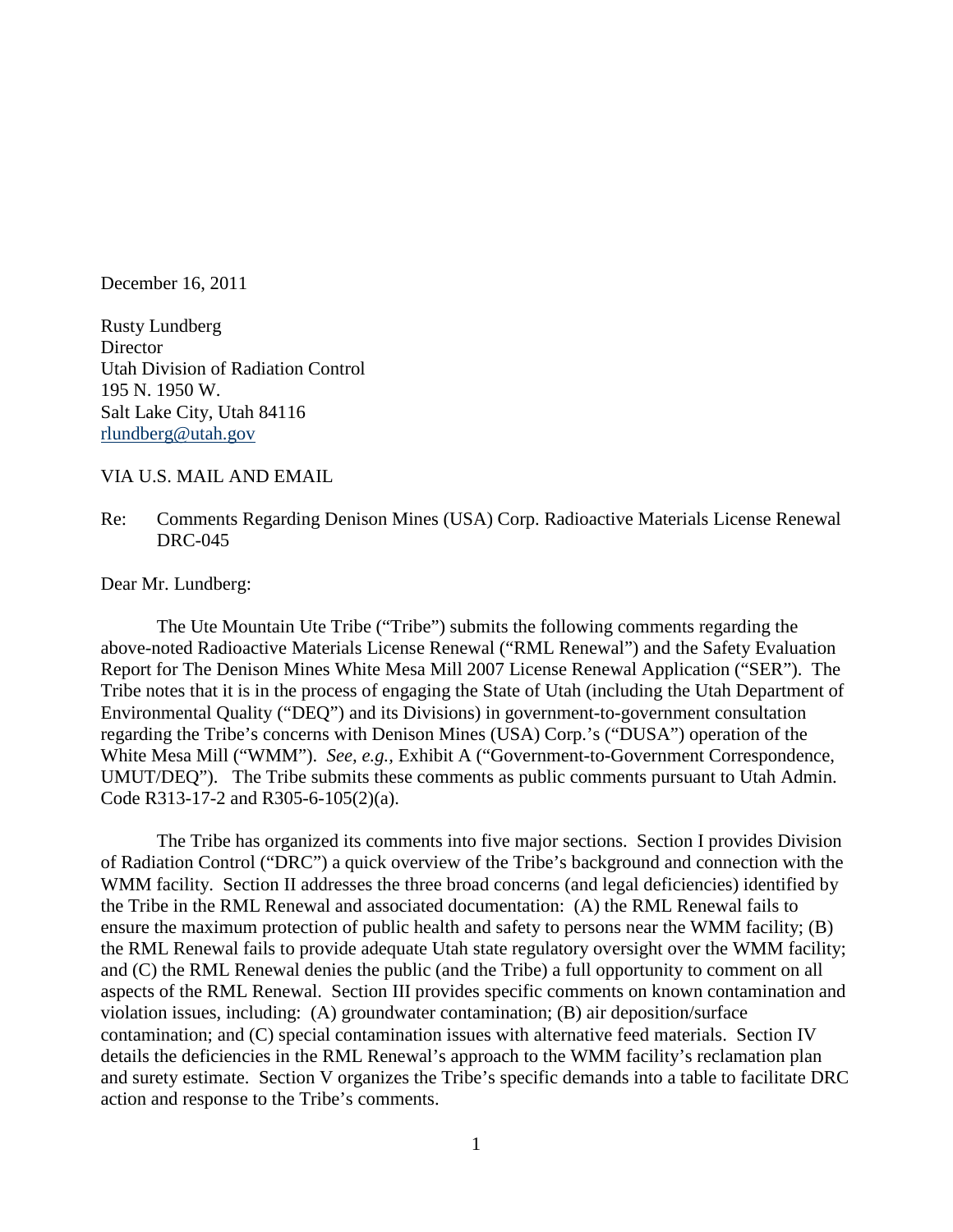# **I. OVERVIEW OF TRIBAL BACKGROUND AND CONNECTION WITH THE WMM FACILITY**

The Ute Mountain Ute Tribe is a federally-recognized Indian tribe with lands located in southwestern Colorado, northwestern New Mexico, and southeast Utah. There are two Tribal communities on the Ute Mountain Ute Reservation: Towaoc, in southwestern Colorado, and White Mesa, which is located in Utah within three miles of the WMM facility. The lands comprising the White Mesa community are held in trust for the Tribe and for other individual Tribal member owners. The Tribe has jurisdiction (as a federally-recognized tribal government) over Triballyowned lands, Tribal member-owned lands, and members of the Ute Mountain Ute Tribe who live in the White Mesa community. Under the Tribe's Constitution, the Tribal Council is responsible for, among other things, the management and protection of Tribal lands and for the protection of public peace, safety, and welfare.

Ute Mountain Ute Tribal Members ("UMU Tribal Members") have lived on and around White Mesa for centuries and intend to do so forever. The community of White Mesa depends on groundwater resources buried deep in the Navajo aquifer for its municipal (domestic) needs. UMU Tribal Members continue traditional practices, which include hunting and gathering and using the land, plants, wildlife and water in ways that are integral to their culture. It is reasonable to expect that those resources are not contaminated with hazardous materials that have blown in the wind or traveled through the groundwater from facilities regulated by DEQ.

The Tribe has serious concerns about the manner in which the WMM is currently operated and regulated. The Tribe has long expressed concern that the WMM operations (in particular, management practices that have allowed continued contamination of surface resources, groundwater resources, and surface water resources) pose serious threats to the health of the land and the natural and cultural resources within and around the Tribe's White Mesa community and to the health and welfare of its Tribal members and their future generations. The Tribe has also expressed concern that the poor quality of DUSA's reclamation planning and surety estimations for the WMM facility will ultimately result in a legacy of environmental contamination and blight both in the White Mesa community and in surrounding communities. The Tribe submits these comments to identify the deficiencies in the RML Renewal and SER and in DUSA's operation of the WMM facility and to request that DRC take appropriate regulatory action to protect the health and safety of the public, UMU Tribal members, and the environment.

## **II. BROAD CONCERNS AND LEGAL DEFICIENCES IN THE RML RENEWAL**

## **A. THE RML RENEWAL FAILS TO ENSURE THE MAXIMUM PROTECTION OF PUBLIC HEALTH AND SAFETY TO PERSONS NEAR THE WMM FACILITY**

Under Utah Admin. Code R313-12-12, the Radiation Control Board has authority and responsibility to "ensure the maximum protection of the public health and safety to all persons at, or in the vicinity of, the place of use, storage, or disposal." Utah Admin Code R313-22-33(d) requires the Executive Secretary of the DRC to determine that: "the issuance of the license will not be inimical to the health and safety of the public" before approving a license or a license renewal. The DRC's SER demonstrates that DRC staff and the Executive Secretary are aware of at least two significant threats to public health and safety at the WMM: (1) inadequate disposal and fugitive dust control of alternative feed material, *see* SER at 9-12 and Sections III(C)(1)-(2), *infra*; and (2)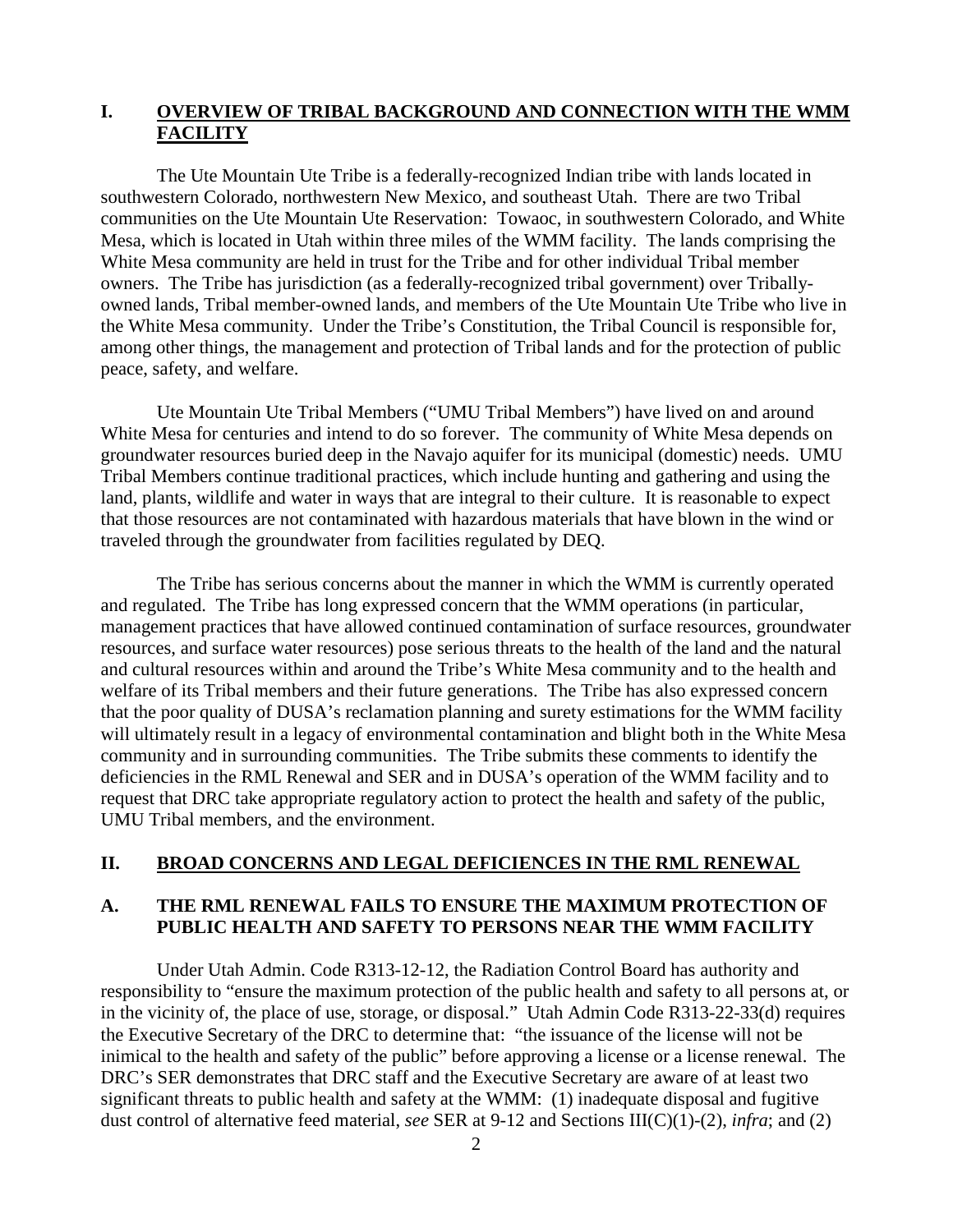groundwater contamination (chloroform and nitrate plumes) indicating liner failure in Tailings Cells 1, 2, and 3, *see* SER at 31-35 and Section III(A), *infra*. In addition, the Tribe has identified for DRC a significant problem with off-site migration of uranium and vanadium that has contaminated adjacent surface resources, *see* Section III(B), *infra*, and an additional groundwater contamination issue in southern monitoring wells, *see* Section III(A)(1)(a), *infra*.

The conditions contained in the current RML Renewal are inadequate to ensure that DUSA's operation of the WMM over the next five years will not be inimical to the health and safety of the public, and in particular, of the UMU Tribal Members living within three miles of the WMM. First, the RML Renewal does not contain sufficient terms and conditions to ensure that DUSA corrects the immediate and known threats to public health and safety as it enjoys the protection of its license renewal. For example, and as explained in detail below, the RML Renewal temporarily prohibits the receipt of alternative feed materials from new sites until DUSA demonstrates adequate disposal capacity and operation, but does not place any timeline for DUSA to demonstrate such capacity, does not allow DRC to revoke the RML Renewal for failure to meet such a timeline, and most importantly, does not prohibit DUSA from receiving alternative feed material from existing sites or placing existing alternative feed material in leaking disposal cells. *See* Section III(C)(1), *infra*. Similarly, the RML Renewal fails to set any firm deadlines for DUSA to address the known groundwater contamination (and leaking tailing cell liners) and does not allow DRC to revoke the RML Renewal for failure to meet such a timeline. *See* Section III(A), *infra*. The RML Renewal does not even address the known surface contamination issues associated with off-site migration of Radioactive Material, s*ee* Section III(B), *infra*, or associated with Monitoring Well 22, *see* Section III(A)(1)(a), *infra*.

 The RML Renewal also contains insufficient terms and conditions to ensure the long-term health and safety of UMU Tribal Members and the public. The RML Renewal requires DUSA to revise its interim increase in its surety, but the RML Renewal does not contain any timelines for DUSA to finalize its surety estimate revision or to provide the additional surety, and the Renewal does not allow DRC to revoke the RML Renewal for failing to meet such a timeline. *See* Section IV(B), *infra*. The RML Renewal also fails to include a final reclamation plan for the facility. The Tribe has significant concerns with Reclamation Plan 5.0, *see* section IV(A), *infra*, and is concerned that the RML Renewal fails to set any firm deadlines for having an approved reclamation plan in place and that DRC has no ability to revoke the RML Renewal for failure to meet such deadlines. Therefore, the Tribe now asserts as a general statement that the current conditions in the RML Renewal fail to ensure that the issuance of the license will not be inimical to the health and safety of UMU Tribal Members.

## **B. THE RML RENEWAL FAILS TO PROVIDE ADEQUATE UTAH STATE REGULATORY OVERSIGHT OVER THE WHITE MESA MILL FACILITY**

Under the "Agreement Between the United States Nuclear Regulatory Commission and the State of Utah for Discontinuance of Certain Commission Regulatory Authority and Responsibility Within the State Pursuant to Section 274 of the Atomic Energy Act of 1954, As Amended" ("NRC/Utah Primacy Agreement"), the Nuclear Regulatory Commission recognized that the State of Utah "has a program for the control of radiation hazards adequate to protect the public health and safety" with respect to both "source material" and "by-product material" (as defined by the Atomic Energy Act of 1954, and hereinafter "Radioactive Material"). The State has delegated its authority and responsibility for the regulation of Radioactive Material to the DRC. *See, e.g.*, U.C. § 19-3-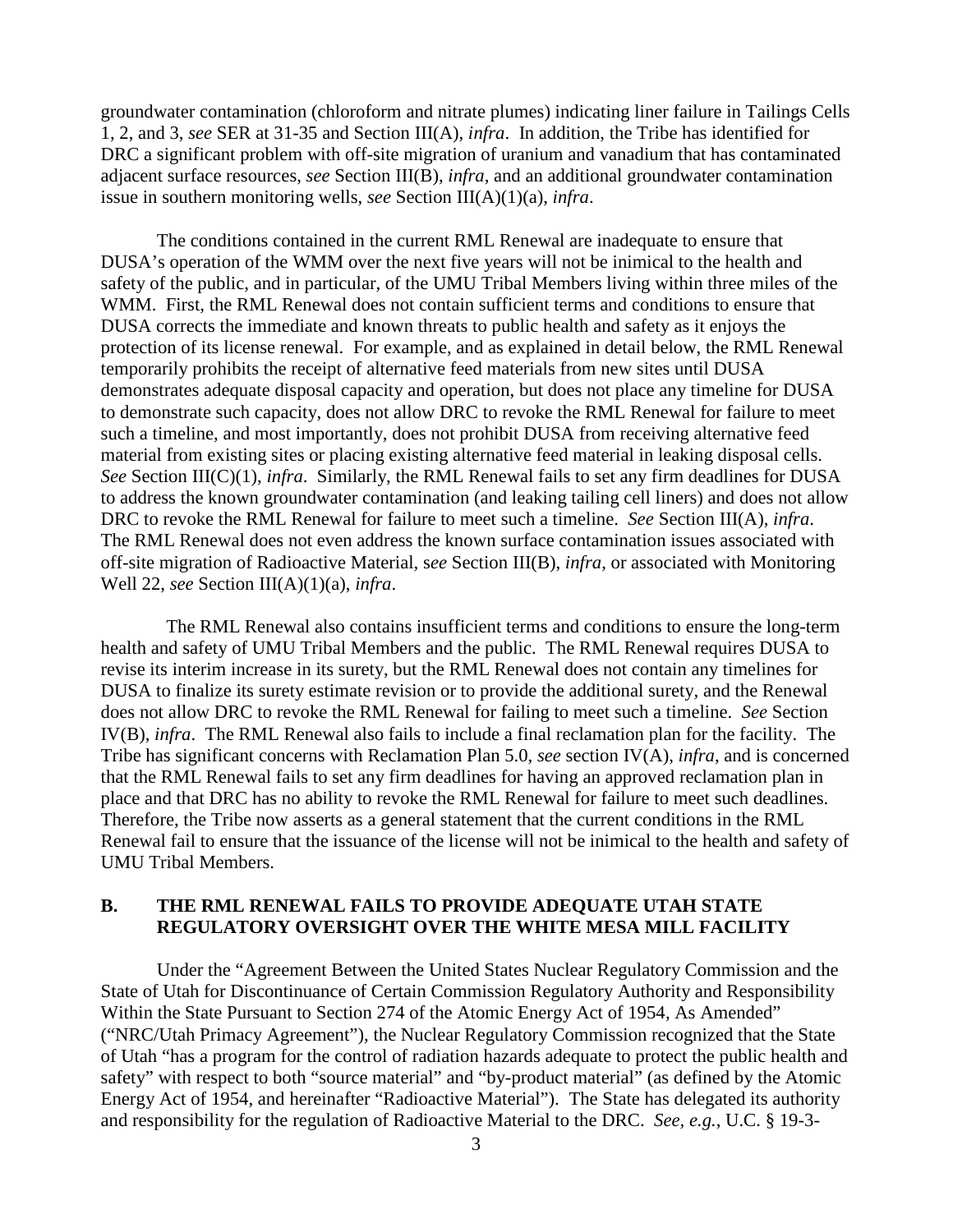104(4). The Radiation Control Board has exercised its authority to regulate the use of Radioactive Material "to ensure the maximum protection of the public health and safety to all persons at, or in the vicinity of, the place of use, storage, or disposal." Utah Admin. Code R313-12-2. Thus, under both the Utah Code and under the DRC's own rules, the DRC maintains primary responsibility for regulating Radioactive Material to protect public health and safety.

The RML Renewal and the SER indicate that the DRC has failed to provide adequate regulatory oversight over the WMM facility. The Tribe has three general concerns about oversight of the facility. First, the Tribe is concerned that confusion over DRC responsibilities for regulatory oversight for the WMM has lead to regulatory gaps for the facility. Here, the Tribe notes, for example, that DRC staff relies on DUSA's Division of Air Quality ("DAQ") Air Approval Order to address concerns about wind dispersal of alternative feed material, *see* SER at 9, but that the DAQ has not set forth any binding fugitive dust management procedures in the cited air approval order or mandated that DUSA take any additional measures to control airborne dispersal of Radioactive Material. *See* Exhibit B, "Request for Agency Action" ("RAA"); *see also* Section III(B), *infra* (addressing air dispersal/surface contamination issues). The DRC must ensure that no such regulatory gaps exist as it evaluates and issues the RML Renewal for the facility.

The Tribe's second concern with Utah state regulatory oversight is that the DRC (along with DAQ) has repeatedly allowed DUSA long timelines and extensions of those long timelines to address problems at the WMM facility. The Tribe is, for example, very concerned that, when faced with clear evidence of groundwater contamination, DRC allowed DUSA more than three years to put forth an alternate "theory" of the source of the nitrate plume and that DRC has not yet mandated specific work or timelines for DUSA to stop contaminating the groundwater or to implement a functional leak detection system. *See* Section III(A), *infra*. The Tribe asserts that the DRC has a responsibility in the RML Renewal process to mandate that DUSA implement cleanup actions and adhere to timelines to avoid catastrophic water and resource contamination resulting from known sources of contamination.

The Tribe's third concern with DRC's oversight is that DRC has failed to impose requirements upon DUSA that could compensate for the lack of DEQ resources to provide adequate staff time to regulate the WMM facility. The SER indicates, for example, that the DRC lacks resources "to complete the work needed to resolve the compliance status of the Reclamation Plan, Revision 4.0, and ICTM Report." SER at 28. DRC (along with DAQ) also appears to lack the resources to locate staff near the WMM facility, which means that DEQ fails to maintain a regular physical and inspection presence at the facility. The Tribe believes that the DRC could compensate for the lack of staff resources by: (1) setting forth clear license conditions requiring additional quality control measures, standard operating procedures, and more specific monitoring requirements; and (2) providing clear instructions and hard deadlines for DUSA to accomplish monitoring, licensing, and cleanup and remediation work. However, DRC's "ad-hoc" or flexible approach to monitoring and cleanup efforts, *see, e.g.,* SER at p. 32, implemented by an overburdened regulatory staff, has allowed DUSA to operate the WMM facility in a way that threatens the long-term health and well being of the public, UMU Tribal Members, and the environment.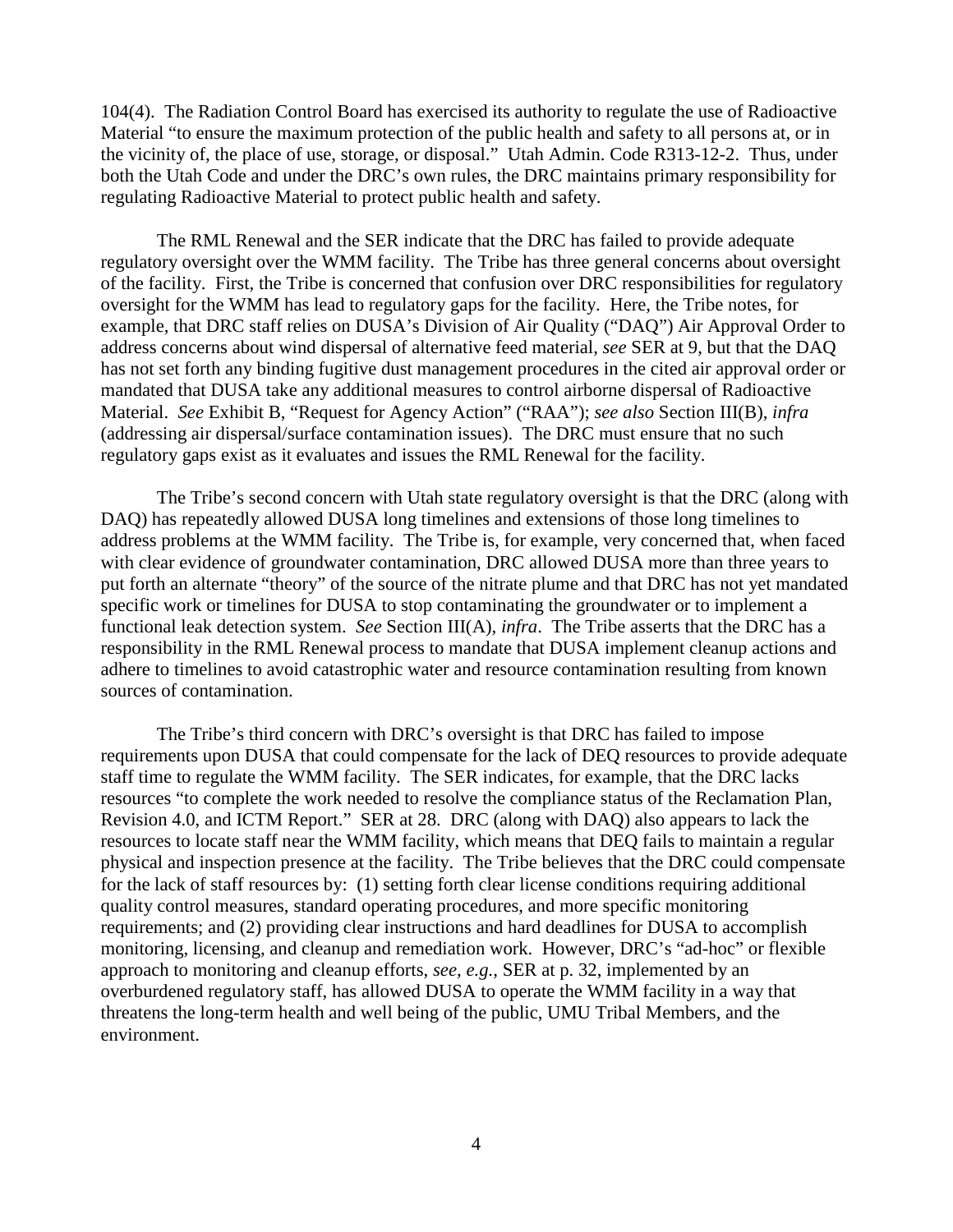# **C. THE RML RENEWAL DENIES THE PUBLIC (AND THE TRIBE) A FULL OPPORTUNITY TO COMMENT ON ALL ASPECTS OF THE RML RENEWAL**

The RML Renewal denies the public and the Tribe a full opportunity to comment on important aspects of DUSA's license. There are two general public comment deficiencies with the RML Renewal. First, the RML Renewal fails to give opportunity for additional public comment on the unresolved environmental contamination and reclamation issues identified in the SER. Here, the SER guarantees opportunity for additional public comment before authorizing the receipt of alternative feed materials from new sites, SER at p. 11, but the SER and the RML Renewal provide no such public review and comment capacity on the final license conditions addressing groundwater cleanup and remediation issues, the revised surety amount, or the reclamation plan. Without such guaranteed public comment periods, the DRC will effectively deny the public the opportunity to participate in important licensing conditions involving public health and safety.

The RML Renewal also fails to provide the Tribe an opportunity to review and comment on the DRC's analysis of DUSA's environmental report. Under Utah Admin. Code R313-24-3(3), DRC is required to provide written analysis of the environmental report and to provide an opportunity for public notice and comment. The DRC has not provided any stand-alone analysis of the environmental report, but has provided some environmental analysis in the SER. The Tribe is concerned that DUSA's 2007 Environmental Report, which is now over four years old, failed to present the full extent of groundwater contamination, *see* Utah Admin. Code R313-24-3(1)(b), failed to assess impacts to public health, *see* Utah Admin. Code R313-24-3(1)(a), and failed to address reclamation at the site, *see* Utah Admin. Code R313-24(3)(1)(d). In particular, the Tribe is concerned that DRC and DAQ have failed to assess and address the evidence of off-site migration of uranium and vanadium (and the known contamination of surface resources). *See* Section III(B), *infra*. Accordingly, the Tribe now asserts that DRC has failed to provide the opportunity for comment as required under R-313-24-3(3).

# **III. TRIBAL CONCERNS ON SPECIFIC ISSUES OF KNOWN ENVIRONMENTAL CONTAMINATION AND VIOLATION OF STATE AND FEDERAL LAW**

Section II, *supra* explains the overarching legal deficiencies with the RML Renewal. Section III of the Tribe's comments provides specific comments and demands on specific issues of known environmental contamination and violations of state and federal law. To facilitate DRC review regarding these specific contamination issues, the Tribe will present each issue with an identification of the problem and a list of demands for DRC.

## **A. GROUNDWATER CONTAMINATION**

- 1. The DRC Must Immediately Require DUSA to Remediate and Prevent Groundwater Contamination at the WMM Facility
- a. Issue Identification

On pages 31-32 of the SER, DRC staff explains the 1999 chloroform investigation and the current nitrate investigation at the WMM facility. The SER provides information on the Ground Water Corrective Action Order that has been in place since 1999 for chloroform contamination in the shallow aquifer in well MW-4. The SER also explains that, in 2008, DRC staff identified a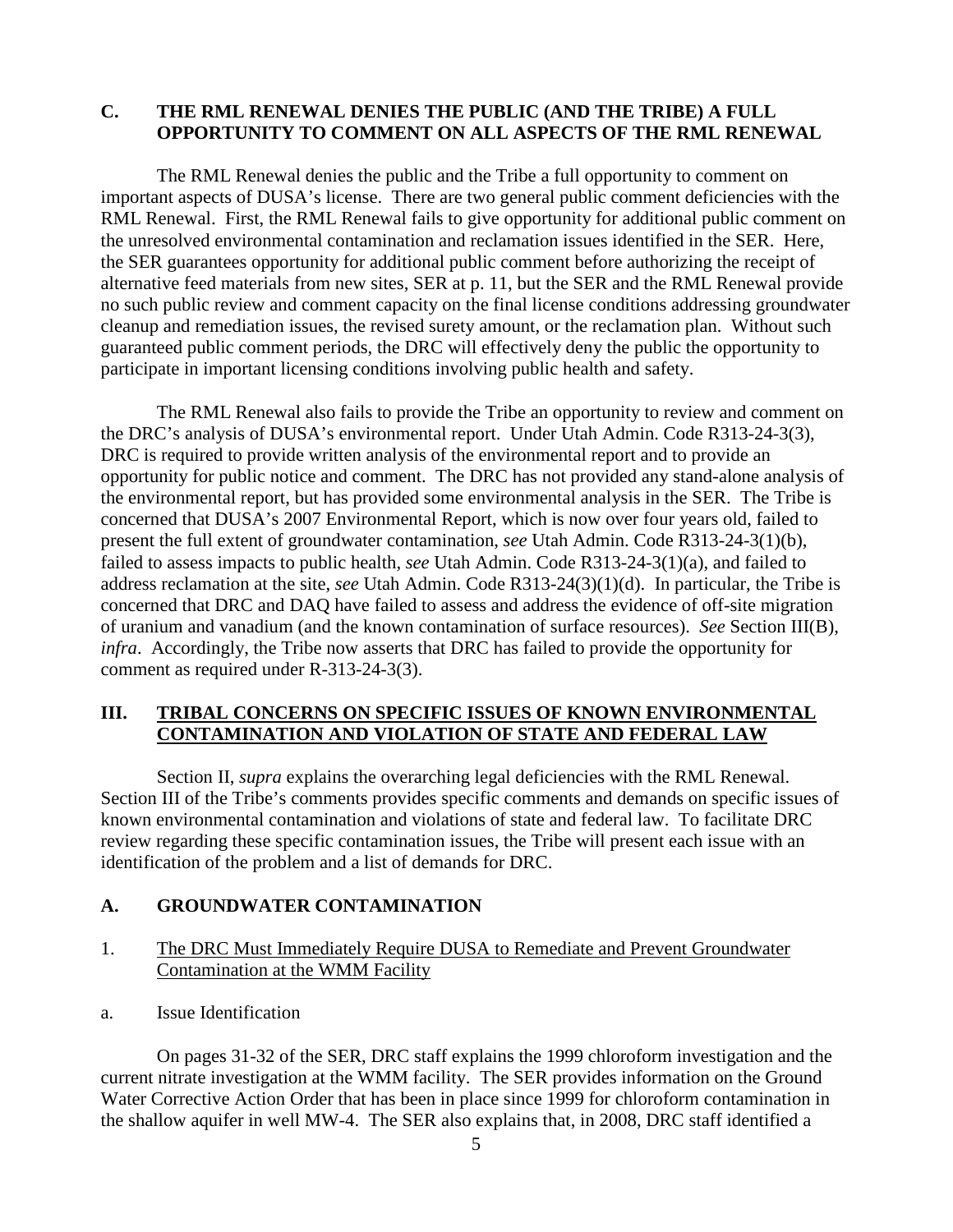nitrate/chloride plume at a number of wells on the WMM facility. Since 2008, DRC and DUSA have engaged in an investigation of DUSA's "theory" that the nitrate and chloride contamination arose from natural sources. Now, in 2011, DRC and DUSA have agreed to formulate a corrective action plan to address the nitrate plume.

The SER does not address an additional groundwater contamination problem in one of DUSA's monitoring wells. In 2010, DUSA identified excessive levels of chloride, fluoride, uranium, cobalt, cadmium, molybdenum, nickel and manganese, as well as excessive hydronium ion (low pH), in Monitoring Well 22. Exhibit C (describing the "Background Groundwater Quality Report for Wells M-20 and MW-22 for Denison Mines (USA) Corp.'s White Mesa Mill Site, San Juan County, Utah"). This contamination problem greatly concerns the Tribe, as Monitoring Well 22 is located south of the facility (between the Tailings Cells and the White Mesa community) and as DUSA's report indicates the presence of tailings leachate in MW-22. Exhibit C. DRC accepted DUSA's erroneous conclusion that there is no possibility of WMM-caused pollution of the wells because of the distance from the facility. *See* Exhibit C (explaining how DUSA's groundwater travel time of 0.33-0.43 feet per year is not scientifically supportable due to indications of modern water in the well). DRC has not required DUSA to address the groundwater contamination in MW-22, which is likely linked to leaks from Tailing Cells 1, 2 and 3. Exhibit C.

The Tribe is concerned at the amount of time it has taken DRC to seek corrective action from DUSA on known instances of groundwater contamination. For the nitrate plume identified in the SER, the Tribe is troubled that it has taken DRC more than three years to begin the process of seeking a corrective action plan from DUSA. For more than a decade, DRC has documented its concerns about groundwater contamination resulting from potential seepage from the tailings impoundments at the WMM. *See* Exhibit D, "February 11, 1999 Letter to David C. Frydenlund" (hereinafter "Frydenlund Letter"). DUSA has also repeatedly documented to DRC that nitrate, nitrite, and chloride found in groundwater at the WMM facility are all "smoking gun" or "primary" indicators of tailing cell leakage. *See* Frydenlund Letter at p. 3 (expressing DRC's concern that DUSA was not using "smoking gun" leakage parameters such as "ammonia, *nitrate, nitrite,* molybdenum and sulfate" during the groundwater monitoring (emphasis supplied)); *see also* Exhibit E, "Chloride Citations" (providing numerous citations submitted to DRC by DUSA that chloride, nitrate, and nitrite are primary indicators of tailing cell leakage). DRC has expressed concern about the design of the leak detection systems in Cells 1, 2, and 3, stating that "only the largest catastrophic leaks will be detected by the current leak detection systems for these cells," and that non-catastrophic leaks will likely be detected only after traveling vertically and reaching the groundwater monitoring wells. Frydenlund Letter; *see also* Exhibit F, "June 27, 2000 Memo to Dane Finerfrock" (hereinafter "Finerfrock Memo") at p. 1 (noting that it is unlikely that any leak detection system exists under Cell 1 and stating that the system under Cells 2 and 3 is "grossly inadequate").

The Frydenlund Letter, the Finerfrock Memo, and the documents cited in Exhibit E demonstrate that DRC understands that, given the design of the leak detection system ("LDS") in Tailings Cells 1, 2, and 3, evidence of chloride, nitrate, and nitrite in the groundwater monitoring system is a "smoking gun" or "primary" indicator that the cell liners in Tailings Cells 1, 2, and 3 are leaking (and that these cells likely were leaking for years before the nitrate plume was identified). However, instead of immediately taking action to prepare a corrective action plan to identify the source of the nitrate plume and implement groundwater pumping and other remediation measures, DRC has allowed DUSA more than three years to put forth its "theory" of natural source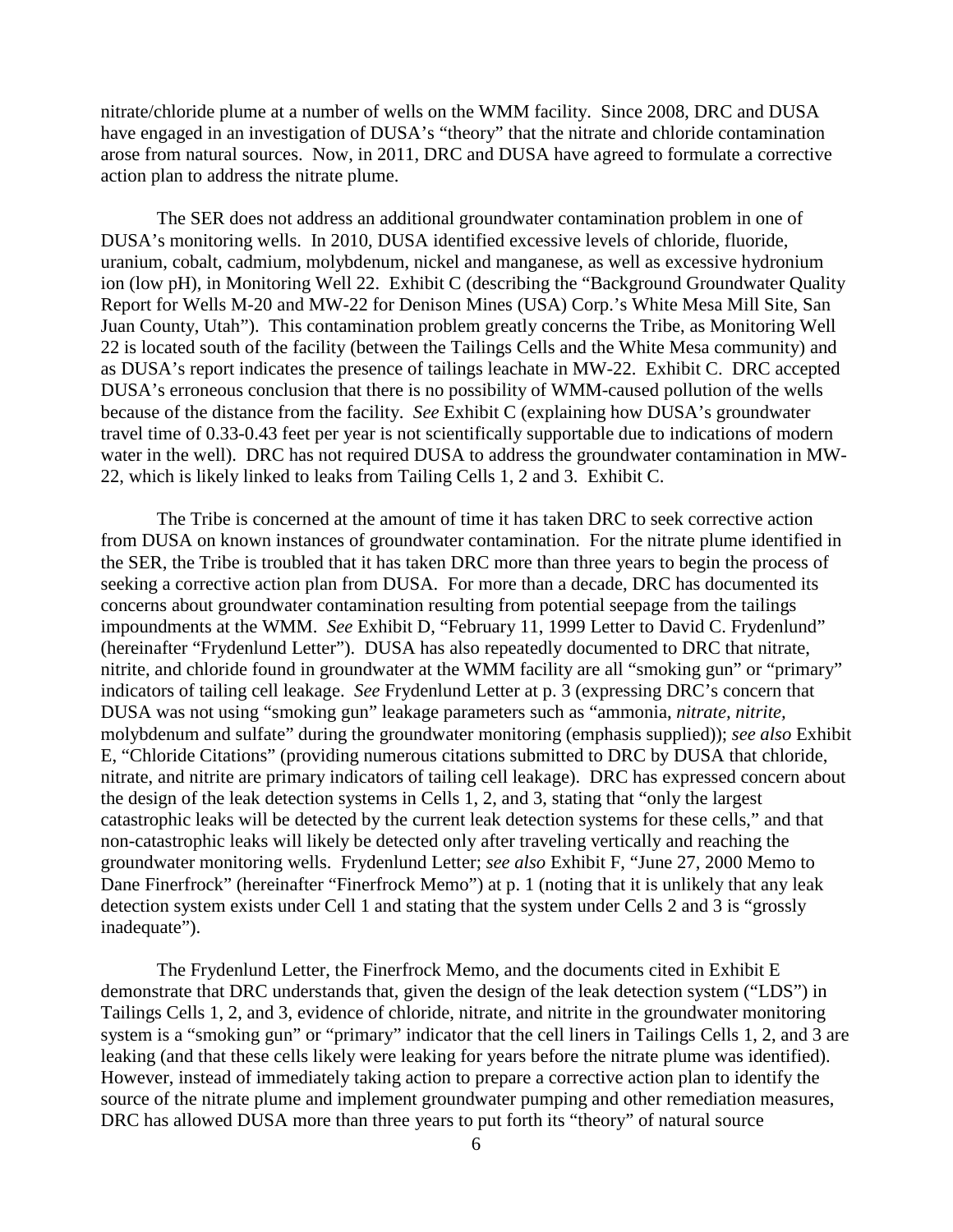contamination. DRC also appears to be allowing DUSA unlimited time to identify the source of the contamination present in MW-22. The Tribe asserts that DRC should not allow DUSA long periods of time to identify the sources of contamination and that DRC should, in these types of situations, order immediate remediation work. $<sup>1</sup>$  $<sup>1</sup>$  $<sup>1</sup>$ </sup>

The Tribe is also concerned that DRC will not, through the current corrective action plan process, force DUSA to address the likely source of the nitrate groundwater contamination (which is leaking liners in Tailings Cells 1, 2, and 3). The most recent corrective action plan, submitted by DUSA to DRC on November 29, 2011, fails to consider the Tailings Cells as a source of the nitrate and chloride contamination, and therefore fails to consider any action associated with the cells or the cell liners. *See* Exhibit G (providing EPD Review of CAP).

The Tribe asserts here that the nitrate, nitrite, and chloride contamination provides strong evidence that the liners in Tailings Cells 1, 2, and 3 have passed their useful life. The thin, 30-mil polyvinyl chloride ("PVC") liners on Tailings Cells 1, 2, and 3 were not best available technology when they were installed in the late 1970s. *See* Exhibit H, Letter Re: Review of Containment and Closure Issues Denison USA/White Mesa Uranium Mill, Relicensing Application, Revision 5.0, Sept 2011, § 2.1 (Dec. 1, 2011) (hereinafter "RRD Letter"). The Tribe's experts have found that, particularly in this industry, this type of thin PVC liner cannot last 30 years in an acidic environment. RRD Letter §§ 2.2, 2.3; *see also* Finerfrock Memo at p. 15-18. The Tribe's experts are also concerned (as DRC was in 1999 and as DRC has indicated in the SER) that the liners in Tailings Cells 1, 2, and 3 have been further compromised by the placement of incompatible alternative feed material in the cells. RRD Letter § 2.3; Section III(C)(1), *infra*. This means that, given the evidence of chloride, nitrate, and nitrite contamination, it is likely that the liners of Tailings Cells 1, 2, and 3 are currently leaking and that there is a risk of catastrophic liner failure in each of these cells.

The Tribe asserts here that, given the significant risk of liner failure in Tailings Cells 1, 2, and 3, and given that each of these cells have passed their useful life, the appropriate course of action would be for DRC to require DUSA to immediately take these three cells out of service. *See* RRD Letter § 2.5. However, due to concerns with the reclamation plan at the facility, the Tribe makes the following recommendations.

i. DRC Should Require DUSA to Close, De-Water, and Place Final Caps on Cells 2 and 3

The Tribe recommends placing Cells 2 and 3 in final closure. RRD Letter § 2.5. DRC staff has indicated to the Tribe that Cell 2 is full and that Cell 3 is nearly full (but is still receiving in situ leachate waste ("ISL Waste"). Once DUSA closes, de-waters, and places final caps on these cells, there will be significantly less risk of liner leakage and resulting groundwater contamination.

<span id="page-6-0"></span> $<sup>1</sup>$  Here, the Tribe recognizes that identifying DUSA as the source of groundwater contamination has been significantly</sup> complicated by the effects of groundwater mounding around DUSA's wildlife ponds. Public Participation Summary Modification to Groundwater Quality Discharge Permit UGW370004, p. 12-13 (January 20, 2010). However, DUSA's groundwater discharge permit has already addressed this issue and requires corrective action for groundwater contamination in excess of the criteria enforced in the permit by Utah Admin. Code R317-6-6.15. Permit UGW370004 I.C.1, p.2. Thus, there is no excuse for DRC to allow DUSA three years to concede responsibility for groundwater contamination.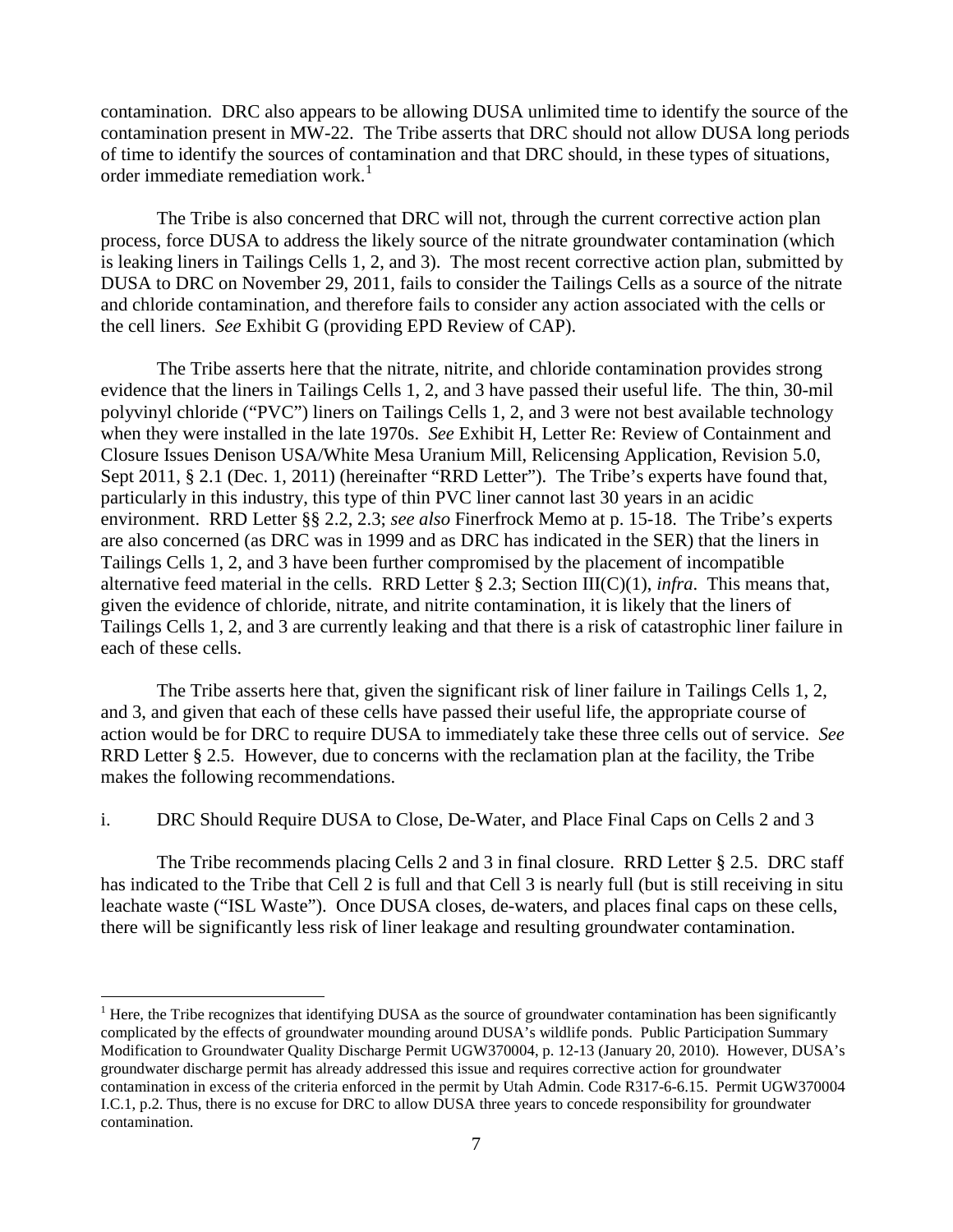The Tribe's first concern with DUSA's management of Cells 2 and 3 is that any temporary caps designed to meet NESHAP (radon emissions) standards will be insufficient, during the working life of the WMM facility, to protect against additional infiltration into and leakage from the cell liners. RRD Letter § 2.5. Given that DUSA has not specified a closing date for the facility, and given that DUSA, DRC, and the Department of Energy have indicated that the facility may be in operation until at least 2025, *see* Exhibit I (stating that the Department of Energy is not scheduled to receive the WMM facility until 2035—which likely includes a 10-year period of monitoring for DUSA after final reclamation), leaving Tailings Cells 2 and 3 without sufficient caps until final reclamation will pose a significant and long-term risk of catastrophic groundwater contamination. Because of the risk of leakage from Tailings Cells 2 and 3, DRC should not allow DUSA to defer final capping of the cells until final reclamation, and DRC should instead require DUSA to practice concurrent closure and to place adequate final caps on Tailings Cells 2 and 3 as it takes those cells out of service. *See* Finerfrock Memo at pp. 1-2 (indicating DRC recommendation for phased or concurrent closure). The Tribe also asserts that DRC should prohibit DUSA from disposing of any other waste (and in particular, liquid ISL Waste<sup>[2](#page-7-0)</sup>) in Cells 2 and 3. Even incidental disposal of wastes into those cells will add to the total contaminate load available to seep through the liners in those cells, and the Tribe asserts that those cells should immediately be closed, de-watered, and permanently capped. RRD Letter §2.5.

The Tribe notes that concurrent closure practices can reduce current environmental footprint and contamination risks, which should reduce the liability transferred to the agency at abandonment and which should reduce some aspects of DUSA's surety estimate, *see* Section IV(B), *infra*. RRD Letter § 2.5. The Tribe also notes that DRC may need to give DUSA direction regarding concurrent closure of Cells 2 and 3 before the Reclamation Plan is finalized. Here, DRC should instruct DUSA to modify the cap design to allow phased closure of Tailings Cells 2 and 3. *See also* Section IV(A), *infra* (containing comments on the inadequacy of the tailings cell cover design).

ii. DRC Should Require DUSA to Close, Clean, and Re-Line Cell 1 (Or Close Cell 1 and Change Stormwater Management off the Mill Yard)

Because of the threat of serious groundwater contamination from leaking PVC liners, the Tribe's expert has recommended closure of Cell 1. RRD Letter § 2.5. However, the Tribe is concerned that necessary revisions to Reclamation Plan 5.0 and the Storm Water Best Management Practices Plan ("Stormwater Plan") may require a liquids disposal cell in the current Cell 1 location to catch stormwater runoff from the Mill Yard and prevent the discharge and dispersion of Radioactive Material, alternative feed material, and other chemicals in the washes and creeks west of Cell 1. *See* Section IV(A)(1), *infra*. Accordingly, the Tribe has identified two options to address the threat of groundwater contamination from Cell 1. First, DUSA could close, de-water, clean, and re-line Cell 1. Here, the Tribe asserts that DRC should require DUSA to dispose of waste and the current Cell 1 liner in a disposal cell designed to the standards used for Cells 4A and 4B. *See* Section IV(A)(1), *infra* (explaining why DRC cannot approve the proposed "area for contaminated

<span id="page-7-0"></span><sup>&</sup>lt;sup>2</sup> RML Renewal License Condition 10.5(C) states that Cell 3 is the only cell approved for the receipt of the ISL Waste. The Tribe's understanding from DRC staff is that DRC currently only allows disposal of the ISL Waste in Cell 3 because DUSA has not yet received approval from DRC to place this material in Cells 4A and 4B because of concerns about damaging the liners in the new cells. The Tribe comments here that, although it appreciates DRC's intent to keep the liners in Cells 4A and 4B intact, DRC is creating a risk of significant environmental contamination by placing the liquid ISL Waste in Cell 3, which is at significant risk for catastrophic liner failure and which has an insufficient leak detection system in place.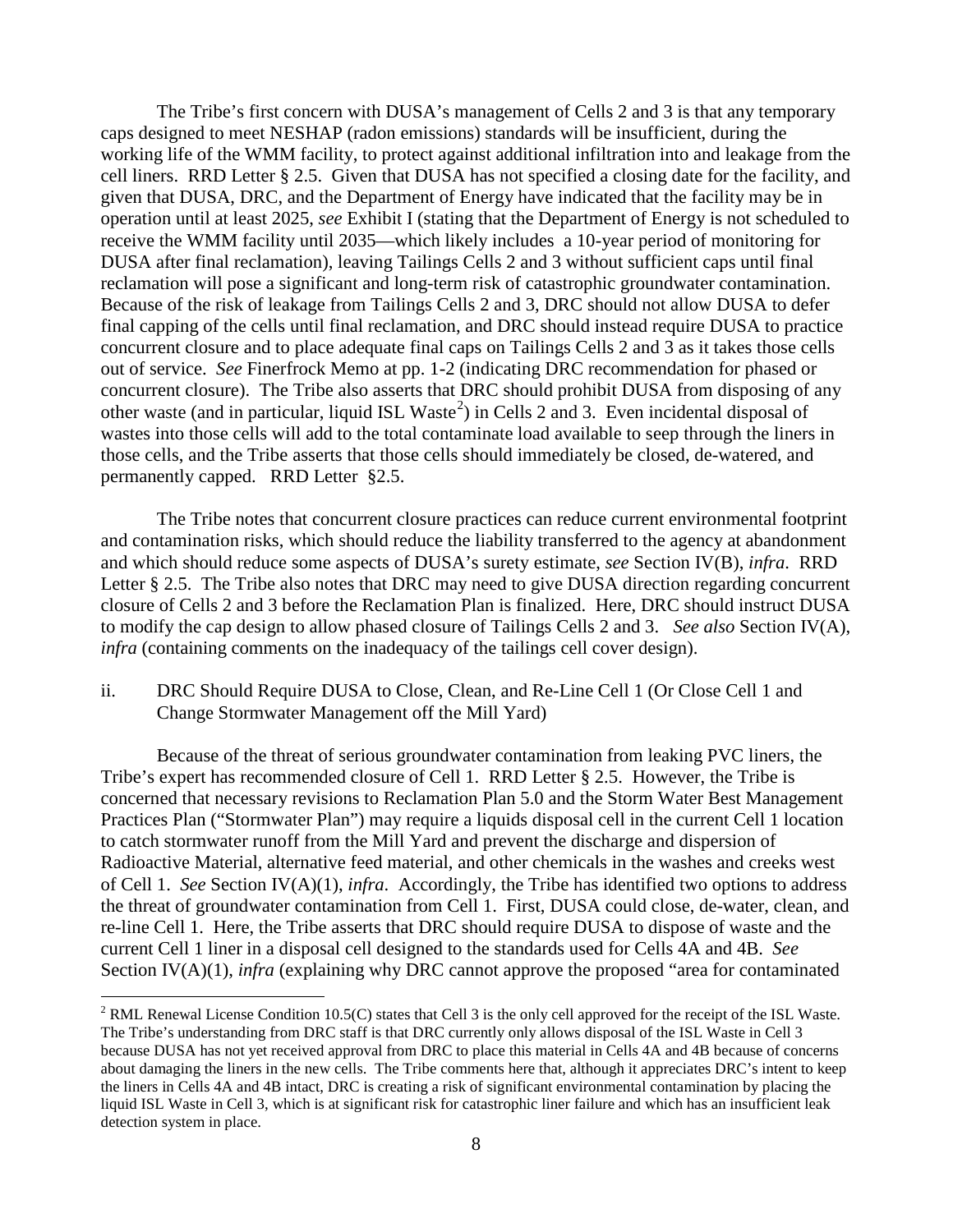materials"). The Tribe also insists that DRC require DUSA to install a new liner system into Cell 1 that meets BAT/BACT in 2011 (which will, at a minimum, include a compacted clay base and two 60-mil HDPE liners). The Tribe also asserts that DRC should require DUSA to install a functional leak detection system in the re-lined Cell 1.

An alternative option to address the threat of contamination from Cell 1 would be to close and de-water the cell and move any remaining contents and the Cell 1 liner into a disposal cell with a liner designed to the standards used in Cells 4A and 4B. *See* Section IV(A)(1), *infra*, (explaining why DRC cannot approve the proposed "area for contaminated materials"). Here, DRC must also require DUSA to modify the stormwater management at the facility to prevent the planned discharge of Radioactive Material from the Mill Site to the west of the Cell 1 location. *See* Section IV(A)(1), *infra*.

- b. List of Tribal Demands (Known Groundwater Contamination)
	- \* The Tribe supports DRC's movement from evaluation to the corrective action plan that will address the nitrate contamination.
	- The Tribe supports DRC's new language in License Condition 9.5 requiring DUSA to include remediation for groundwater contamination in its surety estimate. *See* further discussion in Section IV(B), *infra*, regarding DUSA's surety estimate.
	- The Tribe supports deadlines put forth in the License and in the SER to require DUSA to submit a corrective action plan by November 30, 2011 and to have the surety estimate include groundwater remediation by March 4, 2012. Given the history of relaxed timelines for DUSA to address this issue, DRC must put deadlines on DUSA to complete the remediation work. Here, the Tribe suggests that DRC either: (1) amend the RML Renewal in December 2011 to place the deadlines in the renewal document; or (2) amend the RML Renewal to place a hard deadline for DUSA to implement the work outlined in the CAP.
	- \* The Tribe does not support the deadline put forth in the Amended Stipulated Consent Agreement requiring completion of groundwater remediation at the time of transfer to federal authority. *See* Exhibit J, "Amended Stipulated Consent Agreement" at p. 8, September 30, 2011. The Tribe does not support the amount of time DRC has allowed DUSA between the identification of groundwater pollution and the corrective action plan. Amended Stipulated Consent Agreement at pp. 1-4. DRC must add a provision to the RML Renewal that allows DRC to revoke the RML License if DUSA fails to perform prompt remediation of the nitrate plume and other obligations under the CAP.
	- The Tribe does not support DUSA's lack of attention to the MW-22 contamination. DRC must revisit the status of MW-20 and MW-22 and conduct a source identification assessment of these wells, as described in Permit UGW370004 Part IE.2, page 5.
	- DRC must designate MW-20 and MW-22 as Point of Compliance Wells and immediately require DUSA to implement the concurrent closure and other groundwater protection measures necessary to protect human health and the environment.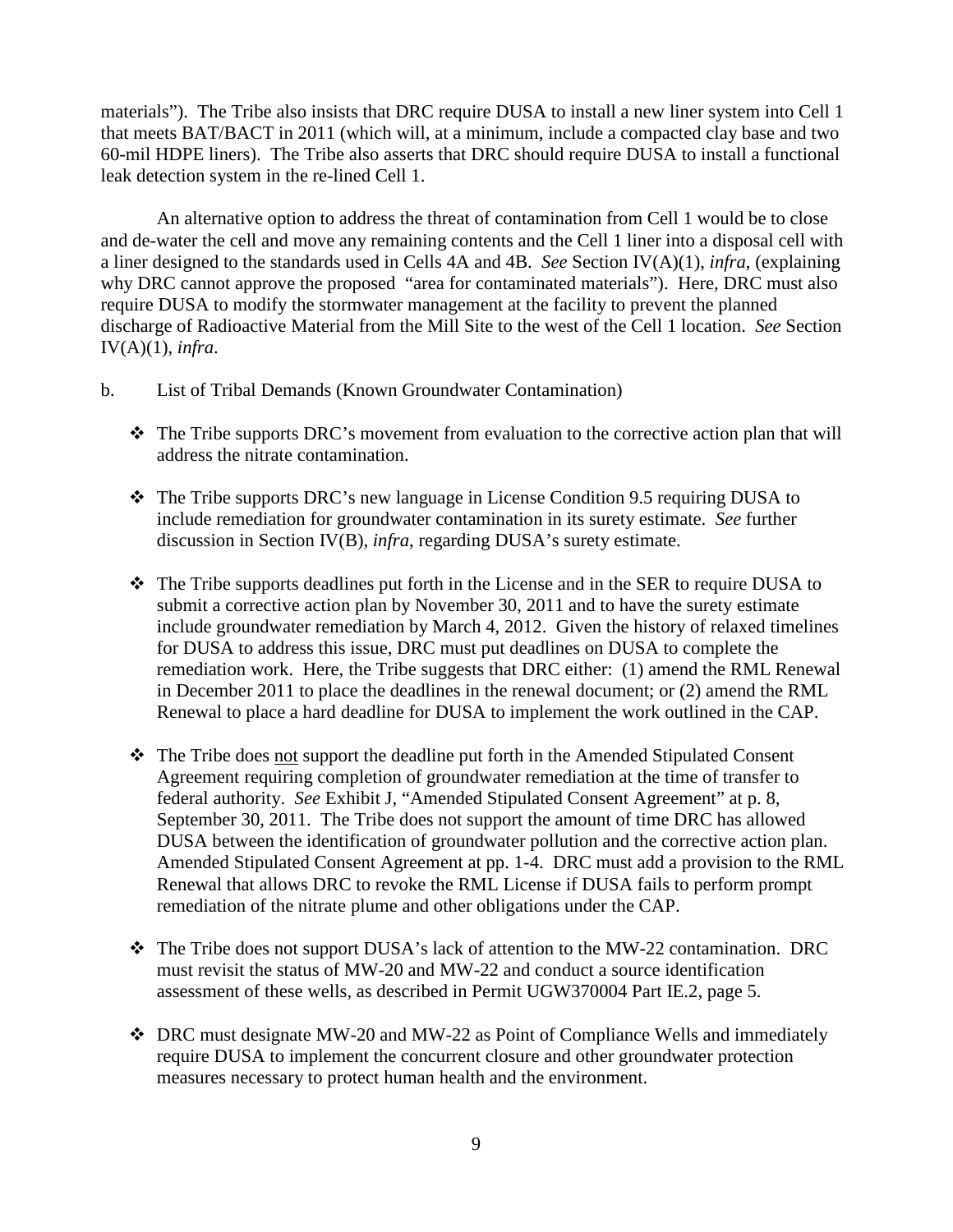DRC must provide an additional opportunity to review and comment on the nitrate plume corrective action plan and to suggest and comment on any amendments to the RML Renewal addressing the CAP. Here, the Tribe puts forth its preliminary comments on the corrective action plan.

DRC must:

- $\triangleright$  Require DUSA to immediately implement groundwater pumping to prevent further contamination.
- $\triangleright$  Require DUSA to permanently close Tailings Cell 2.
- $\triangleright$  Require DUSA to cease putting any additional material into Tailings Cell 3 (including ISL Waste) and to permanently close Tailings Cell 3.
- $\triangleright$  Require that DUSA place adequate permanent cap systems on Tailings Cells 2 and 3. *See* Section IV(A)(2), *infra* (detailing demands for improvement to the tailings cell cover design).
- $\triangleright$  Require DUSA to cease putting any additional material (liquid or otherwise) into Tailings Cell 1. Here, the Tribe recommends that DRC require DUSA to re-line Tailings Cell 1 with a liner that meets BAT/BACT for 2011 so that the WMM has a functional liquids disposal cell for the life of the facility and to provide an adequate stormwater catchment basin during reclamation of the facility. *See* Section IV(A)(1), *infra* (describing problems with liquid disposal and stormwater runoff in Reclamation Plan 5.0). In the alternative, DRC could require DUSA to close and dewater Cell 1, place the remaining contents of Cell 1 in a disposal cell, and re-route stormwater from the Mill Yard.
- 2. The DRC Must Require DUSA To Install a Leak Detection System that Allows DUSA to Detect and Clean Up Future Leaks Before the Leaks Cause Groundwater Contamination
- a. Issue Identification

Pages 33-35 of the SER describe recent problems with the leak detection system ("LDS") for Tailings Cells 1, 2, and 3, and the RML Renewal contains new License Condition 11.3 to improve the LDS monitoring, operation, and maintenance. The SER and the RML Renewal do not, however, address DRC's fundamental problems with the LDS for Tailings Cells 1, 2, and 3: that there is no secondary low-permeability barrier below the primary low-permeability liner to accumulate leakage to the leak collection pipe and that the long horizontal distance to reach the collection pipe poses a risk of vertical seepage losses. *See* Frydenlund Letter. These two problems with the LDS pose a serious risk that non-catastrophic leaks will not be detected until groundwater contamination has occurred and that there is no secondary liner to keep catastrophic or noncatastrophic leaks from resulting in groundwater contamination.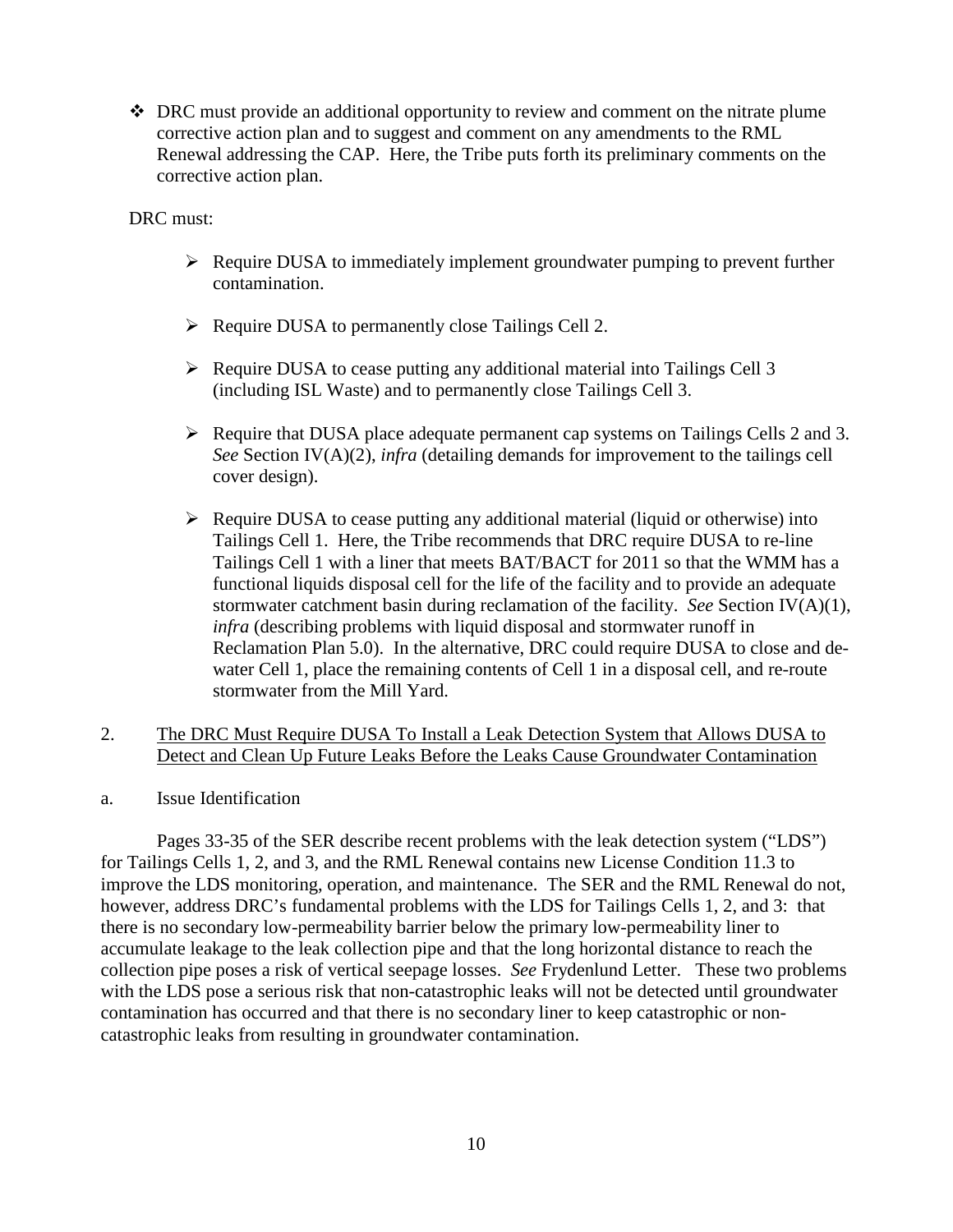#### b. List of Tribal Demands (LDS)

- *See* list of demands in Section III(A)(1), *supra*. Closure of Tailings Cells 2 and 3 with adequate permanent caps will reduce the likelihood of catastrophic groundwater contamination caused by leaking liners and a flawed LDS. The same is true of Cell 1; however, if DUSA re-lines Cell 1, DUSA must design a new LDS that has a collection system that does not allow for vertical migration of leaks.
- 3. The DRC Must Require DUSA to Identify and Promptly Minimize Contamination Pathways to Tribal Resources
- a. Issue Identification

Page 6 of the SER describes the new land use survey report requirement added to the RML Renewal as License Condition 12.3. The SER states that "[t]his report will also identify any potential routes of exposure of contaminates and dose to the general public." SER at pp. 6-7. This indicates that DRC has imposed the land survey requirement so DUSA and DRC can identify contamination pathways between WMM facilities and resources used by the public and by UMU Tribal Members.

The Tribe commends DRC for adding the land use survey condition to the RML Renewal, but asserts that the language provided in License Condition 12.3 of the RML is not sufficient to require DUSA to assess or correct potential routes of exposure between WMM facilities and UMU Tribal groundwater resources. To begin, the language of License Condition 12.3 only requires DUSA to conduct an annual survey of off-site land use; it does not require DUSA to conduct an onsite survey of contamination pathways. Here, the Tribe notes that DEQ Divisions have already identified at least two important on-site pathways of contamination to UMU Tribal groundwater resources. First, more than a decade ago, DRC identified that vertical pathways to the groundwater aquifers potentially exist in the bedrock beneath the tailings cells. Finerfrock Memo at p. 2. The Tribe has also collected proof that groundwater to the east of the mill site at Entrance Seep and to the West of the WMM at Cottonwood Spring is less than fifty years old. USGS Report, Table 10 (explanation and citation for USGS Report noted below in Section  $III(B)(1)(a)$ ). This evidence, along with the considerable spatial extent of existing groundwater contamination at the site, advances the Tribe's concern that contamination in the shallow groundwater may travel into Tribal groundwater resources much more quickly than anticipated by DUSA.

Second, DUSA has at least one well (the "Deep Supply Well") that reaches into the Navajo aquifer, which supplies drinking water for UMU Tribal Members living in White Mesa. *See* Exhibit K (describing the UMU Tribal drinking water infrastructure at White Mesa). DRC has also identified at least seven wells inside the Cell 3 footprint and at least one well inside the Cell 4 footprint that could form vertical conduits for groundwater pollution from these cells. Finerfrock Memo at pp. 11-12. The Tribe is concerned that DRC has not required DUSA to fully evaluate or promptly remove these known potential vertical pathways for contamination into the Tribe's drinking water supply.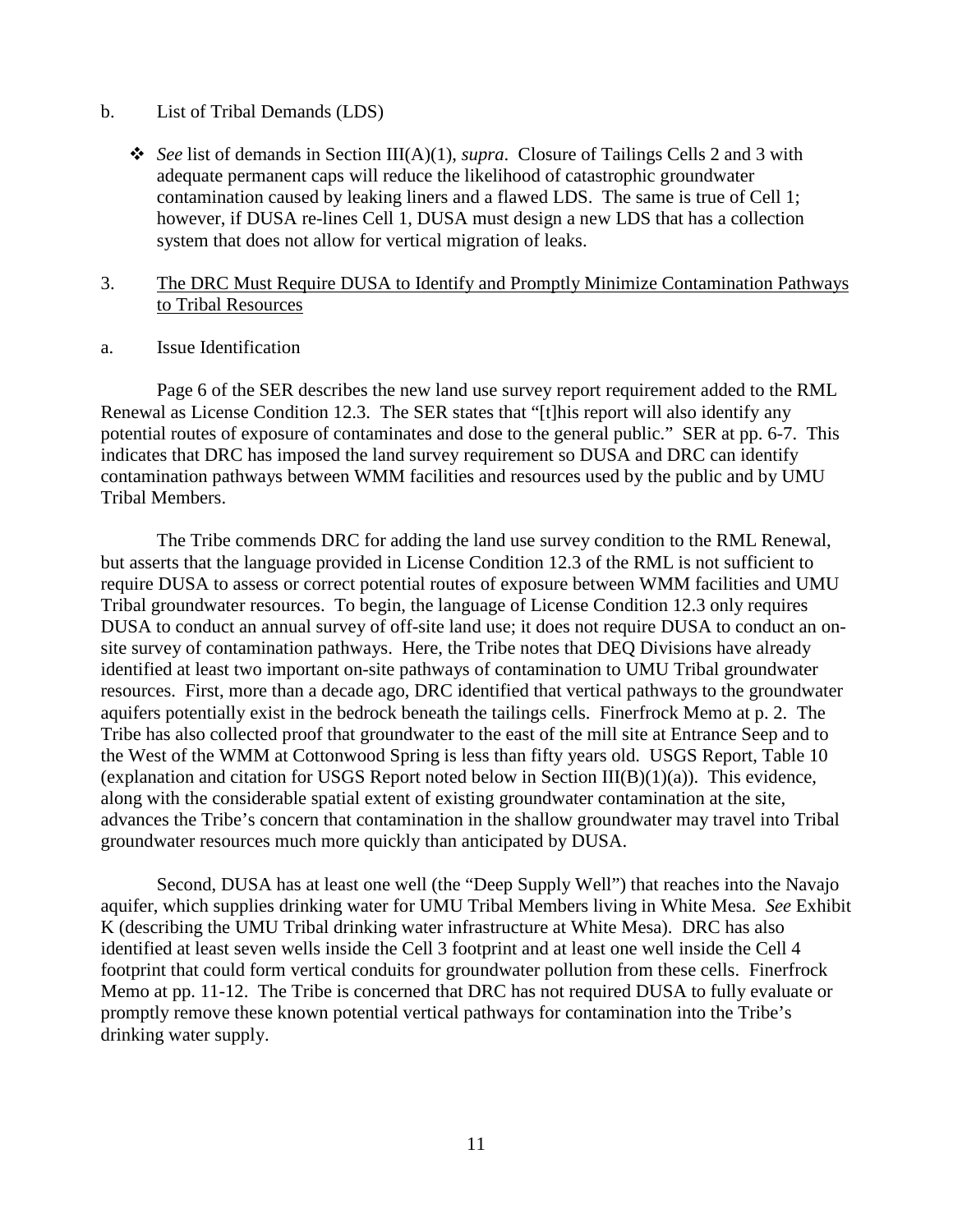- b. List of Tribal Demands (Groundwater Contamination Vectors)
	- The Tribe supports DRC's addition of the land use survey.
	- DRC must amend License Condition 12.3 to require DUSA to identify, assess, and promptly minimize potential routes of exposure on its facility to land uses on adjacent lands.
	- DRC must add the Deep Supply Well and other wells under Cells 3 and 4 as potential routes for exposure of contaminates and dose to the general public and to UMU Tribal Members.
	- DRC must put a firm and short deadline (no longer than 60 days from the January 2012 assessment deadline in the GWDP) on DUSA to correct any deficiencies on the well casing for the Deep Supply Well.

## **B. AIR DEPOSITION/SURFACE CONTAMINATION AND VIOLATION OF FEDERAL LAWS**

- 1. The DRC Must Require Immediate Cleanup of Known Air Deposition/Surface Contamination and Take Action to Prevent Future Air Deposition/Surface Contamination at the WMM Facility
- a. Issue Identification

Under the NRC/Utah Primacy Agreement, the Utah Code, and DRC regulations, DRC maintains primary responsibility for regulating both "source material" and "by-product material" to protect public health and safety. *See* Section II(B), *supra*. As described in Section III(A), *supra*, the DRC has exerted some of its power as the primary Utah State regulator of Radioactive Material to regulate DUSA's impact on groundwater resources. In that context, DRC has monitored DUSA's groundwater discharge permit, included significant discussion of groundwater contamination issues in the SER, and included License Conditions in the RML addressing groundwater contamination. *See* SER at p. 31-35, RML Renewal License Conditions 9.5, 10.20, 11.3; *but see* Section III(A) (addressing deficiencies in DRC's groundwater regulation). The DRC has also taken the lead in the corrective action plan process for groundwater remediation at the WMM facility. SER at p. 31-32. The DRC has not, however, exerted the same regulatory power with regard to the regulation of DUSA's impact on both air resources and surface contamination resulting from the airborne deposition of Radioactive Material. Indeed, the SER and the RML Renewal contain only passing references to air quality and air deposition contamination issues at the WMM.

The Tribe asserts that DRC is failing in its duty to protect the public and UMU Tribal Members from air contamination and surface contamination caused by airborne deposition of Radioactive Material. The Tribe first notes that DAQ is not regulating the WMM facility to ensure maximum public health and safety as contemplated under Utah Admin. Code R313-12-2. The Tribe, through its Environmental Programs Department, has for years been concerned about the migration of Radioactive Material from the WMM facility via stackhouse emissions and via fugitive dust blowing off ore storage areas and stockpiles of ore and alternative feed materials at the WMM. The Tribe has engaged DAQ several times to express its concern about surface contamination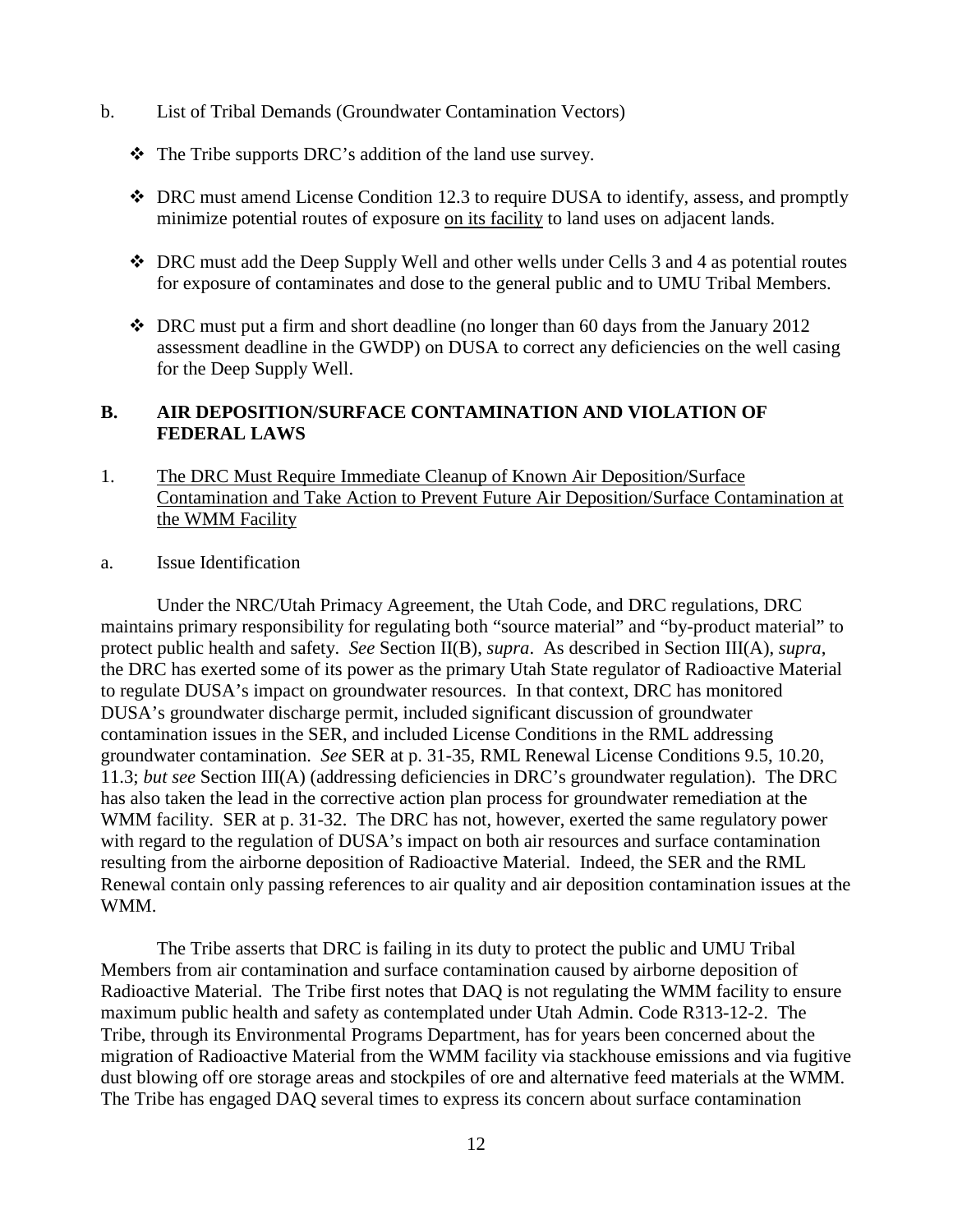caused by airborne deposition of Radioactive Material. *See* RAA §III (A), describing September 4, 2007 Letter and other Tribal engagement of DAQ.

In 2007, the Tribe's Environmental Programs Department began working in cooperation with the United States Geologic Survey ("USGS") to assist the USGS with a Scientific Investigations Report ("USGS Report") concerning environmental conditions around White Mesa and the WMM. Pertinent figures from a draft of this USGS Report were provided to DAQ during the Air Approval Order ("AAO") comment period in 2010, and a full copy has been provided to DRC staff and is provided again now for DRC review as Exhibit L. This study shows that Radioactive Material (uranium and vanadium) has migrated east of the WMM facility. USGS Report Figures 29-41. The study indicates that the off-site migration begins with airborne deposition of Radioactive Material (through stackhouse emission and through fugitive dust) and then spreads when it is washed down drainages. USGS Report "Sediment," p. 95-103. The Tribe is concerned that the airborne deposition of Radioactive Material has resulted in the contamination of surface water, soils, and vegetation, and it may be indirectly contaminating livestock, wildlife resources, and other indirect pathways that impact human health, *see* Exhibit M. The Tribe is concerned that the lack of regulation of Radioactive Material (and particularly of fugitive dust) and the documented off-site migration pose a serious and long-term threat to human health and to the health and well-being of UMU Tribal Members and the local environment.

In 2010, the Tribe engaged in the DAQ modification of DUSA's air approval order by submitting comments regarding fugitive dust management at the WMM. On February 24, 2011, the DAQ issued a Memorandum regarding Response to Comments dismissing the Tribe's comments and claiming that DAQ lacked jurisdiction to regulate certain aspects of the radioactive materials. *See e.g.,* Exhibit N, "Memorandum in Response to Comments" (hereinafter "Response Memo") at p. 5 (claiming that DAQ cannot require DUSA to conduct vegetation sampling and that DAQ cannot require DUSA to modify its surety estimate to include remediation for the off-site contamination). The DAQ then issued DUSA an Air Approval Order ("AAO") that failed to mandate any work practice standards for fugitive dust management at the WMM and that failed to place any special conditions or restrictions that reflect an understanding that fugitive dust management at the WMM should be designed to prevent migration of Radioactive Material. *See* Exhibit O (AAO); Exhibit B. In short, the Final AAO appears to treat the WMM fugitive dust as if it does not contain Radioactive Material. Exhibit A (containing the November 5, 2011 Amanda Smith Letter (stating that "From an Air Quality standpoint, Denison is regulated the same as other aggregate production/processing facilities.")). In March of 2011, the Tribe filed a Request for Agency Action challenging the DAQ's AAO.

The Tribe also notes that DUSA's current Stormwater Plan contains conflicting information on stormwater movement that makes it difficult for the Tribe (and DRC) to assess how DUSA monitors and manages the movement of Radioactive Material desposited via air pathways. The Stormwater Plan indicates that Drainage Basin B2 drains into the area of concern identified by the individual small watersheds in the USGS report figures via Diversion Ditch No. 3. Stormwater Plan, Figure 2. However, the Spill Containment, Controls and Countermeasures Plan ("SPCC Plan"), included within the Stormwater Plan, states that "Diversion Ditch No. 3 ultimately drains into Diversion Ditch No. 2. This basin is not affected by mill operations." SPCC Plan, Appendix 1, p. 3. Figure 2 clearly shows that Diversion Ditch No. 3 flows southeast to a point, based on the topographical background, that would continue in that direction along the edge of basin B3, while Diversion Ditch No. 2 starts 1000 feet from Diversion Ditch No. 3 flowing in a northwesterly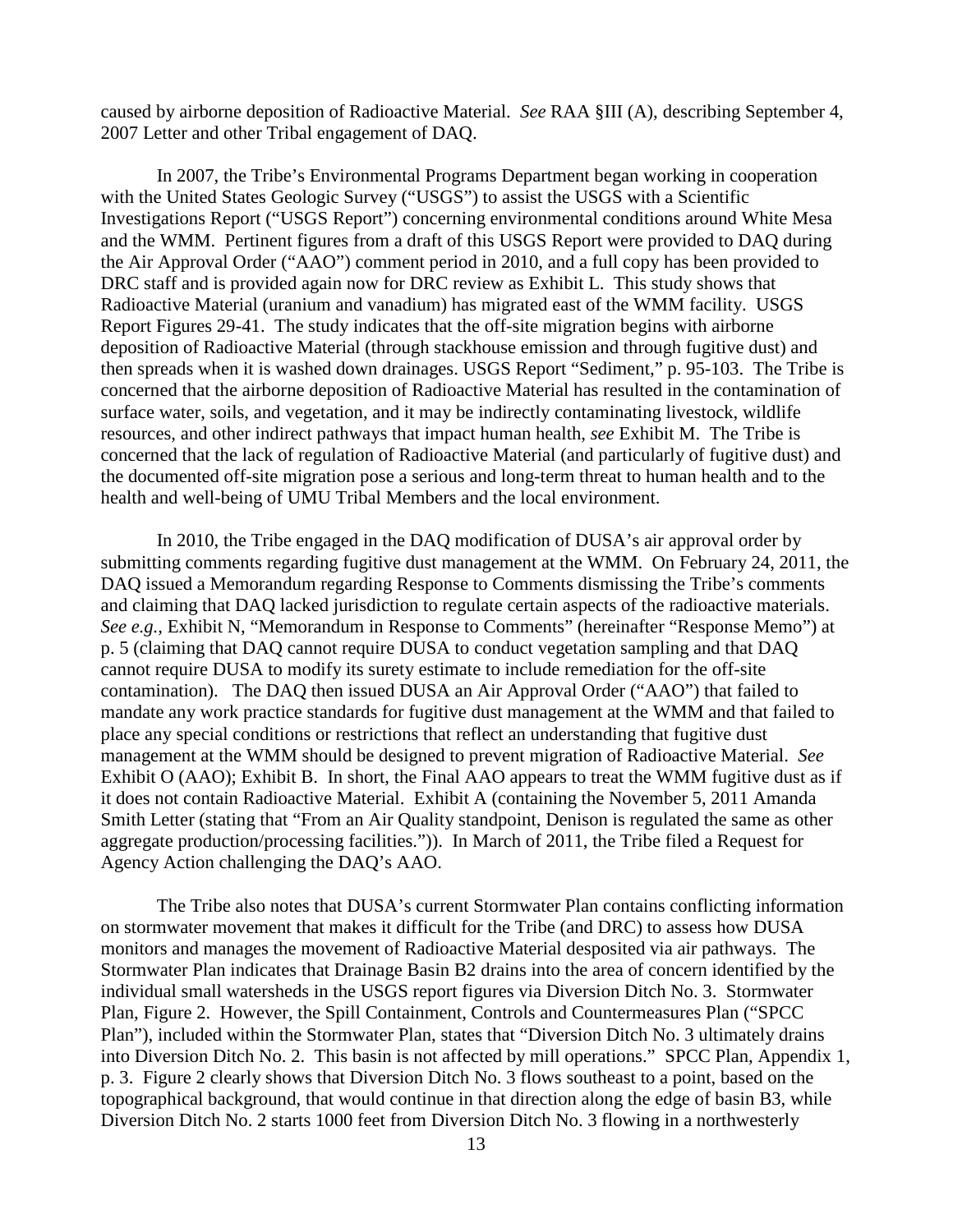(opposite) direction then turning north. So, either Diversion Ditch No. 3 does not flow into Diversion Ditch No. 2 as stated in the SPCC Plan, or if it does, it transports storm water with wind deposited material containing ore-source uranium and vanadium, and thus it is affected by mill operations. The Tribe asserts that DRC must re-evaluate DUSA's Stormwater Plan and require DUSA to address the stormwater component of Radioactive Material deposited by stack emissions and fugitive dust.

The Tribe was hopeful that, especially given DAQ's claim of limited jurisdiction, the DRC would include a more comprehensive review and regulation of air quality, air deposition/contamination issues, and stormwater deposition issues at the WMM in the RML Renewal and the SER. The Tribe was troubled to find that neither the RML Renewal nor the SER contains any discussion of airborne deposition of Radioactive Material or the evidence of off-site migration of Radioactive Material that was presented to the DAQ in 2010 and 2011. The SER does briefly describe semi-annual effluent monitoring (which includes air monitoring), but does not identify any air deposition contamination issues. From its review, the Tribe can only conclude that, while DRC has assessed, identified, and attempted to resolve known groundwater contamination issues at the WMM facility, the DRC is unaware that there are known environmental contamination issues at and near the WMM facility caused by airborne deposition of Radioactive Material.

The DRC's apparent lack of knowledge of airborne vectors of contamination also leads the Tribe to the conclusion that there is currently a regulatory gap in DEQ addressing air pollution at the WMM facility. The Tribe is concerned that the DRC is relying on the DAQ to regulate and monitor air pollution (including airborne deposition of Radioactive Material) at the facility, and at the same time, DAQ is refusing to regulate and monitor Radioactive Material differently than it regulates and monitors more benign fugitive dust. The Tribe is particularly concerned that DRC does not understand the regulatory parameters (or lack thereof) that DAQ has placed upon DUSA in the current AAO. For example, on page 9 of the SER, DRC staff notes that the Health Physics Interrogatories on the alternative feed program included a line of inquiry regarding wind dispersal of the alternative feed stacks on the ore storage pad. DRC appears to resolve this issue by noting that DUSA's response was that wind dispersal was addressed in dust minimization and work practice standards for fugitive dust. SER at p. 9. However, as the Tribe has noted in both the DAQ public comment period and in its RAA regarding the new AAO, DAQ has not mandated the use of any work practice standards for fugitive dust, and both the fugitive dust practices and fugitive dust control equipment at the WMM are far below BACT or BAT for the facility. *See* RAA III(B)(3). This indicates to the Tribe that DRC has not reviewed the new AAO or discussed important fugitive dust or air dispersal issues with DAQ to ensure that Radioactive Material is not allowed to migrate off the WMM facility.

The Tribe now comments to DRC that DRC is ultimately responsible for regulating and monitoring the off-site migration of Radioactive Material from the WMM facility. The Tribe also comments that DRC must in the RML Renewal clarify jurisdiction and regulatory responsibility over air pollution and airborne deposition of Radioactive Material.

- b. List of Tribal Demands (Air Deposition/Surface Contamination)
	- DRC must clearly identify in the RML Renewal that DRC is responsible for regulating and monitoring Radioactive Material.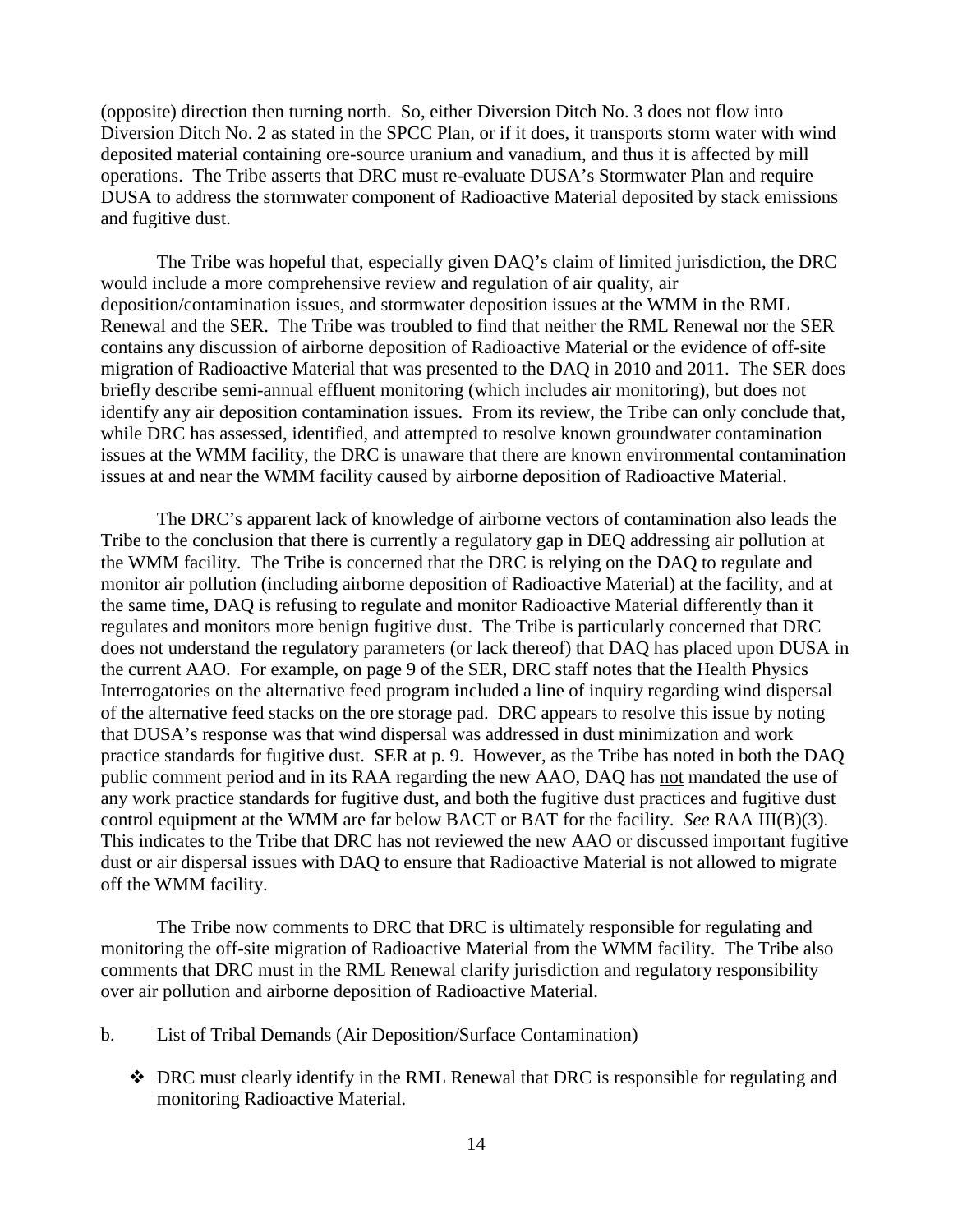- DRC must impose sufficient terms and conditions in the RML Renewal to prevent environmental contamination via airborne pathways. Central to this license revision will be an acknowledgement by DRC that fugitive dust from the WMM facility contains Radioactive Material and must be treated as such. This will likely include a provision requiring adherence to a new AAO issued by DAQ and adherence to additional conditions imposed by the DRC. *See* Exhibits A and B to the RAA (providing examples of more stringent fugitive dust management practices).
- The RML Renewal must allow DRC to open the AAO during future license renewals to ensure that the AAO and the RML License conditions require that future license renewals are not inimical to the health and safety of the public. In the alternative, DRC must be able to supplement and override conditions of a non-renewed AAO with terms and conditions placed in the RML Renewal.
- DRC must review the current AAO with DAQ and assess and address the Tribe's concerns, as put forth in the RAA, regarding the flexible provisions of the AAO, the chronic lack of enforcement, and the lack of even basic work practice standards for the management of fugitive dust.
- DRC must impose additional conditions, such as work practice standards or BAT/BACT for fugitive dust management, as a condition of the RML Renewal.
- DRC must investigate the evidence presented by the Tribe in the USGS Report and address the known off-site migration of Radioactive Material.
- DRC must investigate the inconsistencies in the Stormwater Plan and investigate stormwater pathways for the movement of deposited Radioactive Material.
- DRC must require DUSA to amend its Stormwater Management Plan to correctly identify and control pathways for the movement of air-deposited Radioactive Material.
- DRC must engage DUSA to begin formulating a CAP to remediate the surface contamination and to prevent future contamination.
- DRC must amend the SER and the RML Renewal to reflect the surface contamination issue. This includes amending the surety provision to require DUSA to adjust its surety amount to include remediation of off-site migration of radioactive fugitive dust.
- DRC must set hard deadlines for formulating the CAP and implementing the approved CAP measures.
- DRC must add a provision to the RML Renewal that allows DRC to revoke the RML License if DUSA fails to meet its obligations under the CAP.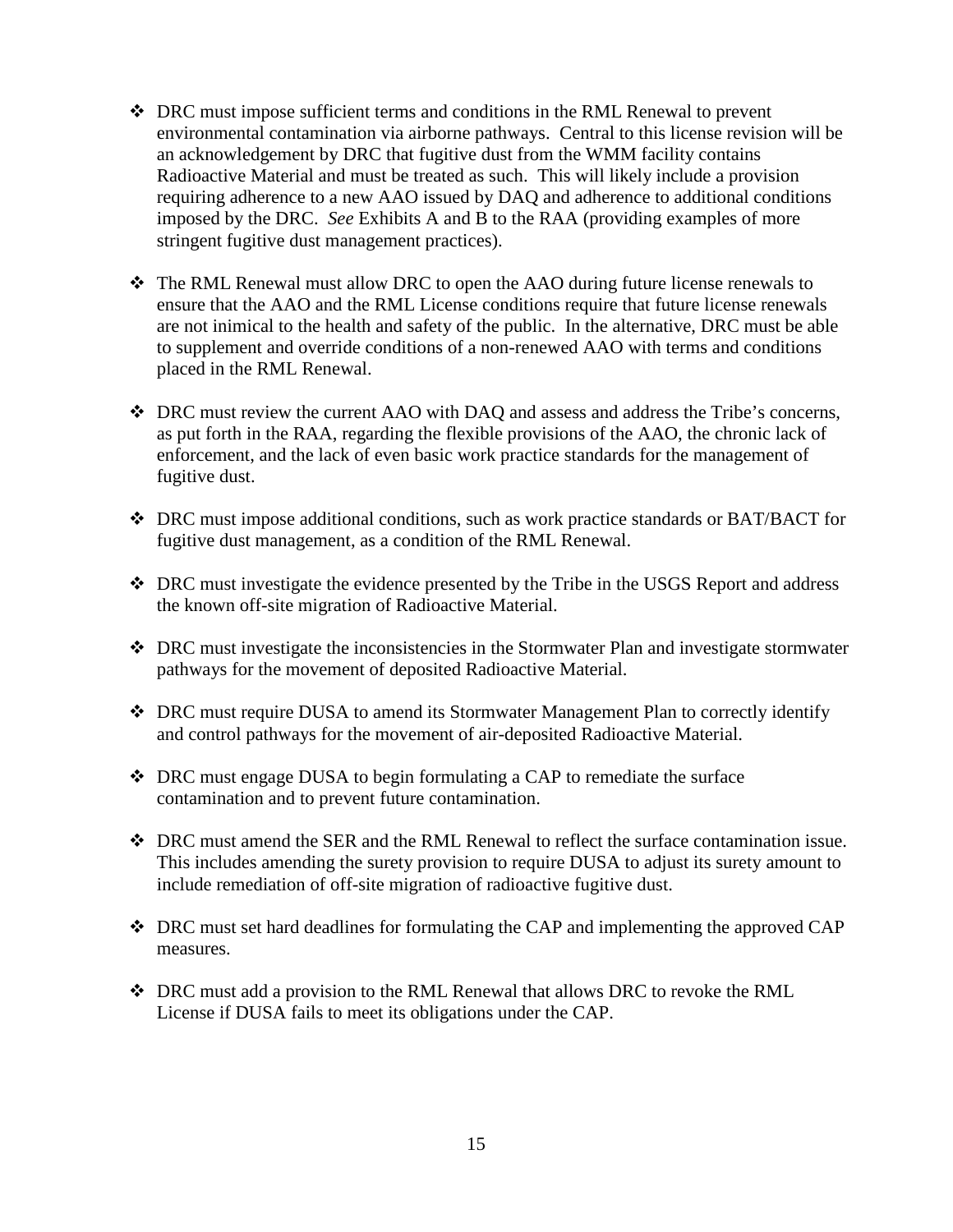## 2. The DRC Must Require DUSA to Identify and Promptly Minimize Airborne Contamination Pathways to Tribal Resources

#### a. Issue Identification

Section III(A)(3), *supra*, describes the new land use survey report requirement (License Condition 12.3) and DRC's intent to require DUSA to identify contamination pathways used by the public and by UMU Tribal Members. Section  $III(A)(3)$  also describes how the land use survey requirement currently does not require DUSA to assess or correct potential routes of exposure between WMM facilities and UMUT groundwater resources. The Tribe asserts here that the land use survey and the RML Renewal are not currently sufficient to require DUSA to assess or correct potential airborne contamination pathways between the WMM facility and UMU Tribal Members and UMU Tribal lands.

As asserted above, the language of License Condition 12.3 only requires DUSA to conduct an annual survey of off-site land use, and does not require DUSA to conduct an on-site survey of contamination pathways. The land use survey condition does not currently require DUSA to assess or minimize airborne contamination pathways between WMM facilities (including ore piles, stack emissions, and alternative feed material piles) and UMU Tribal Members and Tribal lands.

The RML Renewal and the SER do contain provisions discussing the semi-annual effluent monitoring program at the WMM facility. *See, e.g.*, SER at p. 30-31 (describing the monitoring and stating: "DRC staff concluded that the frequency and type of environmental monitoring for the White Mesa facility is adequate."). However, the Tribe is concerned that neither DUSA nor DRC have, through the approved semi-annual effluent monitoring program, detected the airborne migration problem identified in the USGS Report. Accordingly, the Tribe now asserts that DUSA and DRC must review the semi-annual effluent monitoring program to determine why the program is failing to detect the off-site migration identified in the USGS Report. The Tribe also reiterates that DRC must assess and address communication problems between DAQ and DRC so that when, for example, the Tribe notifies DAQ of an off-site Radioactive Material migration problem, DRC is able to timely address the problem.

- b. List of Tribal Demands (Identification and Minimization of Airborne Pathways)
	- The Tribe supports DRC's addition of the land use survey.
	- DRC must amend License Condition 12.3 to require DUSA to identify, assess, and promptly minimize potential airbone migration pathways of exposure on and between the WMM facility and adjacent lands.
	- DRC must review DUSA's semi-annual effluent monitoring program to determine why the monitoring did not detect the airborne migration of Radioactive Material and then require DUSA to modify the program to correct any deficiencies. *See* Exhibit P (providing initial technical comments on improvements to the semi-annual effluent monitoring program).
	- DRC must review its communication policies with DAQ to determine why DAQ did not notify DRC of the pertinent data from the USGS Report delivered with AAO comments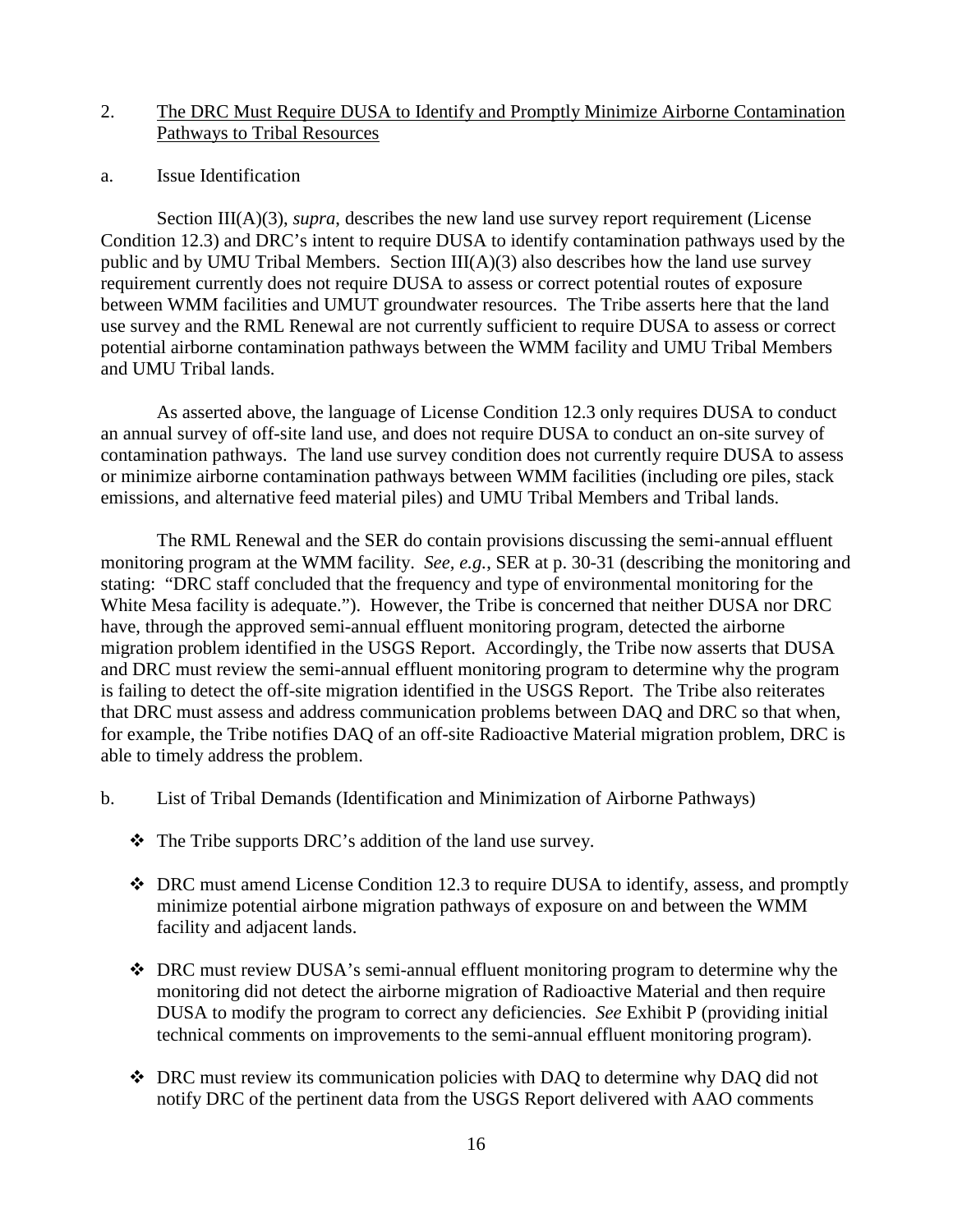prior to the issuance of the RML Renewal and set forth new procedures to coordinate communication between DRC and DAQ.

# 3. The RML Renewal Violates Applicable Federal Law By Allowing Simultaneous Operation of Five Tailings Cells

#### a. Issue Identification

The WMM facility is subject to the National Emission Standards for Radon Emissions from Operating Mill Tailings promulgated as a National Emission Standard for Hazardous Air Pollutants under the federal Clean Air Act and published in 40 C.F.R. Part 61, subpart W ("Subpart W NESHAP"). The Subpart W NESHAP imposes not only a Radon-222 air emission standard on the tailings impoundments at the WMM facility, but also imposes work practice standards for design, construction and operation of tailings impoundments that limit a uranium mill to only two tailings impoundments in operation at any one time.

The Tribe believes DUSA and the WMM facility are operating more tailings impoundments than the two allowed by the Subpart W NESHAP, and are, therefore, not in compliance with the Subpart W NESHAP. The RML Renewal fails to properly limit the number of impoundments in operation at the WMM facility to no more than two, as required by the Subpart W NESHAP.

As set forth in 40 C.F.R. § 61.252(b), the work practice standards applicable to the WMM facility under Subpart W NESHAP apply to tailings impoundments built after December 15, 1989, and provide:

(1) Phased disposal in lined tailings impoundments that are no more than 40 acres in area and meet the requirements of 40 CFR 192.32(a) as determined by the Nuclear Regulatory Commission. *The owner or operator shall have no more than two impoundments, including existing impoundments, in operation at any one time*." (emphasis supplied).

And, as set forth in 40 C.F.R. § 61.252(c) of the Subpart W NESHAP, all active mill owners or operators are also required to "comply with the provisions of 40 C.F.R. 192.32(a) in the operation of tailings piles, the exemption for existing piles in 40 C.F.R. 192.32(a) notwithstanding."

The language of the Subpart W NESHAP explicitly limits an active uranium mill to only two tailings impoundments in operation at any one time, regardless of when those tailings impoundments were constructed. Moreover, the Subpart W NESHAP defines a tailings impoundment to be "in operation" from "the day that tailings are first placed in the impoundment *until the day that final closure begins*." (emphasis supplied.) 40 C.F.R. § 61.251(e).

Both the RML Renewal and the Groundwater Discharge Permit for the WMM facility authorize tailings disposal in all five cells. The Groundwater Discharge Permit UGW3700A, Part I., Section 2, states "tailings disposal in existing Tailings Cells 1, 2, and 3 is authorized by this Permit as defined in Table 3 and Part I.D.1, above." License Condition 9.1 of the RML Renewal states "Mill process and wastewater storage and tailings disposal shall be limited to existing engineering design, construction, and operation of Tailings Cells 1, 2, 3, 4A and 4B, as authorized in Part I.D of the Ground Water Discharge Permit …."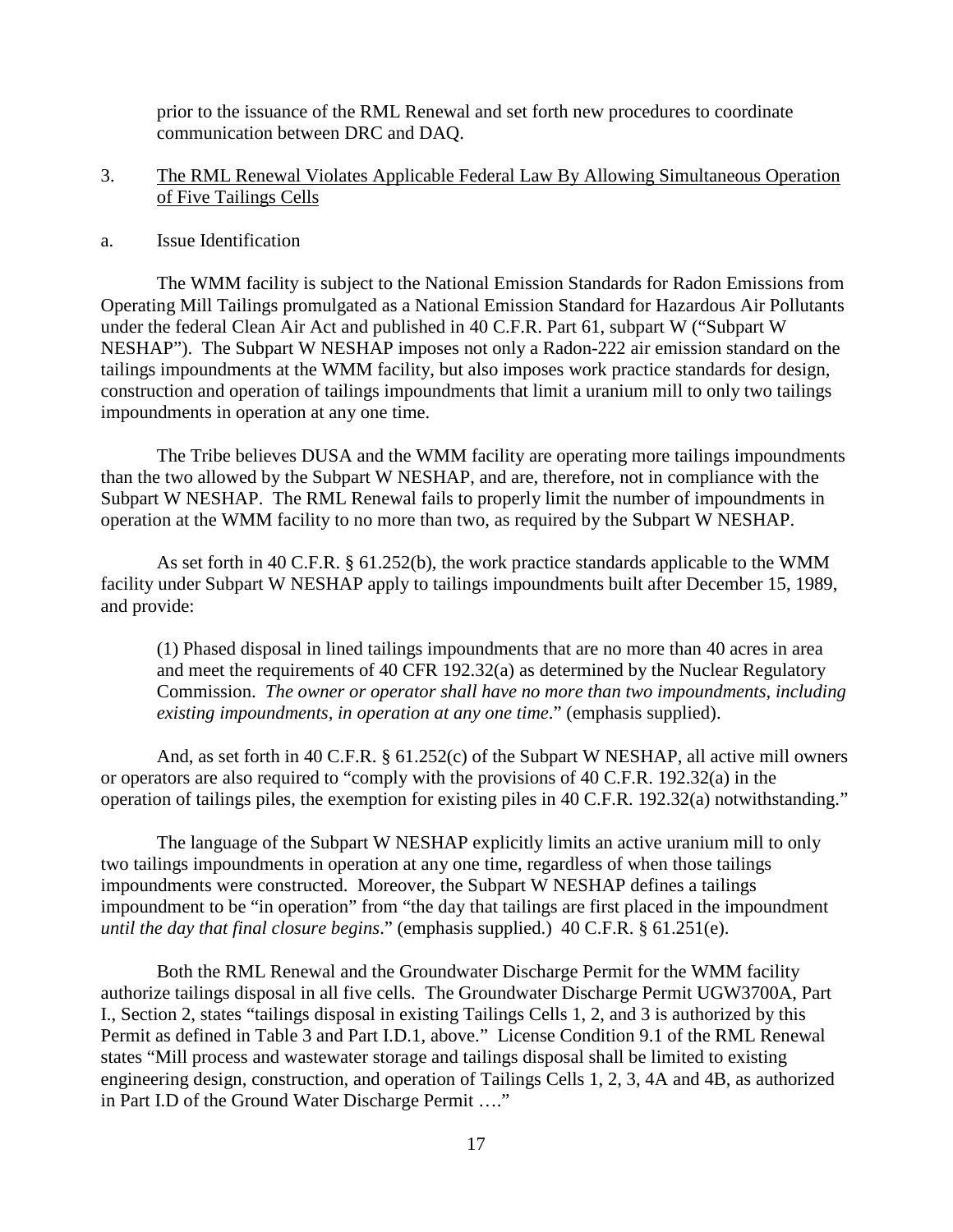Nothing in the RML Renewal limits the WMM to two operating impoundments as required by the Subpart W NESHAP. Moreover, nothing in the RML Renewal confirms that final "closure," or reclamation, has actually begun with respect to any of the five approved tailings cells at the WMM facility. Under the pertinent NRC regulations in 10 C.F.R. Part 40, Appendix A (incorporated by reference into the UDRC regulations at Utah Admin. Code R313-24-4), the term "closure" is defined to mean: "the activities following operations to decontaminate and decommission the buildings and site used to produce byproduct materials and *reclaim the tailings and/or waste disposal area*." (emphasis supplied.)

In short, the WMM facility has more than two tailings impoundents in operation, and the RML Renewal fails to restrict the number of operating tailings impoundments to no more than two as required by the NESHAP.

Finally, it is important to recognize that the State of Utah (and the DRC, under the NRC's delegation of primacy to the State) has the primary responsibility for enforcing the Subpart W NESHAP at the WMM facility. *See*, *e.g.*, 40 C.F.R. § 61.252(b) (requiring the WMM to "meet the requirements of 40 C.F.R. 192.32(a) as determined by the Nuclear Regulatory Commission…."). Thus, DRC stands in the shoes of the NRC in enforcing the work practice, as well as the air emission standards of the Subpart W NESHAP.

- b. List of Tribal Demands (Violation of Subpart W, NESHAP)
	- DRC must evaluate DUSA's compliance with the Subpart W work practice standard limitation to two cells.
	- DRC must identify in the RML Renewal which two cells are authorized to be "in operation" under Subpart W and condition the RML Renewal to ensure compliance with the work practice standard limitation of the Subpart W NESHAP at all times.

# **C. SPECIAL CONTAMINATION ISSUES WITH ALTERNATIVE FEED MATERIAL**

Pages 9-12 of the SER provide a brief discussion of two special contamination issues associated with the alternative feed program at the WMM. The Tribe will identify those two contamination issues and will then present a third issue regarding federal limitations on the receipt of alternative feed materials.

## 1. DRC Must Address the Increased Likelihood of Tailings Cell Liner Leakage Caused by Incompatibility Between the Liners and Alternative Feed Materials

a. Issue Identification

Page 11 of the SER identifies a second special contamination issue involving proper disposal of alternative feed material. The SER indicates that a new License Condition 10.1 has been added that prohibits the receipt of alternative feed material from new sites until DUSA has demonstrated sufficient disposal capacity, adequate disposal cell operation, and compliance with NRC alternative feed policy. SER at p. 11.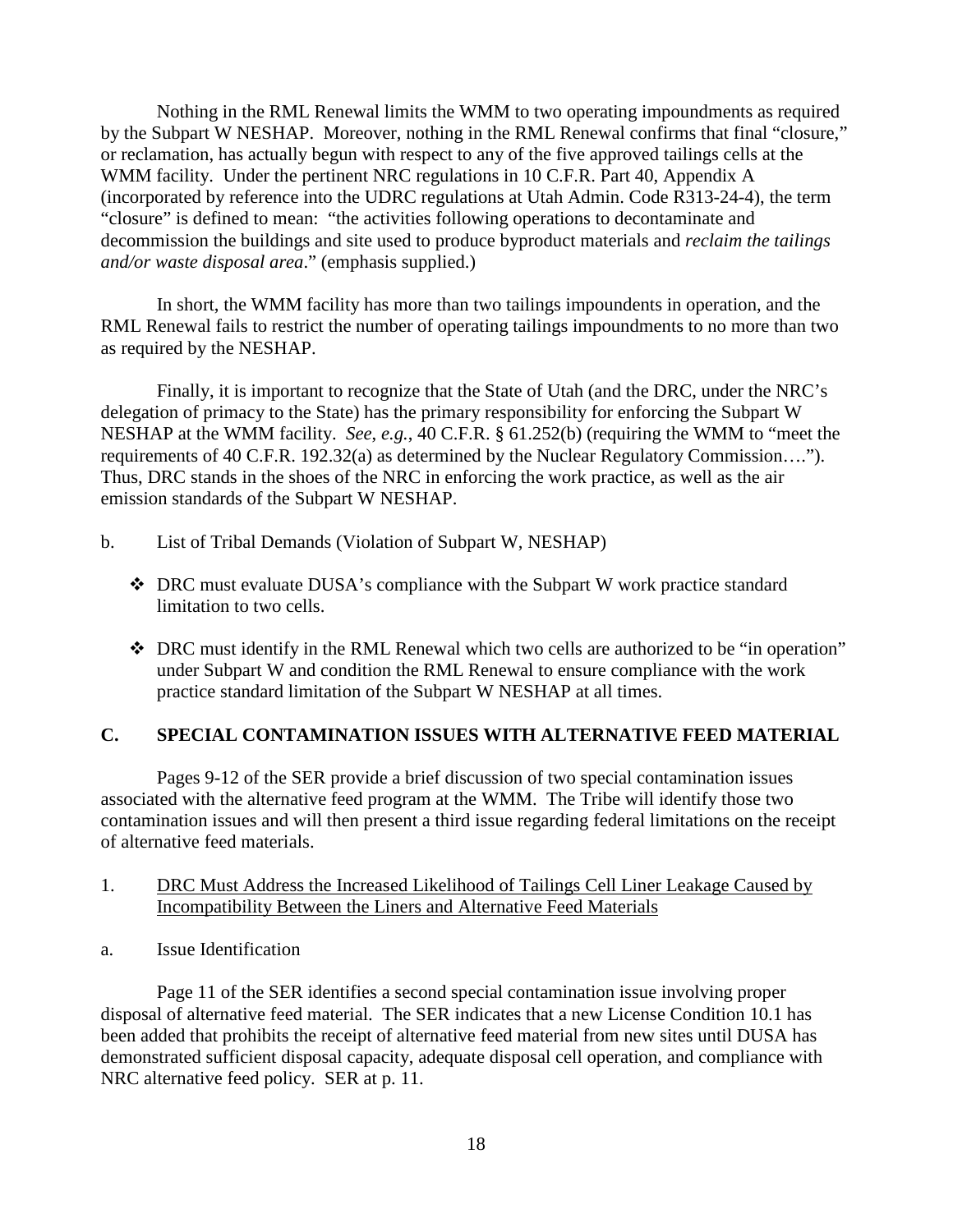The Tribe asserts that the prohibition on the receipt of alternative feed material from new sites is insufficient to protect the public, UMU Tribal Members, and the local environment from high risk of environmental contamination. As noted above, Section  $III(A)(1)$ , the Tribe is concerned that the thin PVC liners in Tailings Cells 1, 2, and 3 are incompatible with an acidic environment and that these cells are leaking and are causing (or will cause in the future) contamination of groundwater resources. In addition, the Tribe is concerned that the alternative feed material is incompatible with the PVC liners in Tailings Cells 1, 2, and 3 and that such incompatibility will exacerbate liner leakage in these cells. *See* RRD Letter § 2.3 (explaining how solvents in the alternative feed material exacerbate problems with PVC liner leakage); *see also* Exhibit Q (noting DRC's concern with liner incompatibility with alternative feed materials). Accordingly, the Tribe asserts that DRC should prohibit DUSA from receiving any new shipments of alternative feed material (from any site) and that DRC should require DUSA to cease putting any existing alternative feed material into Tailings Cells 1, 2, and 3. Here, the Tribe reiterates that DUSA should immediately be required to take the measures outlined in Section III(A), *supra*, to minimize the risk of catastrophic groundwater contamination (including the release of alternative feed material into the groundwater).

The Tribe also asserts that DRC should prohibit DUSA from placing alternative feed waste in Tailings Cells 4A and 4B and require DUSA to design a new tailings cell or cell portion that is designed to hold the wastes and solvents present in the alternative feed material. Here, the Tribe is concerned that some of the solvents in the alternative feed could, in certain concentrations, damage the liner systems in Cells 4A and 4B, and it asserts that DRC should act now to ensure that those liners are intact to receive by-product material from the WMM's normal mill processes.

- b. List of Tribal Demands (Liner Incompatibility with Alternative Feed Materials)
	- $\div$  The Tribe supports License Condition 10.1.
	- $\hat{\cdot}$  The Tribe supports the additional opportunity for public comment and license amendment noted on Page 11 of the SER.
	- DRC should prohibit DUSA from receiving any new shipments of alternative feed material (from any site) until DUSA can meet the requirements of License Condition 10.1.
	- $\triangleleft$  DRC must keep the conditions of the License Condition 10.1 in place permanently to ensure that failure to have sufficient disposal capacity or adequate disposal cell operation is always a violation of the license.
	- Given the potential incompatibility with the PVC liners and the known issues with the liners and LDS in Cells 1, 2, and 3, DRC must amend the RML Renewal to contain a new License condition prohibiting disposal or storage of alternative feed material in Cells 1, 2, and 3.
	- $\triangleleft$  Given the potential incompatibility of solvents in the alternative feed material and the liners in Cell 4A and 4B, DRC must amend the RML Renewal to contain a new License condition prohibiting disposal or storage of alternative feed material in Tailings Cells 4A and 4B.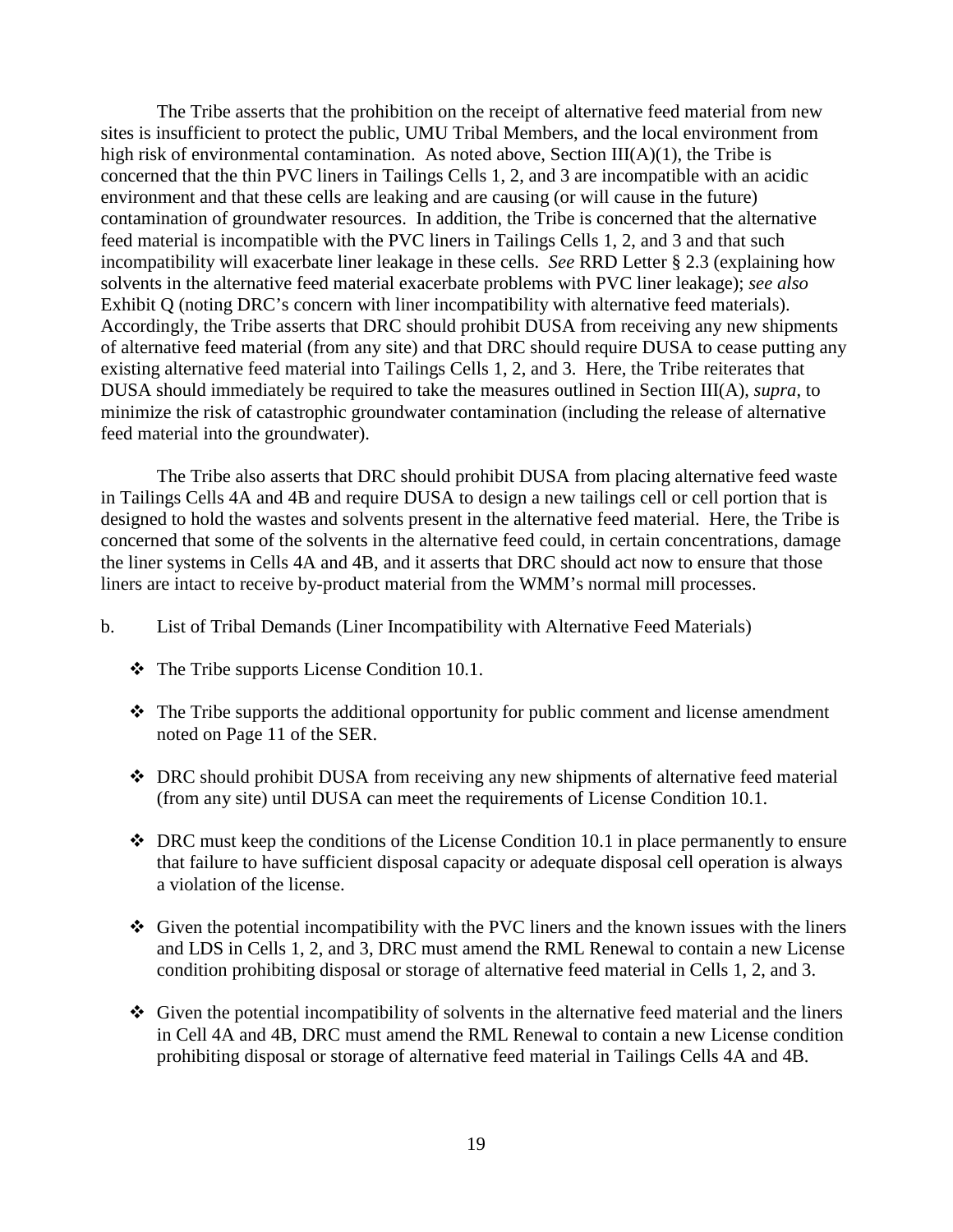DRC must require DUSA to design and construct a new disposal cell or upgrade a portion of an existing cell for alternative feed material designed to BAT/BACT in 2011 for materials and solvents present in the alternative feed material.

# 2. DRC Must Prevent Wind Dispersal/Fugitive Dust from Alternative Feed Piles on the Ore Storage Pad

# a. Issue Identification

As noted above, page 9 of the SER identifies a concern regarding fugitive dust/wind dispersal of alternative feed material stored on the Ore Storage Pad. The SER incorrectly asserts that the AAO from the DAQ addresses wind dispersal of alternative feed materials with dust minimization and fugitive dust work practice standards. The Tribe reiterates here that the current AAO does not require DUSA to adhere to work practice standards, and the Tribe reiterates that the current AAO does not require DUSA to install BAT/BACT fugitive dust management and equipment. *See generally* RAA. The Tribe also notes that the current enforcement of the AAO has been, and will likely continue to be, insufficient to prevent off-site migration of alternative feed stored on the Ore Storage Pad.

The Tribe is concerned that DUSA is not currently capable of monitoring or minimizing air dispersal of alternative feed or other Radioactive Material at the WMM facility. Here, the Tribe believes that neither DRC nor DUSA maintains records of the chemical compounds and radioisotope mixtures present in the different types of alternative feed material. The Tribe also understands that DUSA's semi-annual effluent monitoring program is limited to measuring gross gamma radiation, natural uranium (U-238) and its progeny Th-230 and Ra-226, and Pb-210 and Rn-222. *See* Exhibit R. §1. This means that DUSA is not properly monitoring air dispersal of components of the alternative feed material.

The Tribe's review of DUSA's MILDOS-AREA model for dose assessments to the public and to UMU Tribal Members indicates that the model does not include alternative feed material values for specific activity levels in the pCi/g, bulk density estimates and the Derived Air Concentration values. The Tribe asserts that the lack of knowledge about the composition of the alternative feed material, the likelihood that alternative feed material is more susceptible to wind dispersion<sup>[3](#page-19-0)</sup>, and the absence of empirical information for alternative feed material in the MILDOS-AREA model indicate that DUSA is not estimating the dose assessment of alternative feed material to the public. This compounds the problem described in Section III(B)(2), *supra* (that lack of knowledge about dispersal through air pathways and stormwater pathways makes it difficult to assess and control threats to the health of the public, UMU Tribal Members, and the local environment).

- b. List of Tribal Demands (Fugitive Dust from Alternative Feed Material)
	- $\bullet$  DRC must, as part of its investigation into air deposition and surface contamination, reevaluate its initial inquiry into wind dispersal of the alternative feed material.

<span id="page-19-0"></span> <sup>3</sup> *See* Exhibit R, § 2.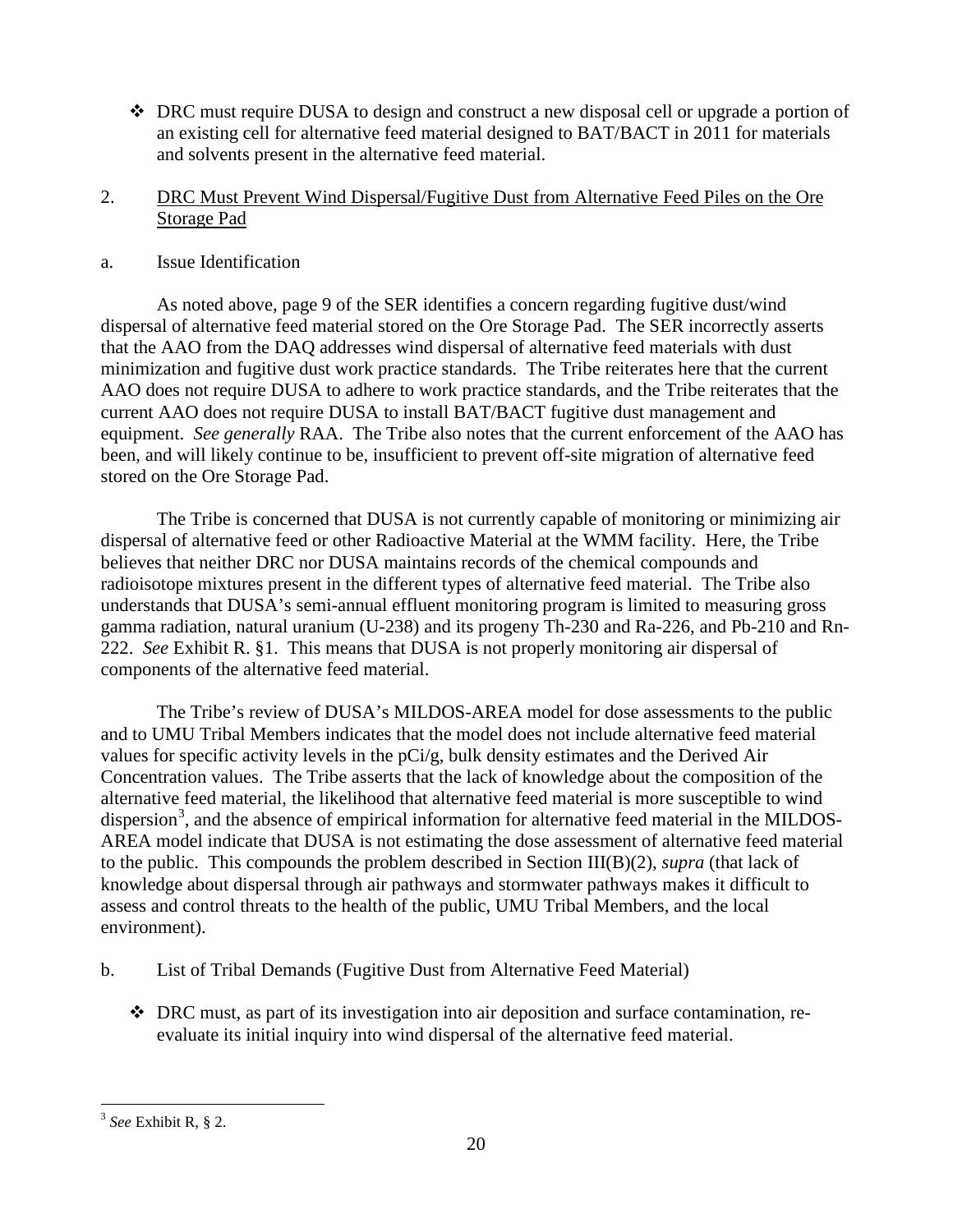- DRC must require DUSA to identify and analyze the concentration of the chemical compounds and radioisotope mixtures present in alternative feed material and disclose that information to DRC and the public (and/or Tribe) for review.
- DRC must require DUSA to modify its semi-annual effluent monitoring to detect the migration of the identified chemical compounds and radioisotope mixtures of alternative feed and include these modifications to the MILDOS-AREA model for dose assessments to the public and to UMU Tribal Members. *See* Exhibits P, R (offering specific technical changes to the semi-annual effluent monitoring program).
- DRC must require DUSA to modify its Stormwater Plan to contain the migration of any airdeposited alternative feed material.
- DRC must require DUSA to properly model the dose assessment of the alternative feed material to the public and to UMU Tribal Members.
- 3. DRC Should Not Allow the Continued Transfer of Alternative Feed Material and Other Material to the WMM Facility Unless and Until DUSA Properly Controls Groundwater, Surface Water, and Soil Contamination under DRC-Approved Corrective Action Plans
- a. Issue Identification

The Tribe is concerned that groundwater, surface water, and soil contamination and uncontrolled continuing releases of such contamination at the WMM facility render the facility ineligible or at least inappropriate for the receipt of alternative feed material or other waste materials. At the WMM facility, there is documented evidence of: (1) alternative feed material constituents in the groundwater, *see* Exhibit S; (2) other hazardous substances indicating the possibility of Radioactive Material and other chemicals in the groundwater, *see* Section III(A), *supra*; and (3) air dispersal of Radioactive Material into surface water and soil, *see* Section III(B), *supra*.

The WMM facility has already received significant quantities of alternative feed material, and Section 10 of the RML Renewal (even with the addition of License Condition 10.1) contemplates the future transfer of alternative feed material to the WMM facility. *See* SER at p. 11. The off-site transfer of any hazardous substance, pollutant or contaminant, from sites being remediated under the Comprehensive Environmental Response, Compensation, and Liability Act, as amended (CERCLA) is subject to the mandate in Section 121(d)(3) of CERCLA and 40 C.F.R. § 300.440 of the National Contingency Plan (also known as the "Off-Site Rule") that such material may only be transferred to a facility that is operating in compliance with applicable federal and state law. The Off-Site Rule is designed to ensure that wastes from CERCLA response actions are only disposed of in properly controlled and compliant off-site facilities and to avoid having such wastes contribute to present or future environmental problems at those facilities. *See, e.g.*, 58 FR 49200-01 ("The purpose of this off-site regulation is to avoid having CERCLA wastes from CERCLAauthorized or -funded response actions contribute to present or future environmental problems by directing these wastes to management units determined to be environmentally sound. Congress and EPA have always believed that a CERCLA cleanup should be more than a relocation of environmental problems, and have attempted to ensure the proper treatment and disposal of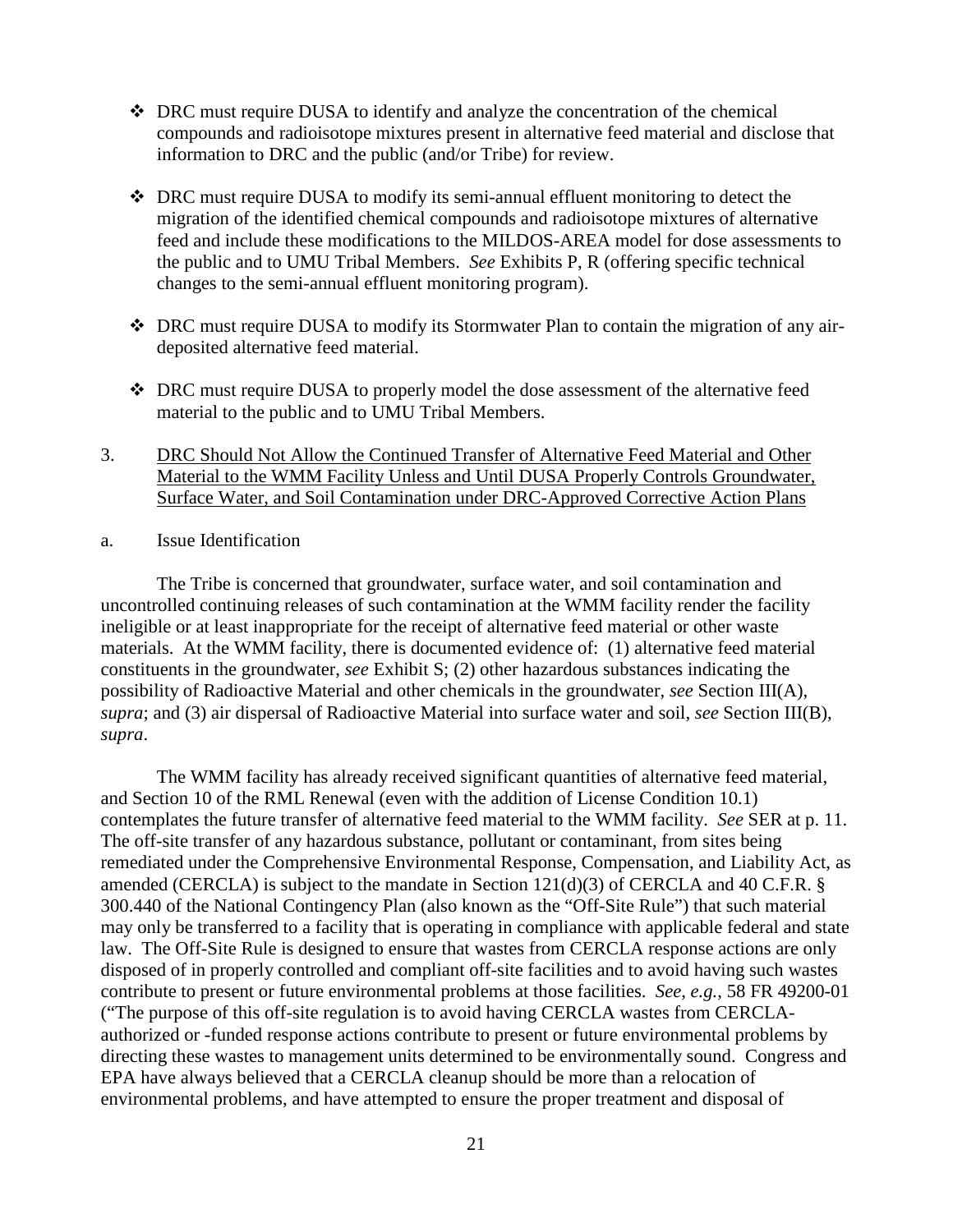CERCLA wastes removed from a CERCLA site."). The Off-Site Rule is the law and it is wise policy for protecting the public and the environment from inappropriate disposal of waste materials.

DUSA has shown continued slow progress in formulating, much less actually implementing, corrective action plans to address groundwater contamination at the WMM facility. DUSA has also failed to take adequate actions to prevent air dispersal of Radioactive Material at the WMM facility. DUSA has refused to remediate known groundwater and air dispersal contamination. The Tribe believes these problems raise serious questions as to whether the WMM facility is or should be qualified to receive CERCLA waste under the Offsite Rule.

The Tribe recognizes that the Off-Site Rule charges the U.S. Environmental Protection Agency with determining if there are releases of hazardous substances or violations at a facility that would preclude the facility from receiving CERCLA waste and urges that agency to do so. However, DRC is charged with regulating the WMM facility and enforcing applicable state and delegated federal law governing the WMM facility. The Off-Site Rule relies on state regulatory agencies like DRC to identify and disclose when a facility is out of compliance with applicable state and delegated federal law. Here, the Tribe comments that it may be difficult for the Environmental Protection Agency to determine compliance with the Off-Site Rule because of DRC's prolonged processes for requiring corrective action plans for known contamination, *see* Section III(A), *supra*, and because DRC often fails to document or clarify when DUSA is in violation of applicable state laws, *see generally* Section III, *supra*.

Finally, given the documented contamination issues at the WMM facility, the Tribe is concerned that DRC is contemplating the transfer of Radioactive Material waste from other sites to the WMM facility. *See, e.g.*, UDRC's proposed Amendment 6 to License Number UT 0900480 for the Uranium One America's Inc. Shootaring Canyon Uranium Mill Facility. The Tribe asserts that DRC should not authorize the transfer of decommissioning waste from DRC-regulated facilities in Utah to the WMM facility until DUSA has fully remediated known environmental contamination at the facility.

- b. List of Tribal Demands (Receipt of Alternative Feed and Other Waste Materials)
	- DRC must consult with the United States Environmental Protection Agency to determine whether DUSA can still legally receive the alternative feed material. During this consultation, DRC must clarify to EPA where DUSA has violated applicable Utah laws.
	- DRC must immediately ensure that DUSA is bound to adequate corrective action plans to control known groundwater and airborne deposition releases of Radioactive Material and alternative feed material.
	- $\bullet$  DRC should add cleanup of groundwater and airborne deposition contamination as a condition of License Condition 10.1 outlined in the SER.
	- DRC should re-evaluate including the WMM facility as a facility to accept waste from decommissioning plans for other DRC-regulated facilities so long as there are outstanding environmental contamination issues at the WMM facility.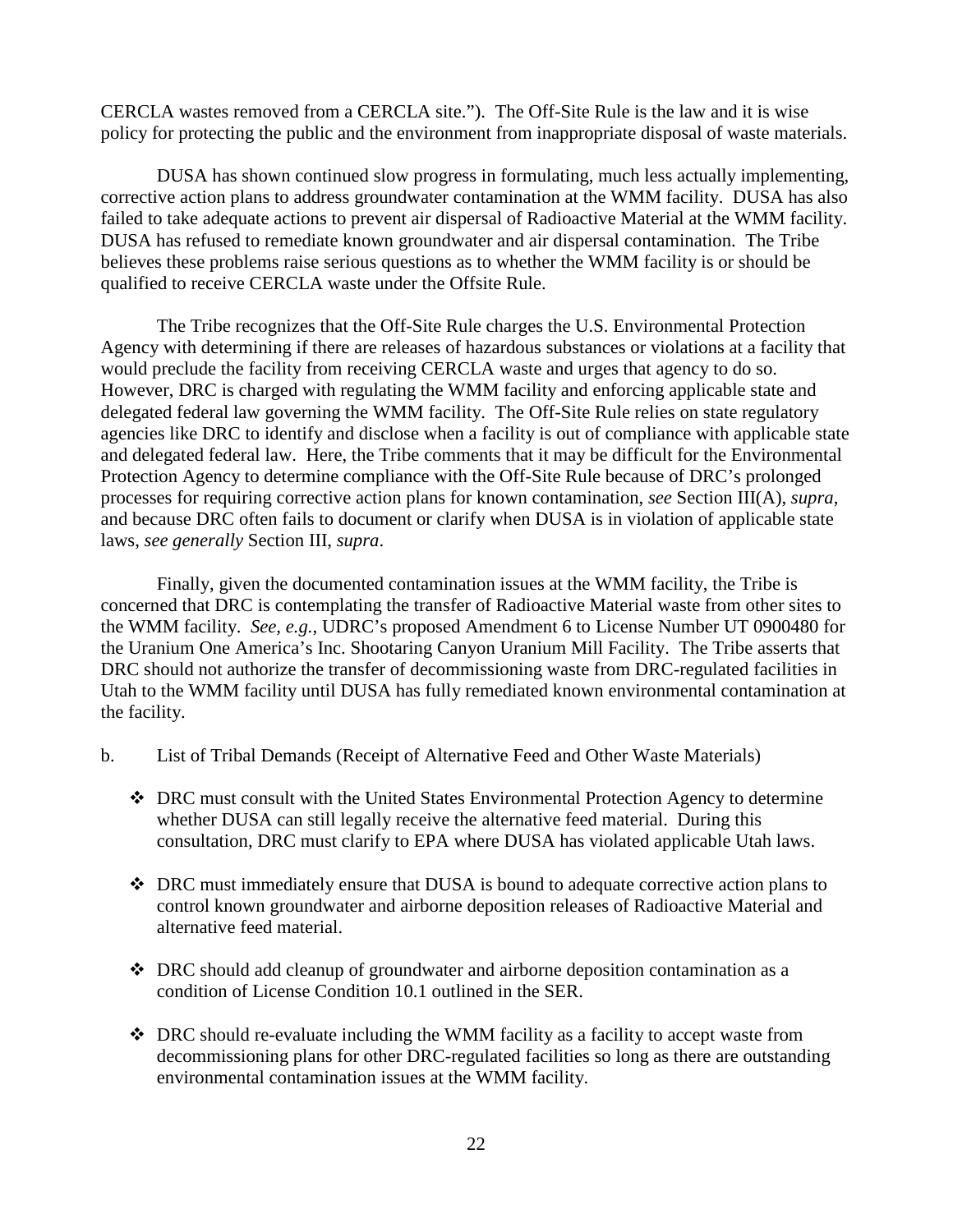# **IV. TRIBAL CONCERNS REGARDING LONG-TERM ISSUES OF RECLAMATION AND SURETY ESTIMATES**

# **A. DUSA'S RECLAMATION PLAN DOES NOT PROTECT THE LONG TERM HEALTH AND SAFETY OF THE PUBLIC AND OF UTE MOUNTAIN UTE TRIBAL MEMBERS.**

#### 1. DRC Should Not Approve Reclamation Plan 5.0 Provisions Regarding Tailings Cell 1

#### a. Issue Identification

Pages 25-30 of the SER describe DRC work with DUSA to finalize the Reclamation Plan (and in particular, to justify the tailing cover design and surety estimate for the facility). The SER notes that DRC work on Reclamation Plan 5.0 is ongoing and that the Executive Secretary has "unilaterally prohibited future construction of any new tailings cells (beyond Cell 4B)" until DUSA secures final approval of the revised Reclamation Plan. *See* SER at p. 29, RML Renewal License Condition 9.11. The Tribe understands that the Executive Secretary has imposed this limitation to require DUSA to promptly finalize the Reclamation Plan and the surety estimate, but notes here that this limitation will likely be insufficient to require DUSA to finalize these items during the life of the RML Renewal.

The Tribe's first concern with Reclamation Plan 5.0 relates to provisions regarding the closure of Tailings Cell 1. These provisions indicate that, when decommissioning commences, DUSA anticipates de-watering Cell 1, moving the contents of Cell 1 into a the last "active" tailings cell, and creating a new "cell" within the cell 1 footprint for the receipt of demolition materials and contaminated soil. Reclamation Plan 5.0, Attachment A, I.3.c, p. A-4. The Tribe has several concerns with the plan for Cell 1. First, as noted above, the Tribe is concerned that the current, 30 mil PVC liner on Cell 1 is leaking or in danger of having catastrophic liner leakage. *See* Sections III(A), (C), *supra*. The Tribe reiterates here that, to protect the public health, UMU Tribal Member health, and the environment, DRC must require DUSA to take action now closing Cell 1, either relining the cell with liners meeting BAT/BACT in 2011 or disposing of liquid waste in another cell with an adequate liner system.

Second, the Tribe is concerned that the new "area of contaminated materials disposal" in the area currently occupied by Cell 1 will pose a significant threat of environmental contamination. As explained by the Tribe's expert, the proposed 12-inch clay liner on this "area" is unreliable, unsuitable for the disposal of uranium mill demolition debris, and not in compliance with regulatory standards. RRD Letter §1.0; Exhibit T, "Reclamation Plan Deficiencies" § 1. The Tribe's expert recommends that disposal cells for uranium mill demolition debris meet the standards set forth for Cells 4A and 4B (at a minimum), but also recognizes that the second 60-mil liner may not be necessary if the demolition cell does not contain liquids. RRD Letter § 1.3; *but see* Exhibit T "Reclamation Plan Deficiencies" § 1(b) (describing issues with storm water leakage from the planned sediment retention basin).

Third, the Tribe is concerned that the new stormwater discharge design within the area currently occupied by Cell 1 will pose a significant threat of environmental contamination. Reclamation Plan 5.0 indicates that DUSA plans to discharge storm water from the Mill Yard into a sediment retention basin (located in the area currently occupied by Cell 1 and just adjacent to the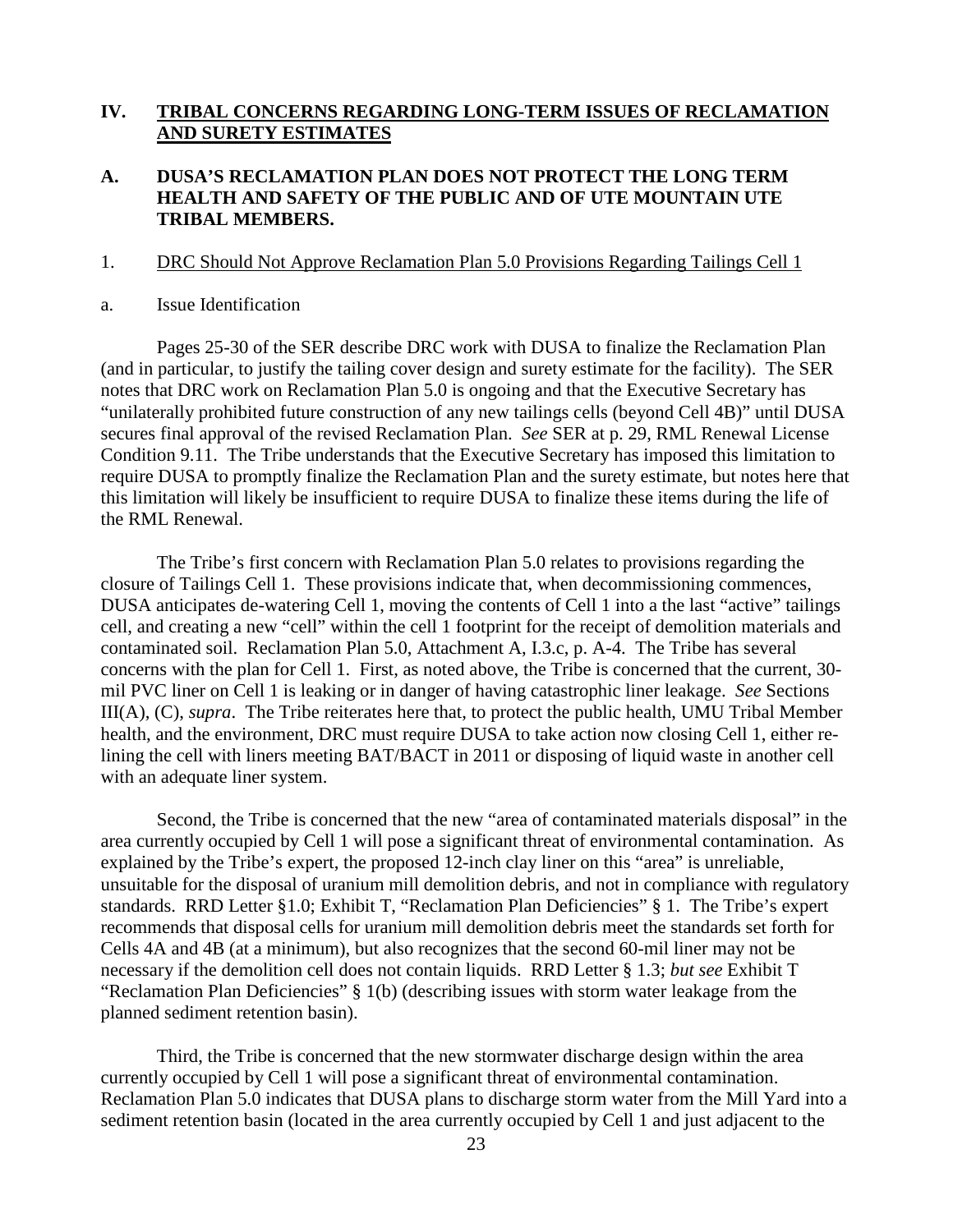"area of contaminated materials disposal") and out a discharge channel to the west. *See* Reclamation Plan Deficiencies § 2. The Tribe asserts that this plan violates DUSA's Stormwater Plan, which currently shows no stormwater discharge to the west of Cell 1 and which shows stormwater entering Cell 1 from several directions. *Id.* The Reclamation Plan 5.0 proposal to discharge water west of Cell 1 may result in the movement of Radioactive Material and other chemicals from the Mill Yard into the washes and creeks west of Cell 1. *Id.* The Tribe also asserts that placing the sediment retention basin just adjacent to the "area of contaminated materials disposal" could allow water to leak or seep into the "area," which could result in water, chemicals, and Radioactive Material leaking through the Area's 12-inch clay liner. Reclamation Plan Deficiencies § 1(b); RRD Letter §1.3 (addressing the necessity for a second, 60-mil liner).

## b. Tribal Demands

- DRC must not approve Reclamation Plan 5.0 provisions regarding Tailings Cell 1. In particular, DRC must not approve the proposed "area of contaminated materials disposal" as designed (with a 12-inch clay liner), and DRC must not approve the adjacent stormwater basin discharging material from the Mill Yard to the west of Cell 1 until mill decommissioning is complete and all contaminated soil that has the potential to transport radioactive or other hazardous material has been removed from all areas draining into the current Cell 1 location and DRC has verified and approved the work.
- DRC should require DUSA to close, de-water, re-design, and re-line Tailings Cell 1 to BAT/BACT for 2011. In the alternative, DRC could require DUSA to close, de-water, and remove the contents of Cell 1 and to re-direct storm water from the Mill Yard to a safe, contained location.
- DRC should allow for public comment on any new alternative put forth by DUSA to address cleanup and closure of Cell 1.

## 2. DRC Should Require DUSA to Add Additional Items to the Final Cover Design

## a. Issue Identification

Section 3 of Reclamation Plan 5.0, Attachment A, "Plans and Technical Specifications," and Appendix D, "Updated Tailings Cover Design" (including figures titled "WHITE MESA MILL TAILINGS RECLAMATION") provide a new tailings cell cover design for the WMM tailing impoundments. The Tribe recognizes that DUSA has made improvements to its tailing cell cover design between Reclamation Plan 4.0 and Reclamation Plan 5.0. However, the Tribe's experts are still concerned that the planned cap at the WMM omits several important components, including a biotic intrusion layer, a geotextile and capillary break, and an HDPE membrane (which are all components of the capping system at the Monticello facility). *See* RRD Letter § 3.1. Without such components, particularly given the evidence of existing groundwater contamination and the likelihood that the liners in Tailings Cells 1, 2, and 3 are inadequate, the Tribe asserts that the final cover design is still deficient.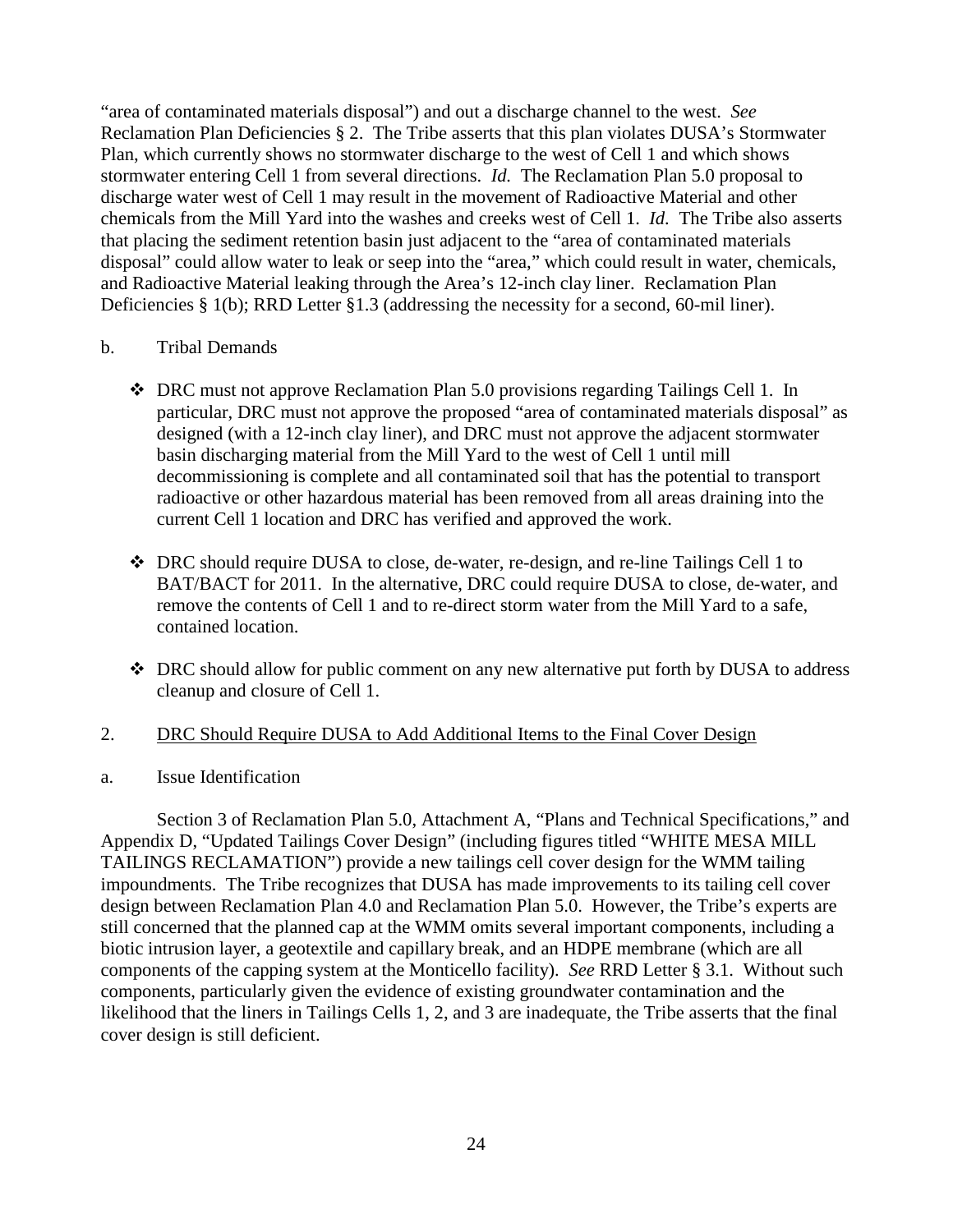- b. Tribal Demands
	- DRC must require DUSA to amend its final cover design to include a biotic intrusion layer, a geotextile and capillary break, and an HDPE liner comparable to the cap in place in Monticello.
- 3. Additional Deficiencies in Reclamation Plan 5.0
- a. DRC Must Require DUSA to Comply with the Current AAO During Final Reclamation

Section 1.5 of Reclamation Plan 5.0, Attachment A, Technical Plans and Specifications, states that reclamation will comply with State of Utah Air Quality Approval Order (DAQE-AN1205005-06, issue date July 20, 2006). DRC must require DUSA to amend the Reclamation Plan to comply with the most current Air Approval Order for the facility and with RML Renewal License Conditions regarding air quality and the airborne migration of Radioactive Material and alternative feed material. *See* Sections III(A), (C), *supra*.

b. DRC Must Require DRC Approval of Any Design Modifications of the Reclamation Plan

Section 1.8b of Reclamation Plan 5.0, Attachment A, Technical Plans and Specifications, describes "Possible submittal to, and review by, DRC for approval" of design modifications. DRC must review and approve all design modifications to the Reclamation Plan.

c. DRC Must Require DUSA To Amend the Reclamation Plan to Require Disposal of All Contaminated Soil in the Last Operational Tailings Disposal Cell

The Reclamation Plan contains several conflicting references regarding the placement of contaminated soil. Reclamation Plan Deficiencies § 3. As explained in Section IV(A)(1), *supra*, DRC should not approve DUSA's "area of contaminated materials disposal." DRC should also require DUSA to clarify that all contaminated soil from the WMM be disposed of in the last operational tailings disposal cell. *See* Reclamation Plan Deficiencies § 3.

d. DRC Must Require DUSA to Re-Design the Scoping Survey and Soil Sampling Methods

The scoping survey proposed in the Reclamation Plan is currently insufficient to protect the public health, and thus the locations for soil sampling may not be representative of all contaminated soils. Reclamation Plan Deficiencies §§ 3, 5. DRC must require DUSA to design a scoping survey that measures more than ten percent of the facility.

# **B. THE RML RENEWAL FAILS TO REQUIRE DUSA TO PROVIDE ADEQUATE SURETY FOR THE FACILITY**

1. Issue Identification

Under the NRC/Utah Primacy Agreement, the State of Utah must require DUSA to make financial surety arrangements sufficient to "ensure compliance with those standards established by the Commission pertaining to bonds, sureties, and financial arrangements to ensure adequate reclamation and long-term management of such byproduct material and its disposal site." Article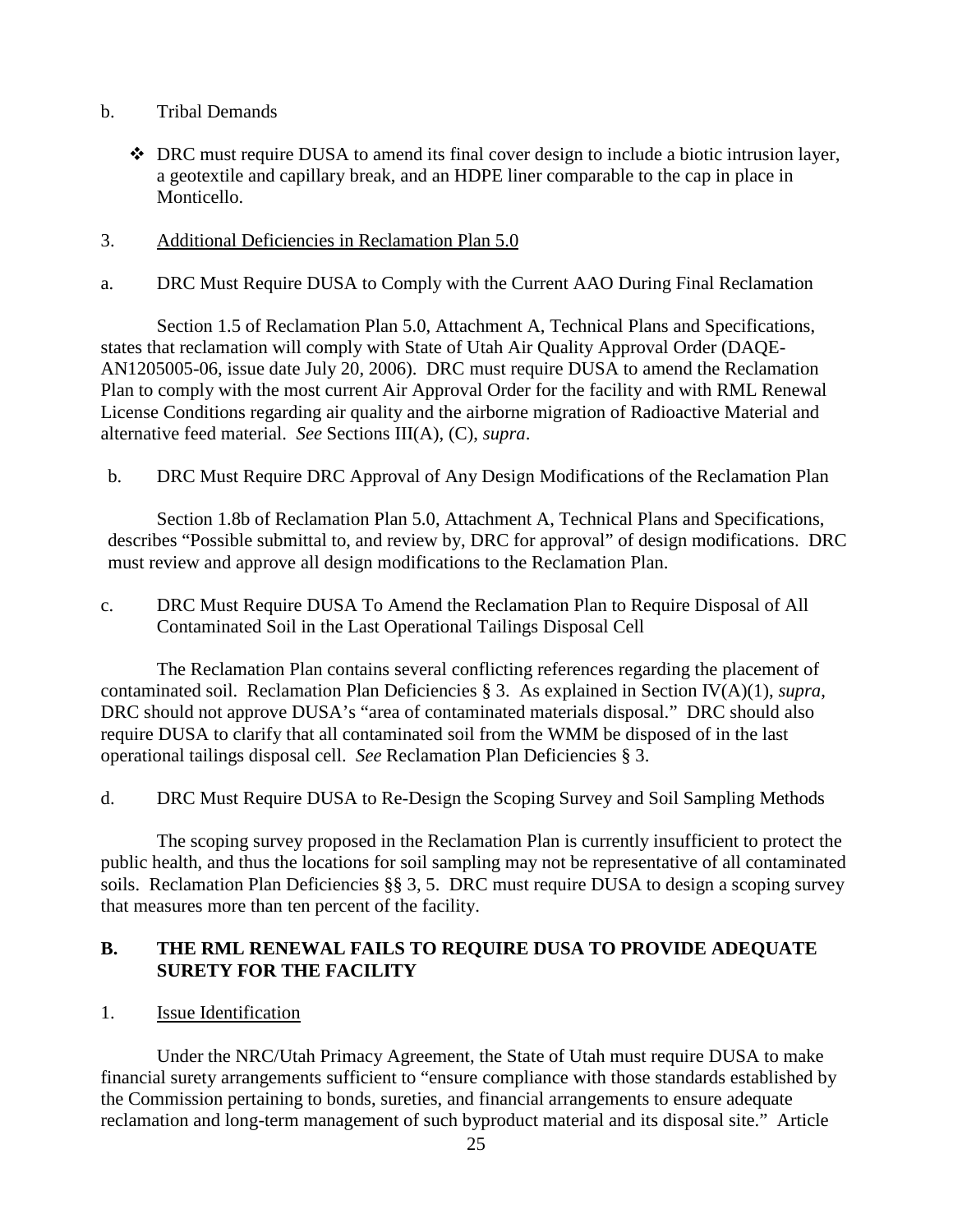IX(B). The DRC is responsible for ensuring that DUSA posts a surety sufficient to "carry out the decontamination and decommissioning of the mill and site and for the reclamation of any tailings or waste disposal areas." Utah Admin. Code R313-24-4 (adopting 10 C.F.R. Part 40, App. A, Criterion 9); *see also* Utah Admin Code R313-22-35. Importantly, DRC is responsible for ensuring that DUSA's surety estimate takes into account "total costs that would be incurred if an independent contractor were hired to perform the decommissioning and reclamation work." Utah Admin. Code R313-24-4 (adopting 10 C.F.R. Part 40, App. A, Criterion 9).

The SER indicates that DRC staff is now working with DUSA to increase the WMM surety from its current amount of roughly \$16 million. Pages 25-27 of the SER describe changes and new requirements to the surety amount, including a new requirement to provide surety for groundwater contamination and an amendment to include costs for new tailings cell cover designs. License Condition 9.11 currently requires DUSA to submit an Interim Surety Cost Estimate Report by October 1, 2011 that includes, among other things, that DUSA include a new cover design. That condition states, "Under no circumstances shall the surety amount be less than that already approved by the Executive Secretary on December 20, 2010 (\$18,777,388). Despite DRC's clear statement on the surety minimum, on September 29, 2011, DUSA submitted to DRC an Interim Surety Cost Estimate that provided only \$17.7 million. The SER states that DRC will "not accept this Surety on good faith" and that the surety will be kept at a minimum of \$18,777,388 until the ICTM report and the Reclamation Plan are approved. *See* SER at p. 26.

The Tribe asserts that the DRC's minimum surety estimate is grossly insufficient to ensure adequate decontamination and decommissioning of the WMM facility. Here, the Tribe's expert undertook both a benchmarking cost review and an evaluation of DUSA's built-up estimates, which is provided to DRC now in Section 3.2 of the RRD Letter.

In the built-up cost estimate review, the Tribe's expert focused on evaluating whether DUSA's surety estimate will ensure that sufficient funds exist to properly close and secure the site in the event that DUSA or a future owner walks away. RRD Letter at § 3.2.3. Here, the Tribe's expert noted that DUSA's surety estimate does not currently anticipate a third-party or government completing the reclamation work. RRD Letter at § 3.2.3; *see also* Utah Admin. Code R313-24-4 (adopting 10 C.F.R. Part 40, App. A, Criterion 9). The expert then adjusted labor rates, equipment rates, fuel rates, quality control cell dewatering, and the indirect cleanup costs. *Id.* The adjusted estimate, which excluded any groundwater and air deposition remediation and which excluded the increased cost to an upgraded tailings cell cover design, was \$36,466,431 (roughly \$51 million in 2020 dollars). *See* RRD Letter Table 3.6. The built-up cost estimate demonstrates that both DUSA's current proposal and DRC's current minimum are grossly insufficient to cover basic remediation at the WMM facility.

In the benchmarking cost review, the Tribe's expert reviewed closure costs for more than 110 sites worldwide (with more than half being uranium mill tailings sites). Here, the Tribe's expert found that the median and average per acre closure costs were \$350,000 and \$600,000 respectively, but that the current estimate of \$17.7 million calculates only \$78,000 per acre of tailings. RRD Letter § 3.2.2. The expert noted that the most directly relevant site closure is the cleanup of the uranium mill facility in Monticello, Utah, which cost \$520 million, or \$1.4 million per acre, in 2010 dollars. The expert also performed per-ton calculations for closure of the WMM facility and found, using a Department of Energy measure, that closure costs per ton calculate to roughly \$470 million for the facility. RRD Letter § 3.2.2.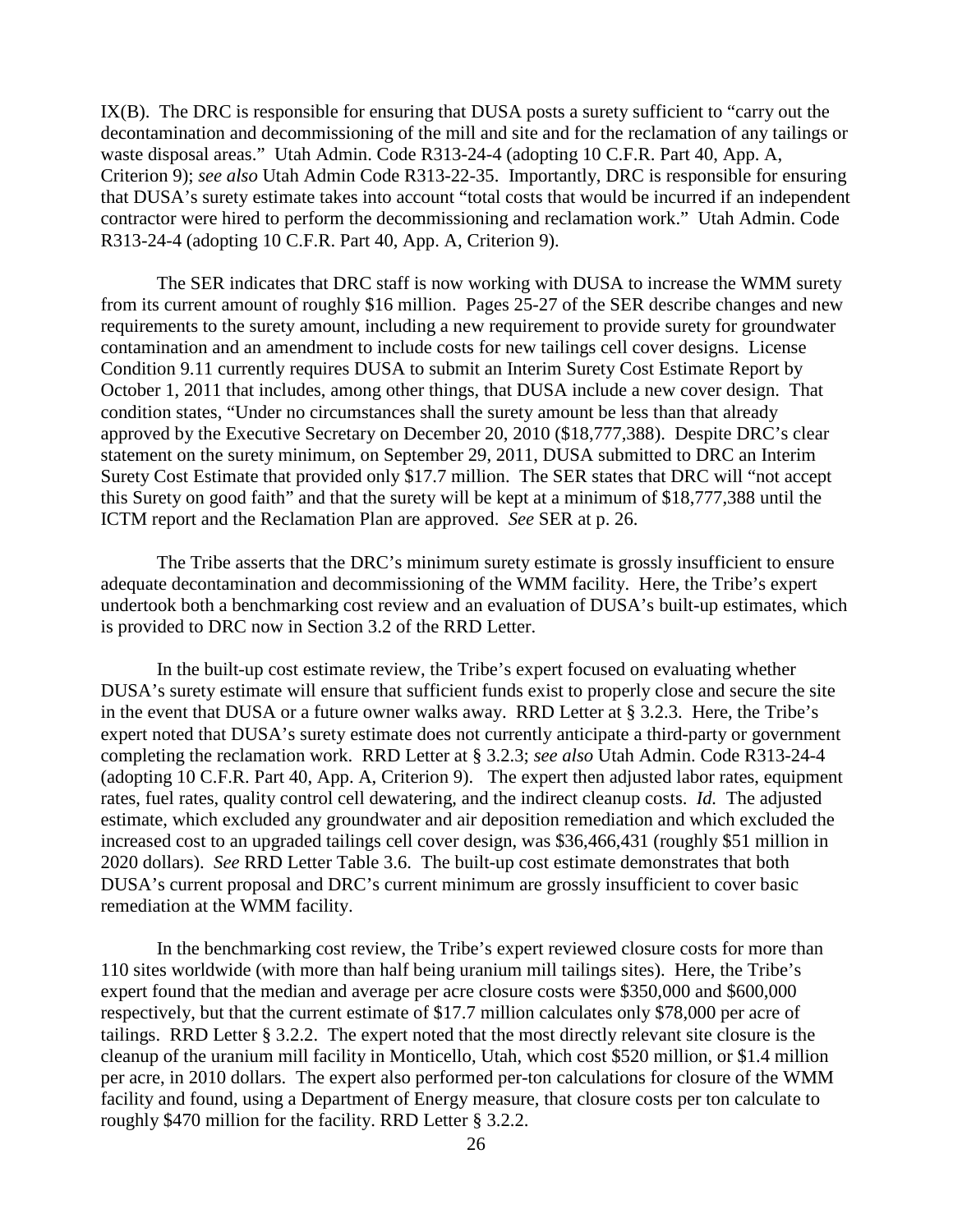Leaving aside the \$470 million DOE per-ton calculation, the expert calculated the benchmarking estimate for the WMM facility to be \$91,254,000 (which adjusts to \$97,753,566 when escalated to 2012, and \$128,722, 779 when escalated to 2020). *See* RRD Letter Table 3.7. The benchmarking study demonstrates that the more probable cost of remediating the WMM facility will be closer to the average cost of closure for United States uranium mill facilities, which is \$107 million. Indeed, the Tribe asserts that the cost of a government remediation of the WMM facility may place the WMM facility above average, given the volume of tailings present at the facility and given that significant groundwater and surface contamination have been identified already at the WMM facility.

The Tribe is concerned that, unless and until DRC revises its minimum surety estimate to reflect real closure costs for the WMM facility and DRC conditions the RML Renewal on DUSA providing adequate surety by a firm deadline, DUSA will continue to provide unreasonable surety estimates to the DRC. The Tribe is particularly concerned that DUSA will continue to dispute the surety estimate amount with DRC over this license renewal period and future license renewal periods so that DUSA can minimize its ultimate surety liability and simply leave the WMM facility contamination to the State of Utah or the DOE as a legacy site. The Tribe is also concerned that the operation of the WMM facility with the ultimate reclamation and surety plan to be a DOE legacy site will allow DUSA to avoid liability for environmental contamination and will allow DUSA to operate the WMM facility in a manner that poses an increased threat to both the short-term and the long-term health and safety of UMU Tribal Members.

#### 2. Tribal Demands

- $\bullet$  DRC must require DUSA to increase the minimum interim surety amount to \$51 million in 2020 dollars (to reflect an accurate built-up estimate). DRC must require DUSA to post the minimum surety estimate within 30 days.
- $\triangle$  The Tribe supports License Condition 9.11(E), which requires DUSA to add groundwater contamination to that minimum amount. DRC must add a new License Condition to require DUSA to add air-deposited surface contamination to that minimum amount.
- DRC should review the new surety amount using a benchmarking approach as outlined in the RRD Letter.
- DRC must set a new date by which DUSA must respond to DRC with a new interim surety estimate.
- DRC must allow public review and comment of the final surety amount.
- DRC must set a final date by which DUSA must have the new surety amount in place.
- DRC must set forth license conditions that allow DRC to revoke the RML Renewal for failure to meet deadlines or secure the surety amount and allow DRC to amend the RML Renewal after public comment on the final surety amount.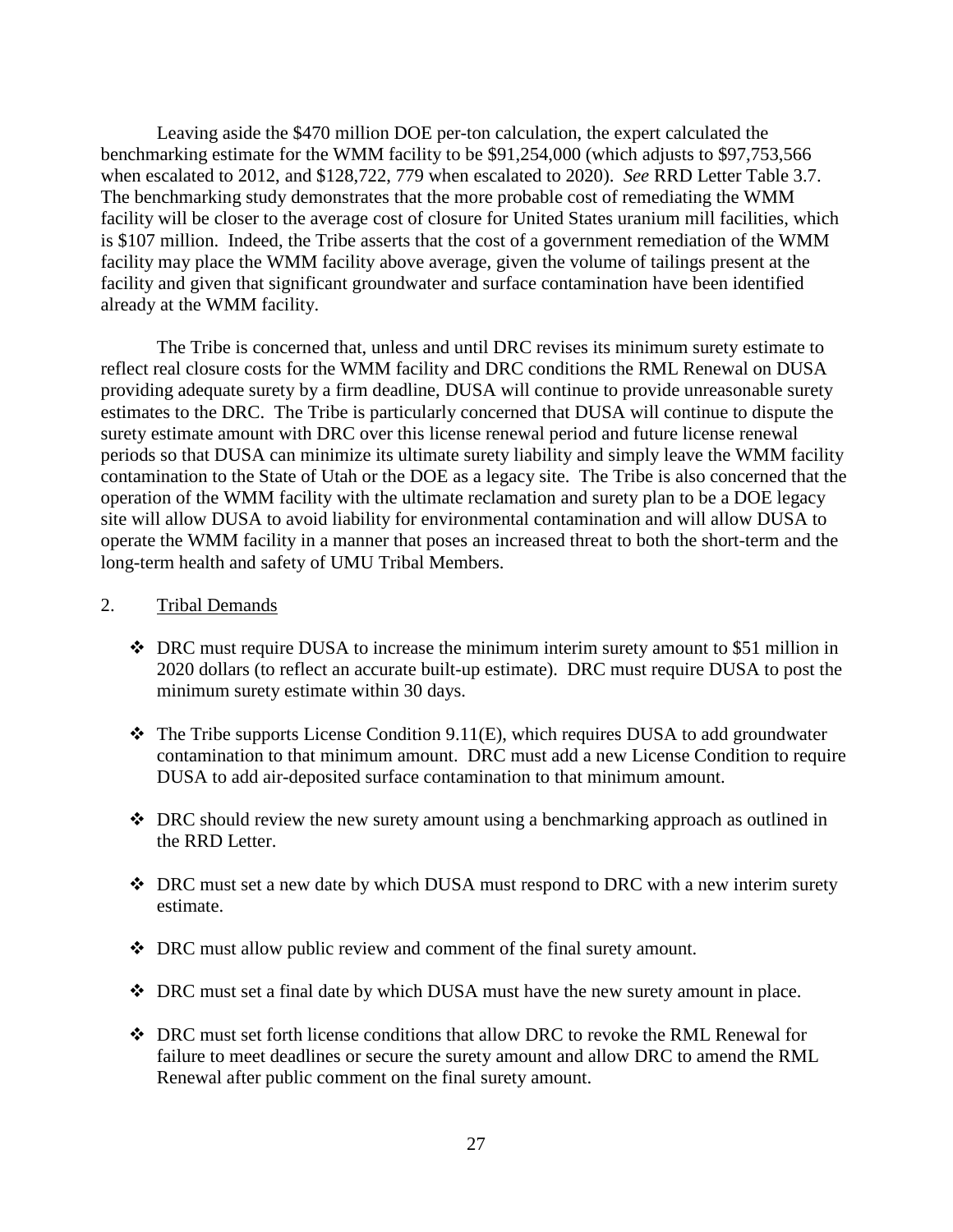# **V. COMPREHENSIVE LIST OF TRIBAL DEMANDS**

| <b>Section</b> | <b>Subject</b>          | <b>Demand</b>                                                                                                |
|----------------|-------------------------|--------------------------------------------------------------------------------------------------------------|
| II.B           | Mandate Clean-up        | The Tribe asserts that the DRC has a responsibility in the                                                   |
|                | Actions                 | RML Renewal process to mandate cleanup actions and                                                           |
|                |                         | timelines to DUSA to avoid catastrophic water and                                                            |
|                |                         | resource contamination resulting from known sources of                                                       |
|                |                         | contamination.                                                                                               |
| II.B           | <b>Account for Lack</b> | The Tribe believes that the DRC could compensate for                                                         |
|                | of DRC Resources        | the lack of staff resources by: (1) setting forth clear                                                      |
|                |                         | license conditions requiring additional quality control<br>measures, standard operating procedures, and more |
|                |                         | specific monitoring requirements; and (2) providing clear                                                    |
|                |                         | instructions and hard deadlines for DUSA to accomplish                                                       |
|                |                         | monitoring, licensing, and cleanup and remediation                                                           |
|                |                         | work.                                                                                                        |
| III.A.1.b      | Nitrate Clean-up        | The Tribe supports deadlines put forth in the License and                                                    |
|                | Deadlines;              | in the SER to require DUSA to submit a corrective                                                            |
|                | Deadlines in RML        | action plan by November 30, 2011 and to have the surety                                                      |
|                |                         | estimate include groundwater remediation by March 4,                                                         |
|                |                         | 2012. Given the history of relaxed timelines for DUSA                                                        |
|                |                         | to address this issue, DRC must put deadlines on DUSA                                                        |
|                |                         | to complete the remediation work. Here, the Tribe                                                            |
|                |                         | suggests that DRC either: (1) amend the RML Renewal                                                          |
|                |                         | in December 2011 to place the deadlines in the renewal                                                       |
|                |                         | document; or (2) amend the RML Renewal to place a<br>hard deadline for DUSA to implement the work outlined   |
|                |                         | in the CAP.                                                                                                  |
| III.A.1.b      | Groundwater             | The Tribe does not support the deadline put forth in the                                                     |
|                | Clean-up Deadline       | <b>Amended Stipulated Consent Agreement requiring</b>                                                        |
|                | Too Far in Future;      | completion of groundwater remediation at the time of                                                         |
|                | Uncertain               | transfer to federal authority. See Exhibit J, "Amended                                                       |
|                |                         | Stipulated Consent Agreement" at p. 8, September 30,                                                         |
|                |                         | 2011. The Tribe does not support the amount of time                                                          |
|                |                         | DRC has allowed DUSA between the identification of                                                           |
|                |                         | groundwater pollution and the corrective action plan.                                                        |
|                |                         | Amended Stipulated Consent Agreement at pp. 1-4.                                                             |
|                |                         | DRC must add a provision to the RML Renewal that                                                             |
|                |                         | allows DRC to revoke the RML License if DUSA fails to                                                        |
|                |                         | perform prompt remediation of the nitrate plume and<br>other obligations under the CAP.                      |
| III.A.1.b      | $MW-22$                 | The Tribe does not support DUSA's lack of attention to                                                       |
|                | Contamination           | the MW-22 contamination. DRC must revisit the status                                                         |
|                |                         | of MW-20 and MW-22 and conduct a source                                                                      |
|                |                         | identification assessment of these wells, as described in                                                    |
|                |                         | Permit UGW370004 Part IE.2, page 5.                                                                          |
| III.A.1.b      | $MW-22$                 | DRC must designate MW-20 and MW-22 as Point of                                                               |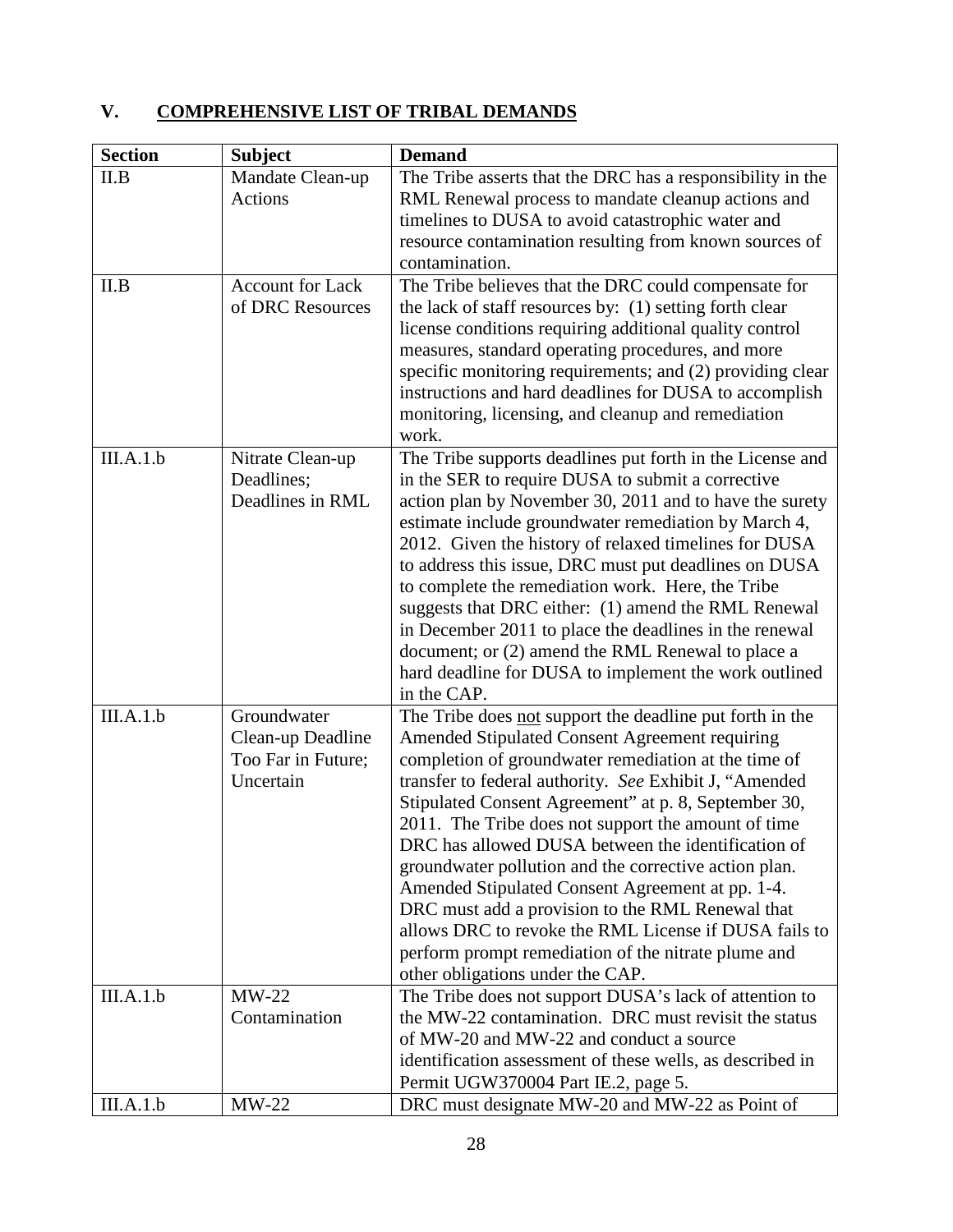|           | Contamination         | Compliance Wells and immediately require DUSA to<br>implement the concurrent closure and other groundwater<br>protection measures necessary to protect human health |
|-----------|-----------------------|---------------------------------------------------------------------------------------------------------------------------------------------------------------------|
|           |                       | and the environment.                                                                                                                                                |
| III.A.1.b | Nitrate CAP           | DRC must provide an additional opportunity to review                                                                                                                |
|           | Comments              | and comment on the nitrate plume corrective action plan                                                                                                             |
|           |                       | and to suggest and comment on any amendments to the                                                                                                                 |
|           |                       | RML Renewal addressing the CAP. Here, the Tribe puts                                                                                                                |
|           |                       | forth its preliminary comments on the corrective action                                                                                                             |
|           |                       | plan.                                                                                                                                                               |
| III.A.1.b | Nitrate CAP           | Require DUSA to immediately implement groundwater                                                                                                                   |
|           |                       | pumping to prevent further contamination.                                                                                                                           |
| III.A.1.b | Nitrate CAP           | Require DUSA to permanently close Tailings Cell 2.                                                                                                                  |
| III.A.1.b | Nitrate CAP           | Require DUSA to cease putting any additional material                                                                                                               |
|           |                       | into Tailings Cell 3 (including ISL Waste) and to                                                                                                                   |
|           |                       | permanently close Tailings Cell 3.                                                                                                                                  |
| III.A.1.b | Nitrate CAP           | Require that DUSA place adequate permanent cap                                                                                                                      |
|           |                       | systems on Tailings Cells 2 and 3.                                                                                                                                  |
| III.A.1.b | Nitrate CAP           | Require DUSA to cease putting any additional material                                                                                                               |
|           |                       | (liquid or otherwise) into Tailings Cell 1. Here, the                                                                                                               |
|           |                       | Tribe recommends that DRC require DUSA to re-line                                                                                                                   |
|           |                       | Tailings Cell 1 with a liner that meets BAT/BACT for                                                                                                                |
|           |                       | 2011 so that the WMM has a functional liquids disposal                                                                                                              |
|           |                       | cell for the life of the facility and to provide an adequate                                                                                                        |
|           |                       | stormwater catchment basin during reclamation of the                                                                                                                |
|           |                       | facility. In the alternative, DRC could require DUSA to                                                                                                             |
|           |                       | close and de-water Cell 1, place the remaining contents                                                                                                             |
|           |                       | of Cell 1 in a disposal cell, and re-route stormwater from                                                                                                          |
|           |                       | the Mill Yard.                                                                                                                                                      |
| III.A.2.b | <b>Leak Detection</b> | Closure of Tailings Cells 2 and 3 with adequate                                                                                                                     |
|           |                       | permanent caps will reduce the likelihood of catastrophic                                                                                                           |
|           |                       | groundwater contamination caused by leaking liners and                                                                                                              |
|           |                       | a flawed LDS. The same is true of Cell 1; however, if                                                                                                               |
|           |                       | DUSA re-lines Cell 1, DUSA must design a new LDS                                                                                                                    |
|           |                       | that has a collection system that does not allow for                                                                                                                |
|           |                       | vertical migration of leaks.                                                                                                                                        |
| III.A.3.b | Land Use Survey       | DRC must amend License Condition 12.3 to require                                                                                                                    |
|           |                       | DUSA to identify, assess, and promptly minimize                                                                                                                     |
|           |                       | potential routes of exposure on its facility to land uses on                                                                                                        |
|           |                       | adjacent lands.                                                                                                                                                     |
| III.A.3.b | <b>Well Pathways</b>  | DRC must add the Deep Supply Well and other wells                                                                                                                   |
|           |                       | under Cells 3 and 4 as potential routes for exposure of                                                                                                             |
|           |                       | contaminates and dose to the general public and to UMU                                                                                                              |
|           |                       | Tribal Members.                                                                                                                                                     |
| III.A.3.b | Well Pathways         | DRC must put a firm and short deadline (no longer than                                                                                                              |
|           |                       | 60 days from the January 2012 assessment deadline in                                                                                                                |
|           |                       | the GWDP) on DUSA to correct any deficiencies on the                                                                                                                |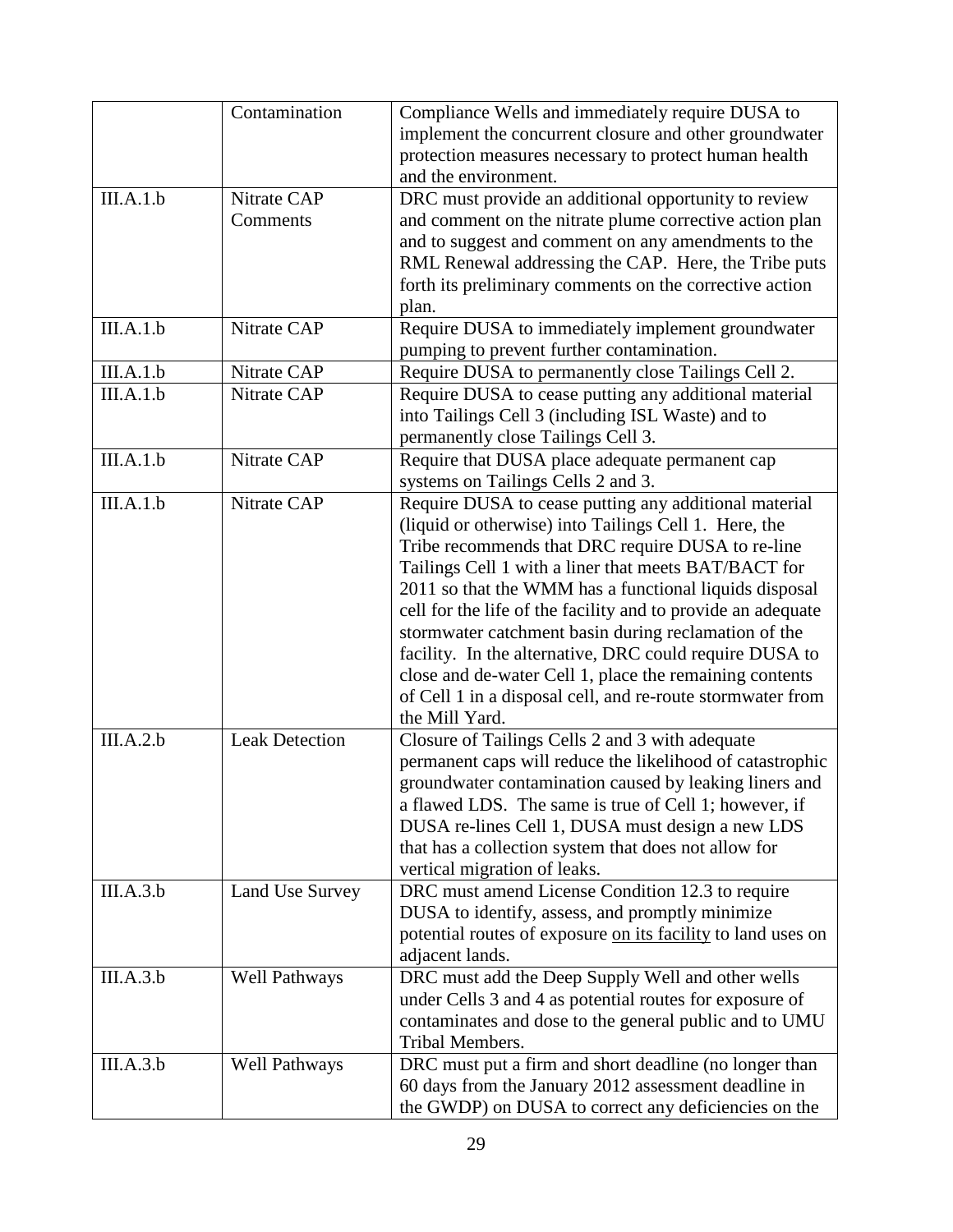|           |                           | well casing for the Deep Supply Well.                      |
|-----------|---------------------------|------------------------------------------------------------|
| III.B.1.b | Air--DRC                  | DRC must clearly identify in the RML Renewal that          |
|           | Responsibility            | DRC is responsible for regulating and monitoring           |
|           |                           | Radioactive Material.                                      |
| III.B.1.b | Impose Terms in           | DRC must impose sufficient terms and conditions in the     |
|           | <b>RML</b> to Control     | RML Renewal to prevent environmental contamination         |
|           | <b>Radioactive Dust</b>   | via airborne pathways. Central to this license revision    |
|           | Migration                 | will be an acknowledgement by DRC that fugitive dust       |
|           |                           | from the WMM facility contains Radioactive Material        |
|           |                           | and must be treated as such. This will likely include a    |
|           |                           | provision requiring adherence to a new AAO issued by       |
|           |                           | DAQ and adherence to additional conditions imposed by      |
|           |                           | the DRC. See Exhibits A and B to the RAA (providing        |
|           |                           | examples of more stringent fugitive dust management        |
|           |                           | practices).                                                |
| III.B.1.b | Ability to Reopen         | The RML Renewal must allow DRC to open the AAO             |
|           | or Override AAO           | during future license renewals to ensure that the AAO      |
|           |                           | and the RML License conditions require that future         |
|           |                           | license renewals are not inimical to the health and safety |
|           |                           | of the public. In the alternative, DRC must be able to     |
|           |                           | supplement and override conditions of a non-renewed        |
|           |                           | AAO with terms and conditions placed in the RML            |
|           |                           | Renewal.                                                   |
| III.B.1.b | Coordination with         | DRC must review the current AAO with DAQ and               |
|           | DAQ and                   | assess and address the Tribe's concerns, as put forth in   |
|           | Correction of             | the RAA, regarding the flexible provisions of the AAO,     |
|           | Deficiencies in           | the chronic lack of enforcement, and the lack of even      |
|           | Regulation of             | basic work practice standards for the management of        |
|           | <b>Radioactive Dust</b>   | fugitive dust.                                             |
| III.B.1.b | <b>BAT/BACT</b> for       | DRC must impose additional conditions, such as work        |
|           | <b>Fugitive Dust</b>      | practice standards or BAT/BACT for fugitive dust           |
|           |                           | management, as a condition of the RML Renewal.             |
| III.B.1.b | <b>Off-site Migration</b> | DRC must investigate the evidence presented by the         |
|           | of Radioactive            | Tribe in the USGS Report and address the known off-site    |
|           | Material                  | migration of Radioactive Material.                         |
| III.B.1.b | <b>Stormwater Plan</b>    | DRC must investigate the inconsistencies in the            |
|           | Inconsistent              | Stormwater Plan and investigate stormwater pathways        |
|           |                           | for the movement of deposited Radioactive Material.        |
| III.B.1.b | <b>Stormwater Plan</b>    | DRC must require DUSA to amend its Stormwater              |
|           | Deficient                 | Management Plan to correctly identify and control          |
|           |                           | pathways for the movement of air-deposited Radioactive     |
|           |                           | Material.                                                  |
| III.B.1.b | Surface                   | DRC must engage DUSA to begin formulating a CAP to         |
|           | Contamination             | remediate the surface contamination and to prevent         |
|           | Corrective Action         | future contamination.                                      |
| III.B.1.b | Surface                   | DRC must amend the SER and the RML Renewal to              |
|           | Contamination in          | reflect the surface contamination issue. This includes     |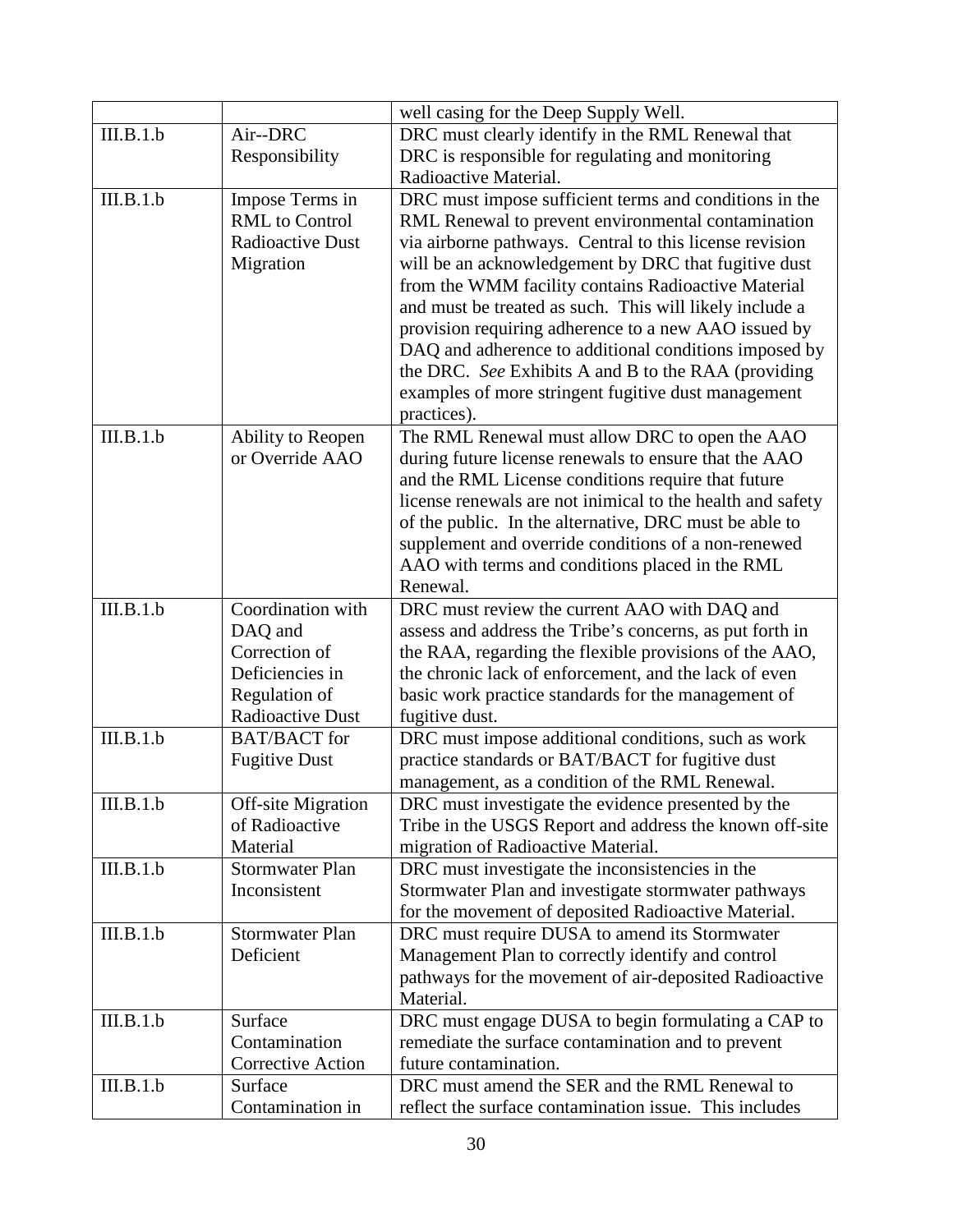|           | SER/RML and               | amending the surety provision to require DUSA to adjust                        |
|-----------|---------------------------|--------------------------------------------------------------------------------|
|           | Surety                    | its surety amount to include remediation of off-site                           |
|           |                           | migration of radioactive fugitive dust.                                        |
| III.B.1.b | Hard Deadlines in         | DRC must set hard deadlines for formulating the CAP                            |
|           | Surface                   | and implementing the approved CAP measures.                                    |
|           | Contamination             |                                                                                |
|           | <b>Corrective Action</b>  |                                                                                |
| III.B.1.b | Ability to Revoke         | DRC must add a provision to the RML Renewal that                               |
|           | <b>RML</b>                | allows DRC to revoke the RML License if DUSA fails to                          |
|           |                           | meet its obligations under the CAP.                                            |
| III.B.2.b | Land Use Survey           | DRC must amend License Condition 12.3 to require                               |
|           |                           | DUSA to identify, assess, and promptly minimize                                |
|           |                           | potential airborne migration pathways of exposure on                           |
|           |                           | and between the WMM facility and adjacent lands.                               |
| III.B.2.b | Audit/Review of           | DRC must review DUSA's semi-annual effluent                                    |
|           | Air Monitoring            | monitoring program to determine why the monitoring                             |
|           | Program                   | did not detect the airborne migration of Radioactive                           |
|           |                           | Material and then require DUSA to modify the program                           |
|           |                           | to correct any deficiencies. See Exhibit P (providing                          |
|           |                           | initial technical comments on improvements to the semi-                        |
|           |                           | annual effluent monitoring program                                             |
| III.B.2.b | Review Inter-             | DRC must review its communication policies with DAQ                            |
|           | divisional                | to determine why DAQ did not notify DRC of the                                 |
|           | Communication             | pertinent data from the USGS Report delivered with                             |
|           |                           | AAO comments prior to the issuance of the RML                                  |
|           |                           | Renewal and set forth new procedures to coordinate                             |
|           |                           | communication between DRC and DAQ.                                             |
| III.B.3.b | 40 C.F.R. Part 61         | DRC must evaluate DUSA's compliance with the                                   |
|           | Subpart W Work            | Subpart W work practice standard limitation to two cells.                      |
|           | <b>Practice Standards</b> |                                                                                |
| III.B.3.b | 40 C.F.R. Part 61         | DRC must identify in the RML Renewal which two cells                           |
|           | Subpart W Work            | are authorized to be "in operation" under Subpart W and                        |
|           | <b>Practice Standards</b> | condition the RML Renewal to ensure compliance with                            |
|           |                           | the work practice standard limitation of the Subpart W<br>NESHAP at all times. |
| III.C.1.b | <b>Alternative Feed</b>   | DRC should prohibit DUSA from receiving any new                                |
|           | Prohibition               | shipments of alternative feed material (from any site)                         |
|           |                           | until DUSA can meet the requirements of License                                |
|           |                           | Condition 10.1.                                                                |
|           |                           |                                                                                |
| III.C.1.b | <b>Alternative Feed</b>   | DRC must keep the conditions of the License Condition                          |
|           | Control                   | 10.1 in place permanently to ensure that failure to have                       |
|           |                           | sufficient disposal capacity or adequate disposal cell                         |
|           |                           | operation is always a violation of the license.                                |
| III.C.1.b | <b>Alternative Feed</b>   | Given the potential incompatibility with the PVC liners                        |
|           | Disposal, Cells 1, 2,     | and the known issues with the liners and LDS in Cell 3,                        |
|           | and 3                     | DRC must amend the RML Renewal to contain a new                                |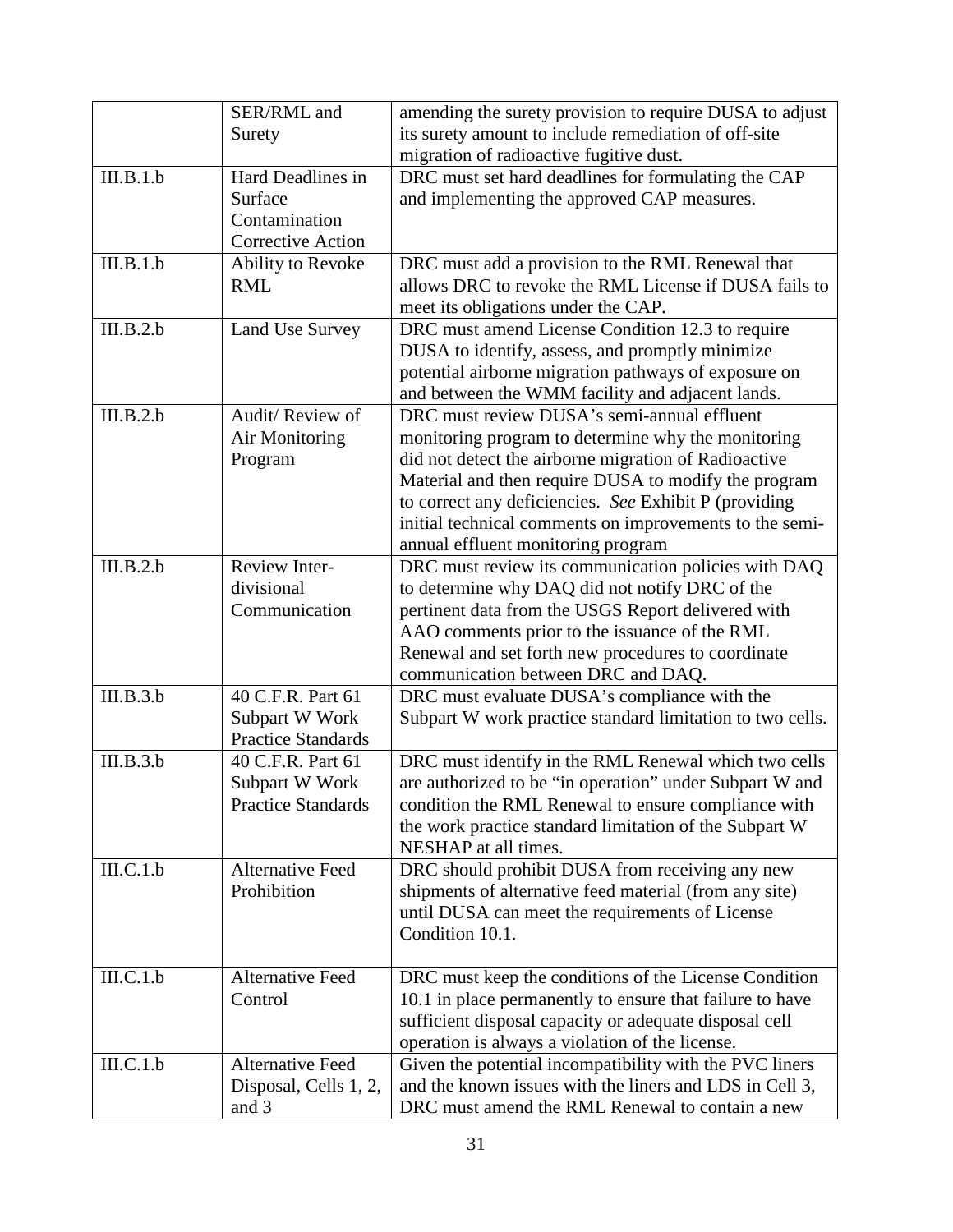|           |                             | License condition prohibiting disposal or storage of<br>alternative feed material in Cells 1, 2, and 3. |
|-----------|-----------------------------|---------------------------------------------------------------------------------------------------------|
| III.C.1.b | <b>Alternative Feed</b>     | Given the potential incompatibility of solvents in the                                                  |
|           | Disposal, Cells 4A          | alternative feed material and the liners in Cell 4A and                                                 |
|           | and 4B                      | 4B, DRC must amend the RML Renewal to contain a                                                         |
|           |                             | new License condition prohibiting disposal or storage of                                                |
|           |                             | alternative feed material in Tailings Cells 4A and 4B.                                                  |
| III.C.1.b | <b>Construct New</b>        | DRC must require DUSA to design and construct a new                                                     |
|           | <b>BAT/BACT Cell</b>        | disposal cell or upgrade a portion of an existing cell for                                              |
|           | for Alternative Feed        | alternative feed material designed to BAT/BACT in                                                       |
|           | <b>Tailings Disposal</b>    | 2011 for materials and solvents present in the alternative                                              |
|           |                             | feed material.                                                                                          |
| III.C.2.b | <b>Alternative Feed</b>     | DRC must, as part of its investigation into air deposition                                              |
|           | Dust                        | and surface contamination, re-evaluate its initial inquiry                                              |
|           |                             | into wind dispersal of the alternative feed material.                                                   |
| III.C.2.b | Disclosure of all           | DRC must require DUSA to identify and analyze the                                                       |
|           | <b>Alternative Feed</b>     | concentration of the chemical compounds and                                                             |
|           | Chemical                    | radioisotope mixtures present in alternative feed material                                              |
|           | Compositions                | and disclose that information to DRC and the public                                                     |
|           |                             | (and/or Tribe) for review.                                                                              |
| III.C.2.b | <b>Alternative Feed</b>     | DRC must require DUSA to modify its semi-annual                                                         |
|           | Monitoring                  | effluent monitoring to detect the migration of the                                                      |
|           |                             | identified chemical compounds and radioisotope<br>mixtures of alternative feed and include these        |
|           |                             | modifications to the MILDOS-AREA model for dose                                                         |
|           |                             | assessments to the public and to UMU Tribal Members.                                                    |
|           |                             | See Exhibits P, R (offering specific technical changes to                                               |
|           |                             | the semi-annual effluent monitoring program).                                                           |
| III.C.2.b | <b>Modify Stormwater</b>    | DRC must require DUSA to modify its Stormwater Plan                                                     |
|           | <b>Plan for Alternative</b> | to contain the migration of any air-deposited alternative                                               |
|           | Feed Migration              | feed material.                                                                                          |
| III.C.2.b | <b>Proper Dose</b>          | DRC must require DUSA to properly model the dose                                                        |
|           | <b>Modeling From</b>        | assessment of the alternative feed material to the public                                               |
|           | <b>Alternative Feeds</b>    | and to UMU Tribal Members.                                                                              |
|           |                             |                                                                                                         |
| III.C.3.b | Consult with U.S.           | DRC must consult with the United States Environmental                                                   |
|           | EPA about                   | Protection Agency to determine whether DUSA can still                                                   |
|           | <b>CERCLA Off-site</b>      | legally receive the alternative feed material. During this                                              |
|           | Rule                        | consultation, DRC must clarify to EPA where DUSA has                                                    |
|           |                             | violated applicable Utah laws.                                                                          |
| III.C.3.b | <b>Corrective Action</b>    | DRC must immediately ensure that DUSA is bound to                                                       |
|           | to Control                  | adequate corrective action plans to control known                                                       |
|           | Migration of                | groundwater and airborne deposition releases of                                                         |
|           | <b>Alternative Feed</b>     | Radioactive Material and alternative feed material.                                                     |
|           | Materials                   |                                                                                                         |
| III.C.3.b | <b>Enhance RML</b>          | DRC should add cleanup of groundwater and airborne                                                      |
|           | Condition 10.1              | deposition contamination as a condition of License                                                      |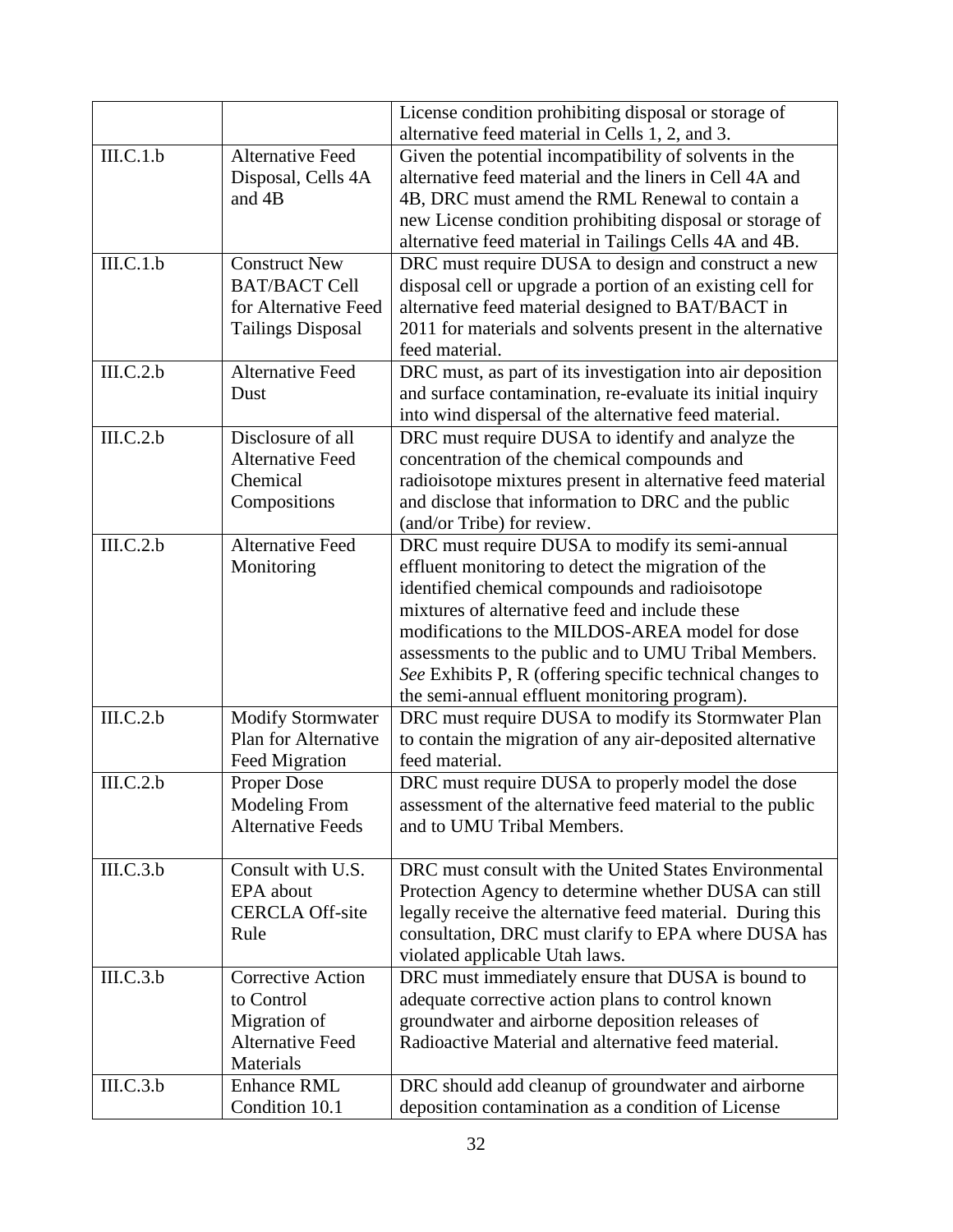|                 |                                     | Condition 10.1 outlined in the SER.                                                 |
|-----------------|-------------------------------------|-------------------------------------------------------------------------------------|
| III.C.3.b       | Receipt of Waste                    | DRC should re-evaluate including the WMM facility as a                              |
|                 | from Other DRC-                     | facility to accept waste from decommissioning plans for                             |
|                 | <b>Regulated Facilities</b>         | other DRC-regulated facilities so long as there are                                 |
|                 |                                     | outstanding environmental contamination issues at the                               |
|                 |                                     | WMM facility.                                                                       |
| IV.A.1.b        | Cell 1 Area                         | DRC must not approve Reclamation Plan 5.0 provisions                                |
|                 | <b>Reclamation Plan-</b>            | regarding Tailings Cell 1. In particular, DRC may not                               |
|                 | Disposal Cell and                   | approve the proposed "area of contaminated materials                                |
|                 | Stormwater                          | disposal" as designed (with a 12-inch clay liner), and                              |
|                 |                                     | DRC must not approve the adjacent stormwater basin                                  |
|                 |                                     | discharging material from the Mill Yard to the west of                              |
|                 |                                     | Cell 1 until mill decommissioning is complete and all                               |
|                 |                                     | contaminated soil that has the potential to transport                               |
|                 |                                     | radioactive or other hazardous material has been                                    |
|                 |                                     | removed from all areas draining into the current Cell 1                             |
|                 |                                     | location and DRC has verified and approved the work.                                |
| IV.A.1.b        | Rebuild Cell 1                      | DRC should require DUSA to close, de-water, re-design,                              |
|                 |                                     | and re-line Tailings Cell 1 to BAT/BACT for 2011. In                                |
|                 |                                     | the alternative, DRC could require DUSA to close, de-                               |
|                 |                                     | water, and remove the contents of Cell 1 and to re-direct                           |
|                 |                                     | storm water from the Mill Yard to a safe, contained                                 |
|                 |                                     | location.                                                                           |
| IV.A.1.b        | Public Comment on                   | DRC should allow for public comment on any new                                      |
|                 | Cell 1 Rebuild                      | alternative put forth by DUSA to address cleanup and                                |
|                 |                                     | closure of Cell 1.                                                                  |
| IV.A.2.b        | Tailing Cell Cover                  | DRC must require DUSA to amend its final cover design                               |
|                 | Design                              | to include a biotic intrusion layer, a geotextile and                               |
|                 |                                     | capillary break, and an HDPE liner comparable to the                                |
|                 |                                     | cap in place in Monticello.                                                         |
| <b>IV.A.3.a</b> | Apply AAO to                        | DRC Must Require DUSA to Comply with the Current                                    |
|                 | Reclamation                         | AAO During Final Reclamation.                                                       |
| IV.A.3.b        | Modifications                       | DRC Must Require DRC Approval of Any Design                                         |
|                 | Approval                            | Modifications of the Reclamation Plan.                                              |
| IV.A.3.c        | <b>Contaminated Soil</b>            | DRC Must Require DUSA To Amend the Reclamation                                      |
|                 | Disposal                            | Plan to Require Disposal of All Contaminated Soil in the                            |
| IV.A.3.d        |                                     | Last Operational Tailings Disposal Cell.                                            |
|                 | Scoping Survey and<br>Soil Sampling | DRC Must Require DUSA to Re-Design the Scoping<br>Survey and Soil Sampling Methods. |
| IV.B.2          | <b>Surety Estimate</b>              | DRC must require DUSA to increase the minimum                                       |
|                 | Insufficient                        | interim surety amount to \$51 million in 2020 dollars (to                           |
|                 |                                     | reflect an accurate built-up estimate). DRC must require                            |
|                 |                                     | DUSA to post the minimum surety estimate within 30                                  |
|                 |                                     | days.                                                                               |
| IV.B.2          | Surety for                          | The Tribe supports License Condition 9.11(E) to require                             |
|                 | Groundwater                         | DUSA to add groundwater contamination to that                                       |
|                 | Contamination                       | minimum amount. DRC must add a new License                                          |
|                 |                                     |                                                                                     |